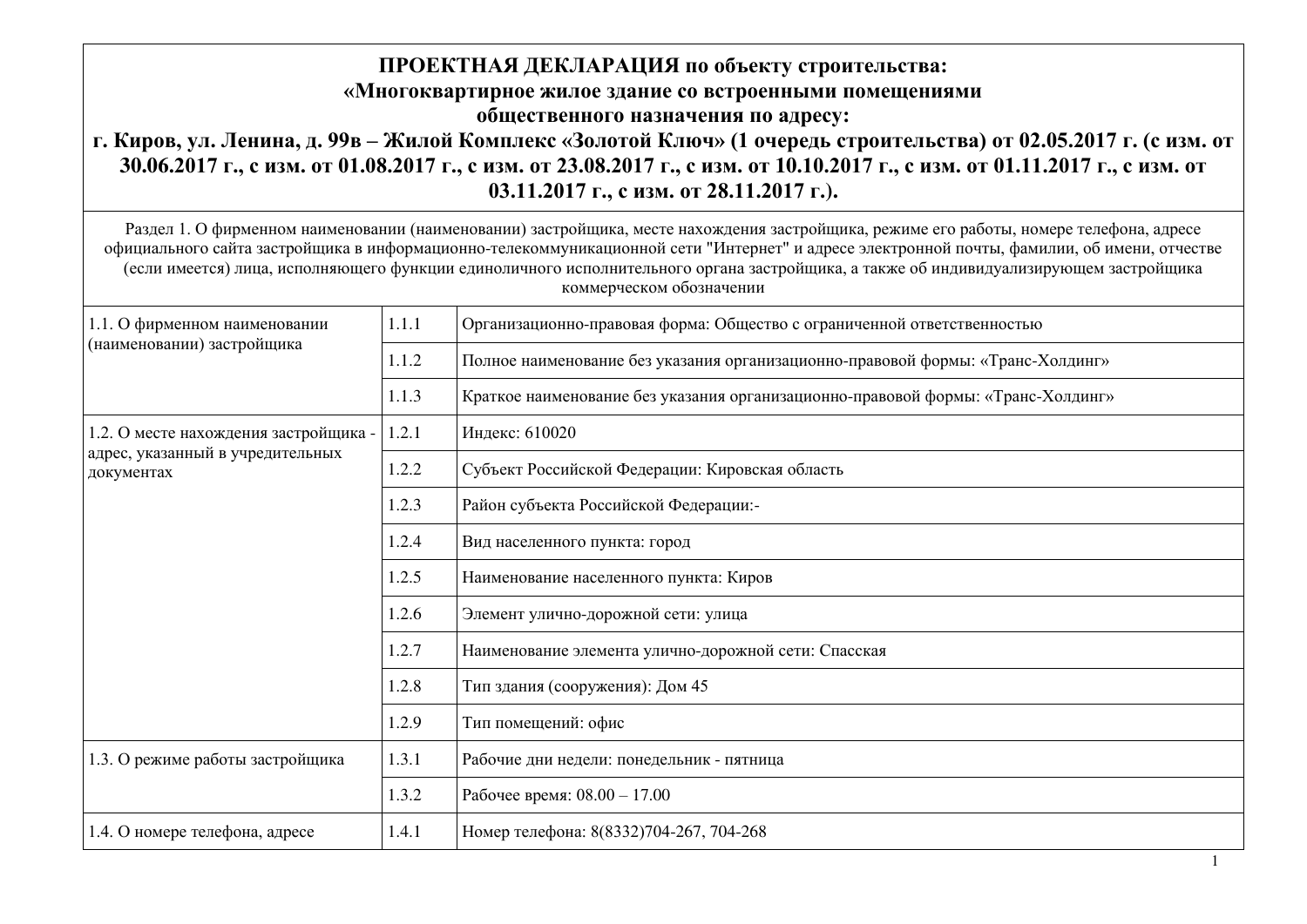| официального сайта застройщика и<br>адресе электронной почты в<br>информационно-<br>телекоммуникационной сети<br>"Интернет" <3> | 1.4.2 | Адрес электронной почты: sk_nd@mail.ru                                                                                                                                                                                                                                                                                                                                                                                                               |
|---------------------------------------------------------------------------------------------------------------------------------|-------|------------------------------------------------------------------------------------------------------------------------------------------------------------------------------------------------------------------------------------------------------------------------------------------------------------------------------------------------------------------------------------------------------------------------------------------------------|
|                                                                                                                                 | 1.4.3 | Адрес официального сайта в информационно-телекоммуникационной сети "Интернет":<br>www.новыйдом43.pф                                                                                                                                                                                                                                                                                                                                                  |
| 1.5. О лице, исполняющем функции                                                                                                | 1.5.1 | Фамилия: Гольшев                                                                                                                                                                                                                                                                                                                                                                                                                                     |
| единоличного исполнительного органа<br>застройщика <4>                                                                          | 1.5.2 | Имя: Роман                                                                                                                                                                                                                                                                                                                                                                                                                                           |
|                                                                                                                                 | 1.5.3 | Отчество (при наличии): Владимирович                                                                                                                                                                                                                                                                                                                                                                                                                 |
|                                                                                                                                 | 1.5.4 | Наименование должности: Генеральный директор                                                                                                                                                                                                                                                                                                                                                                                                         |
| 1.6. Об индивидуализирующем<br>застройщика коммерческом<br>обозначении <5>                                                      | 1.6.1 | Коммерческое обозначение застройщика: ООО «Транс-Холдинг»                                                                                                                                                                                                                                                                                                                                                                                            |
|                                                                                                                                 |       | Раздел 2. О государственной регистрации застройщика                                                                                                                                                                                                                                                                                                                                                                                                  |
| 2.1. О государственной регистрации                                                                                              | 2.1.1 | Индивидуальный номер налогоплательщика: 4345308322                                                                                                                                                                                                                                                                                                                                                                                                   |
| застройщика                                                                                                                     | 2.1.2 | Основной государственный регистрационный номер: 1114345022318                                                                                                                                                                                                                                                                                                                                                                                        |
|                                                                                                                                 | 2.1.3 | Год регистрации: 21.07.2011 г.                                                                                                                                                                                                                                                                                                                                                                                                                       |
|                                                                                                                                 |       | Раздел 3. Об учредителях (участниках) застройщика, которые обладают пятью и более процентами голосов в органе управления этого юридического лица, с<br>указанием фирменного наименования (наименования) юридического лица - учредителя (участника), фамилии, имени, отчества физического лица -<br>учредителя (участника), а также процента голосов, которым обладает каждый такой учредитель (участник) в органе управления этого юридического лица |
| 3.1. Об учредителе - юридическом                                                                                                | 3.1.1 | Организационно-правовая форма:-                                                                                                                                                                                                                                                                                                                                                                                                                      |
| лице, являющемся резидентом<br>Российской Федерации <6>                                                                         | 3.1.2 | Фирменное наименование (полное наименование) без указания организационно-правовой формы:-                                                                                                                                                                                                                                                                                                                                                            |
|                                                                                                                                 | 3.1.3 | Индивидуальный номер налогоплательщика:-                                                                                                                                                                                                                                                                                                                                                                                                             |
|                                                                                                                                 | 3.1.4 | % голосов в органе управления:-                                                                                                                                                                                                                                                                                                                                                                                                                      |
| 3.2. Об учредителе - юридическом                                                                                                | 3.2.1 | Фирменное наименование организации:-                                                                                                                                                                                                                                                                                                                                                                                                                 |
| лице, являющемся нерезидентом                                                                                                   | 3.2.2 | Страна регистрации юридического лица:-                                                                                                                                                                                                                                                                                                                                                                                                               |
|                                                                                                                                 |       |                                                                                                                                                                                                                                                                                                                                                                                                                                                      |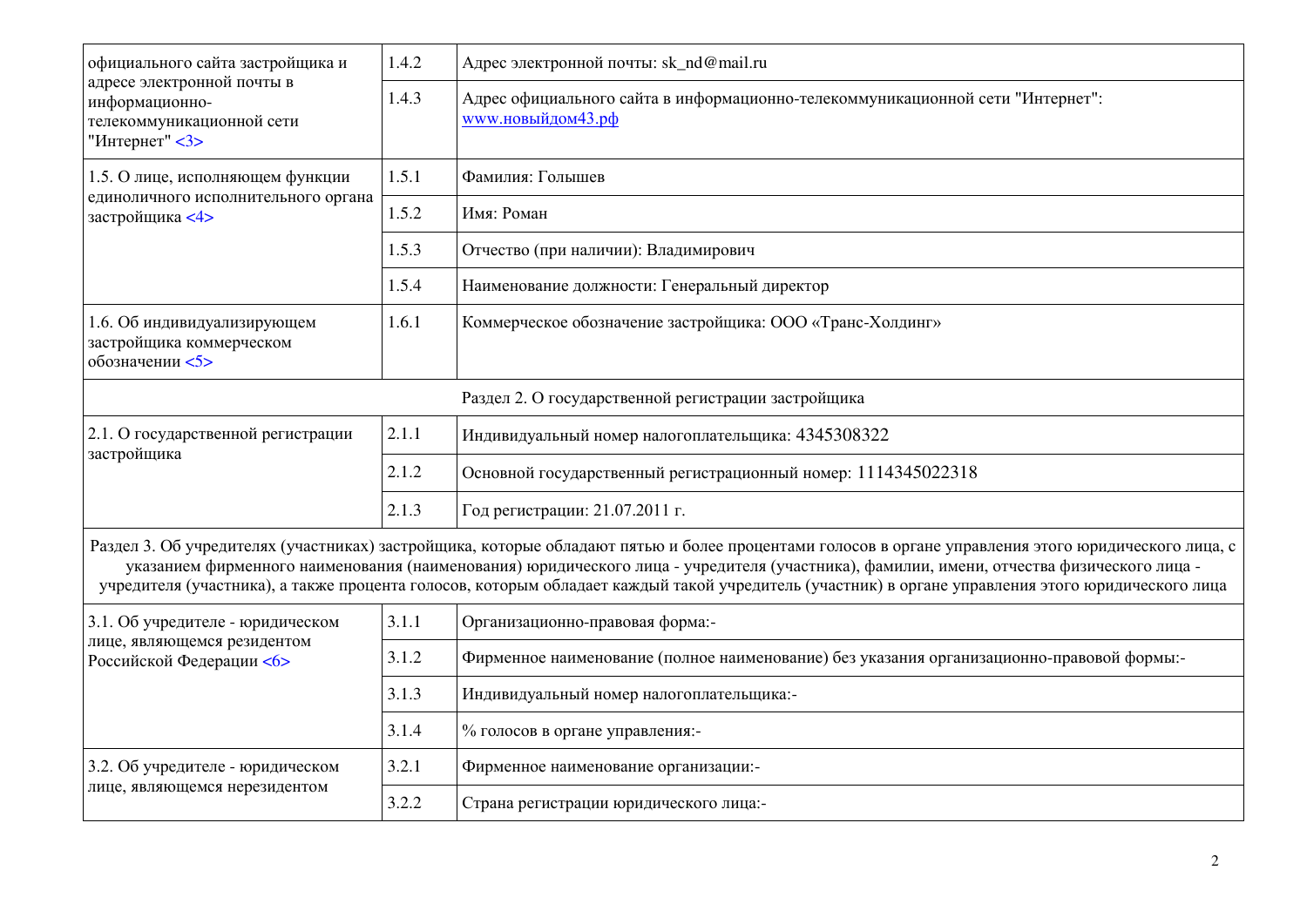| Российской Федерации <7>                                                                                                                 | 3.2.3 | Дата регистрации:-                                                                                                                                                                                                                                                                                           |
|------------------------------------------------------------------------------------------------------------------------------------------|-------|--------------------------------------------------------------------------------------------------------------------------------------------------------------------------------------------------------------------------------------------------------------------------------------------------------------|
|                                                                                                                                          | 3.2.4 | Регистрационный номер:-                                                                                                                                                                                                                                                                                      |
|                                                                                                                                          | 3.2.5 | Наименование регистрирующего органа:-                                                                                                                                                                                                                                                                        |
|                                                                                                                                          | 3.2.6 | Адрес (место нахождения) в стране регистрации:-                                                                                                                                                                                                                                                              |
|                                                                                                                                          | 3.2.7 | % голосов в органе управления:-                                                                                                                                                                                                                                                                              |
| 3.3. Об учредителе - физическом лице                                                                                                     | 3.3.1 | Фамилия: Голышев                                                                                                                                                                                                                                                                                             |
| <8>                                                                                                                                      | 3.3.2 | Имя: Роман                                                                                                                                                                                                                                                                                                   |
|                                                                                                                                          | 3.3.3 | Отчество (при наличии): Владимирович                                                                                                                                                                                                                                                                         |
|                                                                                                                                          | 3.3.4 | Гражданство: РФ                                                                                                                                                                                                                                                                                              |
|                                                                                                                                          | 3.3.5 | Страна места жительства: Российская Федерация                                                                                                                                                                                                                                                                |
|                                                                                                                                          | 3.3.6 | % голосов в органе управления: 51 % голосов в органе управления                                                                                                                                                                                                                                              |
|                                                                                                                                          | 3.3.1 | Фамилия: Шихалеев                                                                                                                                                                                                                                                                                            |
|                                                                                                                                          | 3.3.2 | Имя: Павел                                                                                                                                                                                                                                                                                                   |
| 3.3. Об учредителе - физическом лице                                                                                                     | 3.3.3 | Отчество (при наличии): Евгеньевич                                                                                                                                                                                                                                                                           |
|                                                                                                                                          | 3.3.4 | Гражданство: РФ                                                                                                                                                                                                                                                                                              |
|                                                                                                                                          | 3.3.5 | Страна места жительства: Российская Федерация                                                                                                                                                                                                                                                                |
|                                                                                                                                          | 3.3.6 | % голосов в органе управления: 49 % голосов в органе управления                                                                                                                                                                                                                                              |
|                                                                                                                                          |       | Раздел 4. О проектах строительства многоквартирных домов и (или) иных объектов недвижимости, в которых принимал участие застройщик в течение трех<br>лет, предшествующих опубликованию проектной декларации, с указанием места нахождения указанных объектов недвижимости, сроков ввода их в<br>эксплуатацию |
| 4.1. О проектах строительства<br>многоквартирных домов и (или) иных<br>объектов недвижимости, в которых<br>принимал участие застройщик в | 4.1.1 | Вид объекта капитального строительства: Многоквартирный жилой дом со встроенными<br>помещениями                                                                                                                                                                                                              |
|                                                                                                                                          | 4.1.2 | Субъект Российской Федерации: Кировская область                                                                                                                                                                                                                                                              |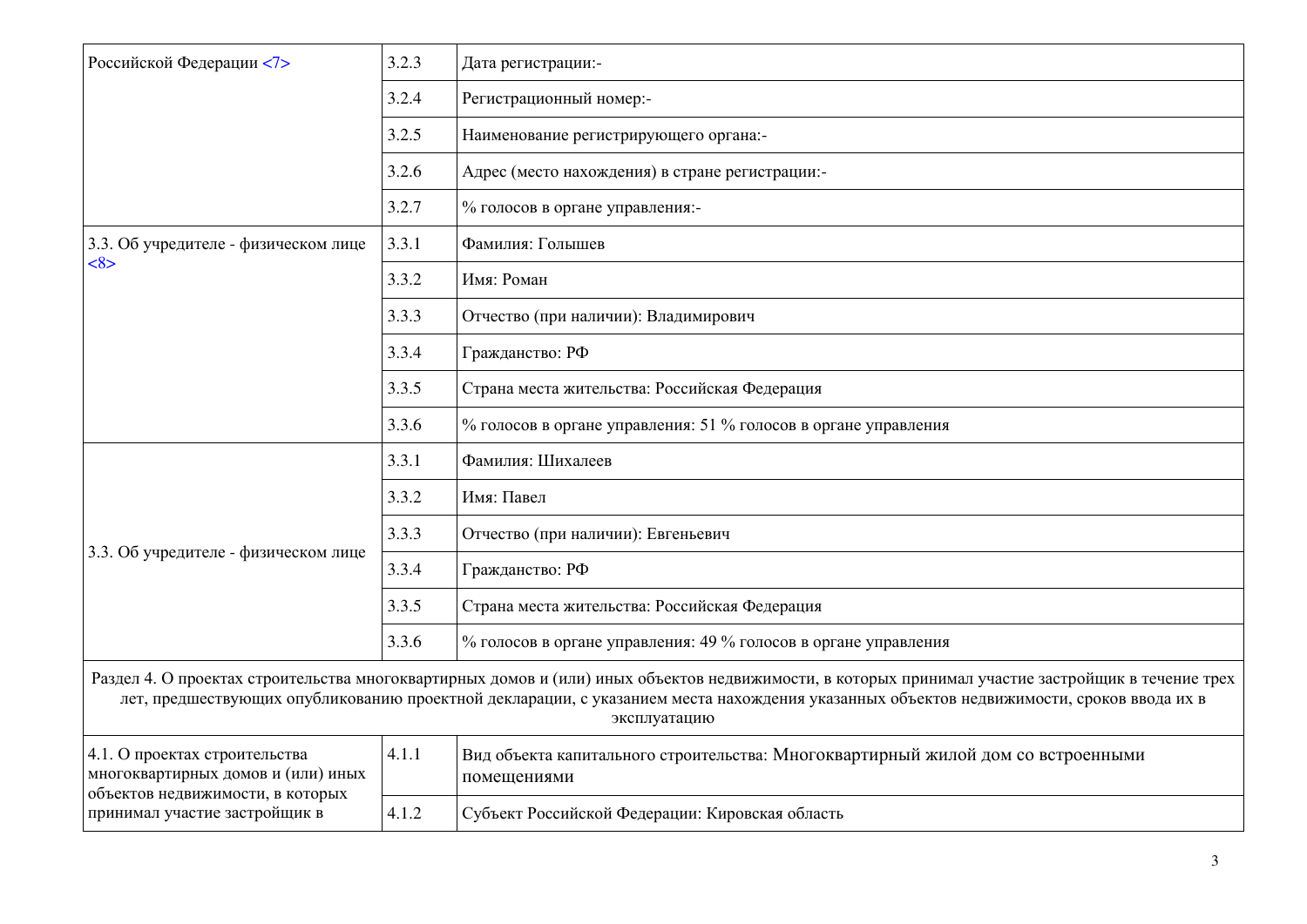| течение трех лет, предшествующих<br>опубликованию проектной декларации<br>55 | 4.1.3  | Район субъекта Российской Федерации:-                                                                                                                                |
|------------------------------------------------------------------------------|--------|----------------------------------------------------------------------------------------------------------------------------------------------------------------------|
|                                                                              | 4.1.4  | Вид населенного пункта: Город                                                                                                                                        |
|                                                                              | 4.1.5  | Наименование населенного пункта: Киров                                                                                                                               |
|                                                                              | 4.1.6  | Элемент улично-дорожной сети: улица                                                                                                                                  |
|                                                                              | 4.1.7  | Наименование элемента улично-дорожной сети: Фрунзе                                                                                                                   |
|                                                                              | 4.1.8  | Тип здания (сооружения): Дом 3                                                                                                                                       |
|                                                                              | 4.1.9  | Индивидуализирующее объект, группу объектов капитального строительства коммерческое<br>обозначение:-                                                                 |
|                                                                              | 4.1.10 | Срок ввода объекта капитального строительства в эксплуатацию: І квартал 2014 г.                                                                                      |
|                                                                              | 4.1.11 | Дата выдачи разрешения на ввод объекта капитального строительства в эксплуатацию: 20.03.2014 г.                                                                      |
|                                                                              | 4.1.12 | Номер разрешения на ввод объекта капитального строительства в эксплуатацию: №RU43306000 -015 Ж                                                                       |
|                                                                              | 4.1.13 | Орган, выдавший разрешение на ввод объекта капитального строительства в эксплуатацию:<br>Администрация муниципального образования «Город Киров»                      |
|                                                                              | 4.1.1  | Вид объекта капитального строительства: Многоэтажное многосекционное многоквартирное жилое<br>здание со встроенно-пристроенными помещениями общественного назначения |
|                                                                              | 4.1.2  | Субъект Российской Федерации: Кировская область                                                                                                                      |
|                                                                              | 4.1.3  | Район субъекта Российской Федерации: -                                                                                                                               |
|                                                                              | 4.1.4  | Вид населенного пункта: Город                                                                                                                                        |
|                                                                              | 4.1.5  | Наименование населенного пункта: Киров                                                                                                                               |
|                                                                              | 4.1.6  | Элемент улично-дорожной сети: улица                                                                                                                                  |
|                                                                              | 4.1.7  | Наименование элемента улично-дорожной сети: Павла Корчагина                                                                                                          |
|                                                                              | 4.1.8  | Тип здания (сооружения): Дом 240 корпус 3                                                                                                                            |
|                                                                              | 4.1.9  | Индивидуализирующее объект, группу объектов капитального строительства коммерческое                                                                                  |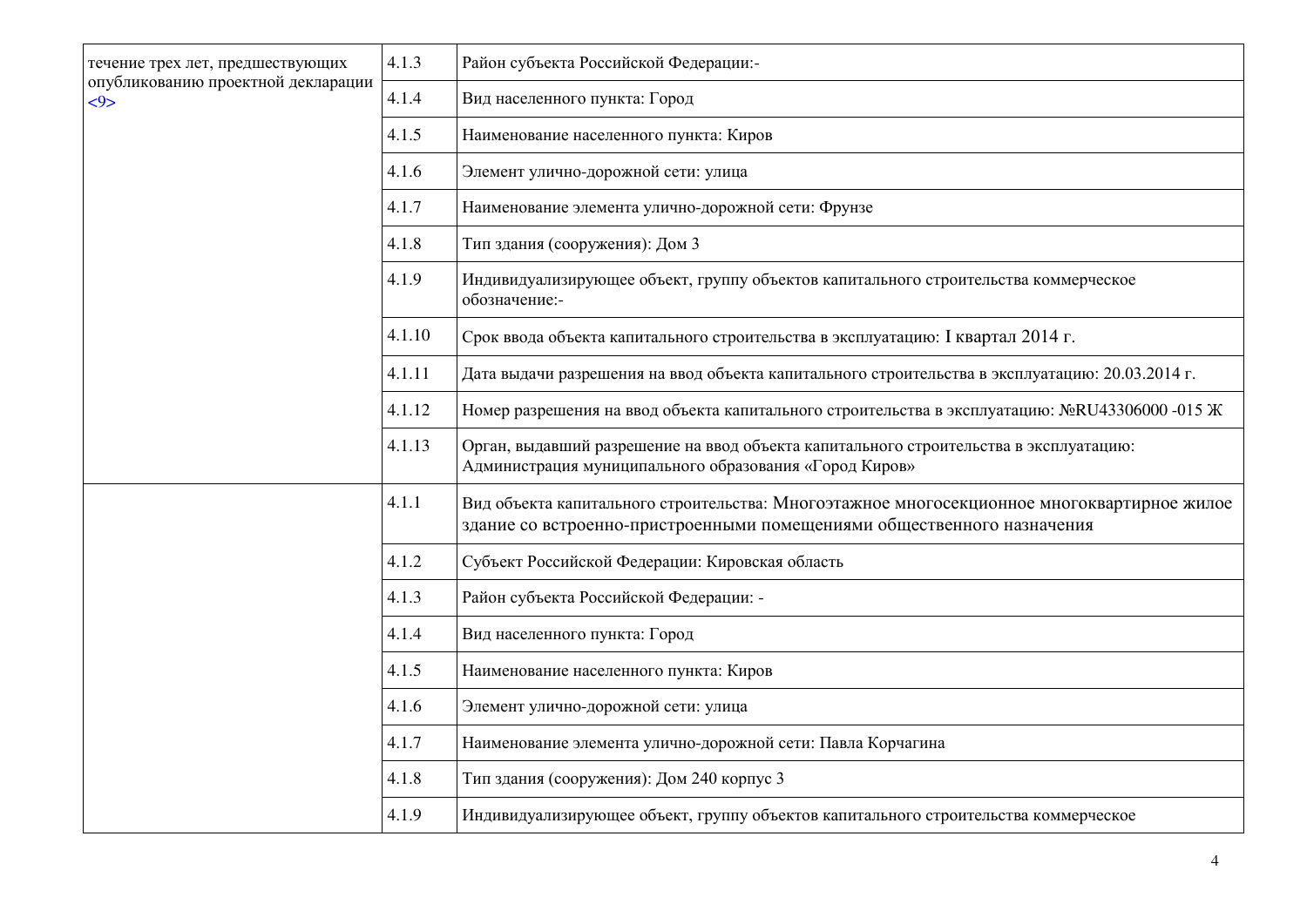|        | обозначение:-                                                                                                                                                                               |
|--------|---------------------------------------------------------------------------------------------------------------------------------------------------------------------------------------------|
| 4.1.10 | Срок ввода объекта капитального строительства в эксплуатацию: I очередь строительства – IV<br>квартал 2015 г.; II очередь строительства - II квартал 2016 г.                                |
| 4.1.11 | Дата выдачи разрешения на ввод объекта капитального строительства в эксплуатацию: І очередь<br>строительства - 24.12.2015 г.; II очередь строительства - 02.06.2016 г.                      |
| 4.1.12 | Номер разрешения на ввод объекта капитального строительства в эксплуатацию: І очередь<br>строительства - №43-RU43306000-060ж-2015; II очередь строительства - №43-RU43306000-022ж-<br>2016. |
| 4.1.13 | Орган, выдавший разрешение на ввод объекта капитального строительства в эксплуатацию:<br>Администрация муниципального образования «Город Киров»                                             |
| 4.1.1  | Вид объекта капитального строительства: Многоэтажное многоквартирное жилое здание со<br>встроенными помещениями общественного назначения                                                    |
| 4.1.2  | Субъект Российской Федерации: Кировская область                                                                                                                                             |
| 4.1.3  | Район субъекта Российской Федерации:-                                                                                                                                                       |
| 4.1.4  | Вид населенного пункта: Город                                                                                                                                                               |
| 4.1.5  | Наименование населенного пункта: Киров                                                                                                                                                      |
| 4.1.6  | Элемент улично-дорожной сети: улица                                                                                                                                                         |
| 4.1.7  | Наименование элемента улично-дорожной сети: Анжелия Михеева                                                                                                                                 |
| 4.1.8  | Тип здания (сооружения): Дом 20а                                                                                                                                                            |
| 4.1.9  | Индивидуализирующее объект, группу объектов капитального строительства коммерческое<br>обозначение:-                                                                                        |
| 4.1.10 | Срок ввода объекта капитального строительства в эксплуатацию: II квартал 2017 г.                                                                                                            |
| 4.1.11 | Дата выдачи разрешения на ввод объекта капитального строительства в эксплуатацию: 30.06.2017 г.                                                                                             |
| 4.1.12 | Номер разрешения на ввод объекта капитального строительства в эксплуатацию: №RU43306000 -018ж-<br>2017 г.                                                                                   |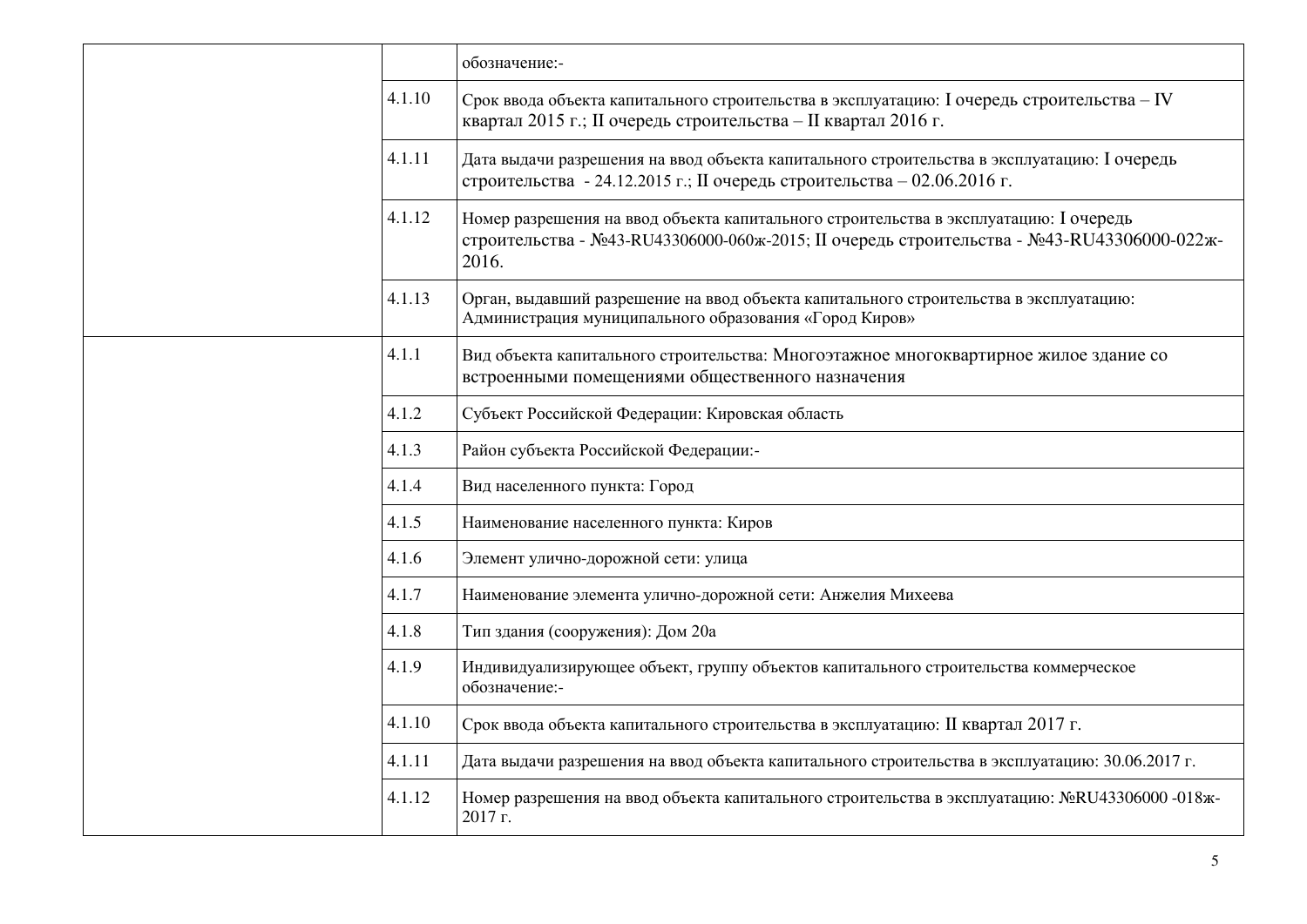|  | , выдавший разрешение на ввод объекта капитального строительства в эксплуатацию:<br>Орган.<br>  Администрация муниципального образования «Город Киров» |
|--|--------------------------------------------------------------------------------------------------------------------------------------------------------|
|  |                                                                                                                                                        |

Раздел 5. О членстве застройщика в саморегулируемых организациях в области инженерных изысканий, архитектурно-строительного проектирования, строительства, реконструкции, капитального ремонта объектов капитального строительства и о выданных застройщику свидетельствах о допуске к работам, ɤɨɬɨɪɵɟ ɨɤɚɡɵɜɚɸɬ ɜɥɢɹɧɢɟ ɧɚ ɛɟɡɨɩɚɫɧɨɫɬɶ ɨɛɴɟɤɬɨɜ ɤɚɩɢɬɚɥɶɧɨɝɨ ɫɬɪɨɢɬɟɥɶɫɬɜɚ, ɚ ɬɚɤɠɟ ɨ ɱɥɟɧɫɬɜɟ ɡɚɫɬɪɨɣɳɢɤɚ ɜ ɢɧɵɯ ɧɟɤɨɦɦɟɪɱɟɫɤɢɯ ɨɪɝɚɧɢɡɚɰɢɹɯ (в том числе обществах взаимного страхования, ассоциациях), если он является членом таких организаций и (или) имеет указанные свидетельства

| 5.1. О членстве застройщика в<br>саморегулируемых организациях в<br>области инженерных изысканий,<br>архитектурно-строительного<br>проектирования, строительства,<br>реконструкции, капитального ремонта<br>объектов капитального строительства<br>и о выданных застройщику<br>свидетельствах о допуске к работам,<br>которые оказывают влияние на<br>безопасность объектов капитального<br>строительства <12> | 5.1.1 | Полное наименование саморегулируемой организации, членом которой является застройщик, без<br>указания организационно-правовой формы: Ассоциация саморегулируемая организация «Объединение<br>строителей Кировской области» |
|----------------------------------------------------------------------------------------------------------------------------------------------------------------------------------------------------------------------------------------------------------------------------------------------------------------------------------------------------------------------------------------------------------------|-------|----------------------------------------------------------------------------------------------------------------------------------------------------------------------------------------------------------------------------|
|                                                                                                                                                                                                                                                                                                                                                                                                                | 5.1.2 | Индивидуальный номер налогоплательщика саморегулируемой организации, членом которой является<br>застройщик: 4345249684                                                                                                     |
|                                                                                                                                                                                                                                                                                                                                                                                                                | 5.1.3 | Номер свидетельства о допуске к работам, которые оказывают влияние на безопасность объектов<br>капитального строительства: С-081-43-0261-43-231116                                                                         |
|                                                                                                                                                                                                                                                                                                                                                                                                                | 5.1.4 | Дата выдачи свидетельства о допуске к работам, которые оказывают влияние на безопасность объектов<br>капитального строительства: 23.11.2016 г.                                                                             |
|                                                                                                                                                                                                                                                                                                                                                                                                                | 5.1.5 | Организационно-правовая форма некоммерческой организации, членом которой является застройщик:<br>ассоциация саморегулируемая организация                                                                                   |
| 5.2. О членстве застройщика в иных<br>некоммерческих организациях <13>                                                                                                                                                                                                                                                                                                                                         | 5.2.1 | Полное наименование некоммерческой организации, членом которой является застройщик, без указания<br>организационно-правовой формы:-                                                                                        |
|                                                                                                                                                                                                                                                                                                                                                                                                                | 5.2.2 | Индивидуальный номер налогоплательщика некоммерческой организации:-                                                                                                                                                        |

Раздел 6. О финансовом результате текущего года, размерах кредиторской и дебиторской задолженности на последнюю отчетную дату

| $(6.1. O \phi)$ инансовом результате<br>текущего года, о размерах<br>кредиторской и дебиторской<br>задолженности на последнюю<br>отчетную дату $14$ > | 6.1.1 | Последняя отчетная дата: 01.10.2017 г.                                                                                              |
|-------------------------------------------------------------------------------------------------------------------------------------------------------|-------|-------------------------------------------------------------------------------------------------------------------------------------|
|                                                                                                                                                       | 6.1.2 | Размер чистой прибыли (убытков) по данным промежуточной или годовой бухгалтерской (финансовой)<br>отчетности: 66 857,00 тыс. руб.   |
|                                                                                                                                                       | 6.1.3 | Размер кредиторской задолженности по данным промежуточной или годовой бухгалтерской<br>(финансовой) отчетности: 52 496,00 тыс. руб. |
|                                                                                                                                                       | 6.1.4 | Размер дебиторской задолженности по данным промежуточной или годовой бухгалтерской (финансовой)<br>отчетности: 44 841,00 тыс. руб.  |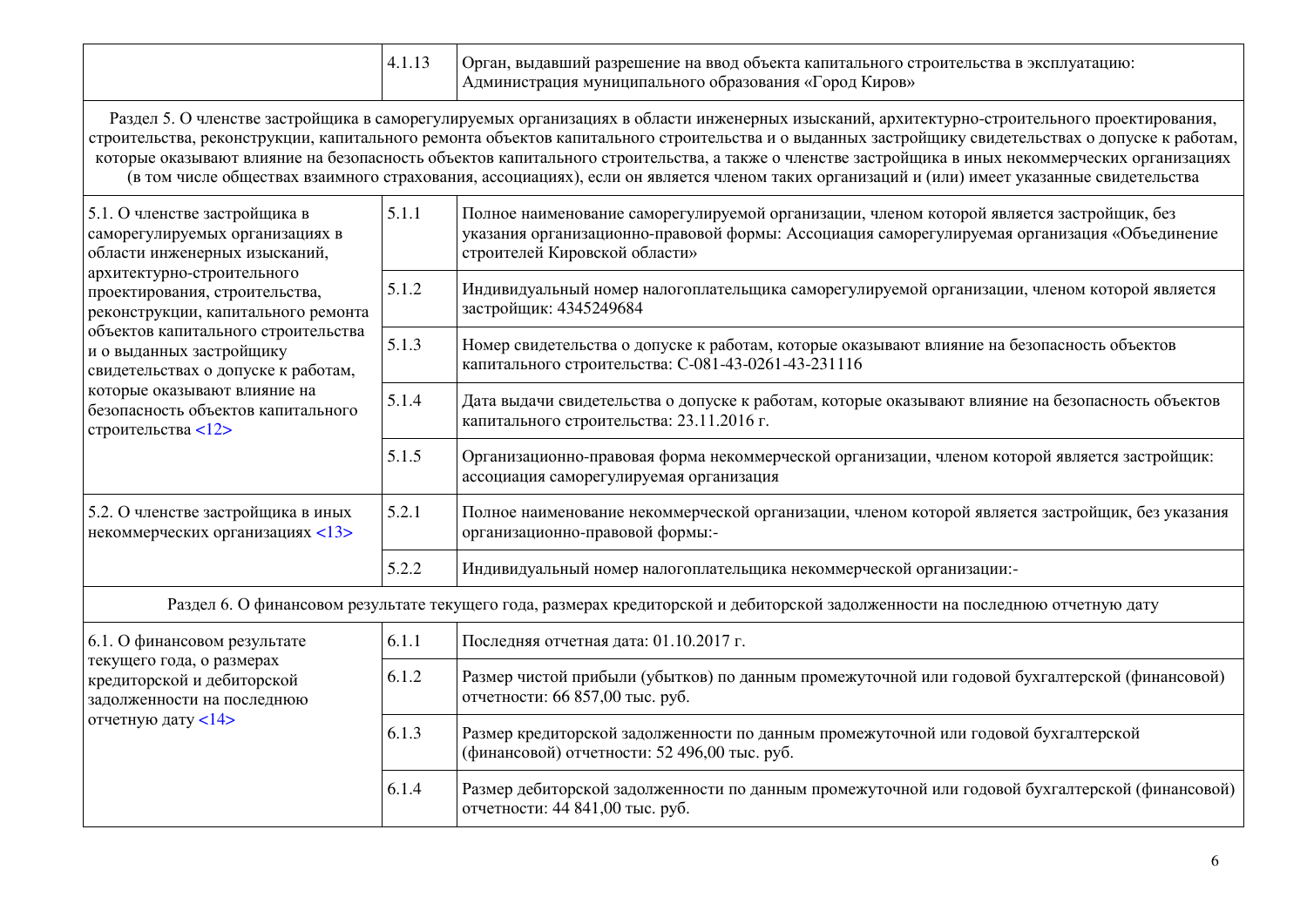Раздел 7. Декларация застройщика о соответствии застройщика требованиям, установленным частью 2 статьи 3 Федерального закона от 30 декабря 2004 г. N 214-ФЗ "Об участии в долевом строительстве многоквартирных домов и иных объектов недвижимости и о внесении изменений в некоторые законодательные акты Российской Федерации", а также о соответствии заключивших с застройщиком договор поручительства юридических лиц требованиям, установленным частью 3 статьи 15.3 Федерального закона от 30 декабря 2004 г. N 214-ФЗ "Об участии в долевом строительстве многоквартирных домов и иных объектов недвижимости и о внесении изменений в некоторые законодательные акты Российской Федерации" [<15>](../../приказ%20минстроя%20ПРОЕКТНАЯ%20ДЕКЛАРАЦИЯ.doc#P697)

| 7.1. О соответствии застройщика<br>требованиям, установленным частью 2<br>статьи 3 Федерального закона от 30<br>декабря 2004 г. N 214-ФЗ "Об участии<br>в долевом строительстве<br>многоквартирных домов и иных<br>объектов недвижимости и о внесении | 7.1.1 | Размер уставного (складочного) капитала застройщика установленным требованиям:-                                                                                                                                                                                                                                                                                                                                                                                                                                                                                                                                                                                                                                                                                                                                                           |
|-------------------------------------------------------------------------------------------------------------------------------------------------------------------------------------------------------------------------------------------------------|-------|-------------------------------------------------------------------------------------------------------------------------------------------------------------------------------------------------------------------------------------------------------------------------------------------------------------------------------------------------------------------------------------------------------------------------------------------------------------------------------------------------------------------------------------------------------------------------------------------------------------------------------------------------------------------------------------------------------------------------------------------------------------------------------------------------------------------------------------------|
|                                                                                                                                                                                                                                                       | 7.1.2 | Процедуры ликвидации юридического лица - застройщика: не проводятся                                                                                                                                                                                                                                                                                                                                                                                                                                                                                                                                                                                                                                                                                                                                                                       |
|                                                                                                                                                                                                                                                       | 7.1.3 | Решение арбитражного суда о введении одной из процедур, применяемых в деле о банкротстве в<br>соответствии с законодательством Российской Федерации о несостоятельности (банкротстве), в<br>отношении юридического лица - застройщика: отсутствует                                                                                                                                                                                                                                                                                                                                                                                                                                                                                                                                                                                        |
| изменений в некоторые<br>законодательные акты Российской<br>Федерации"                                                                                                                                                                                | 7.1.4 | Решение арбитражного суда о приостановлении деятельности в качестве меры административного<br>наказания юридического лица - застройщика: отсутствует                                                                                                                                                                                                                                                                                                                                                                                                                                                                                                                                                                                                                                                                                      |
|                                                                                                                                                                                                                                                       | 7.1.5 | В реестре недобросовестных поставщиков, ведение которого осуществляется в соответствии с<br>законодательством Российской Федерации о закупках товаров, работ, услуг отдельными видами<br>юридических лиц, сведения о юридическом лице - застройщике (в том числе о лице, исполняющем<br>функции единоличного исполнительного органа юридического лица) в части исполнения им<br>обязательств, предусмотренных контрактами или договорами, предметом которых является выполнение<br>работ, оказание услуг в сфере строительства, реконструкции и капитального ремонта объектов<br>капитального строительства или организации таких строительства, реконструкции и капитального<br>ремонта либо приобретение у юридического лица жилых помещений: отсутствует                                                                               |
|                                                                                                                                                                                                                                                       | 7.1.6 | В реестре недобросовестных поставщиков (подрядчиков, исполнителей), ведение которого<br>осуществляется в соответствии с законодательством Российской Федерации о контрактной системе в<br>сфере закупок товаров, работ, услуг для обеспечения государственных и муниципальных нужд",<br>сведения о юридическом лице - застройщике (в том числе о лице, исполняющем функции единоличного<br>исполнительного органа юридического лица) в части исполнения им обязательств, предусмотренных<br>контрактами или договорами, предметом которых является выполнение работ, оказание услуг в сфере<br>строительства, реконструкции и капитального ремонта объектов капитального строительства или<br>организации таких строительства, реконструкции и капитального ремонта либо приобретение у<br>юридического лица жилых помещений: отсутствует |
|                                                                                                                                                                                                                                                       | 7.1.7 | В реестре недобросовестных участников аукциона по продаже земельного участка, находящегося в<br>государственной или муниципальной собственности, либо аукциона на право заключения договора<br>аренды земельного участка, находящегося в государственной или муниципальной собственности,<br>ведение которого осуществляется в соответствии с земельным законодательством Российской<br>Федерации, сведения о юридическом лице - застройщике (в том числе о лице, исполняющем функции                                                                                                                                                                                                                                                                                                                                                     |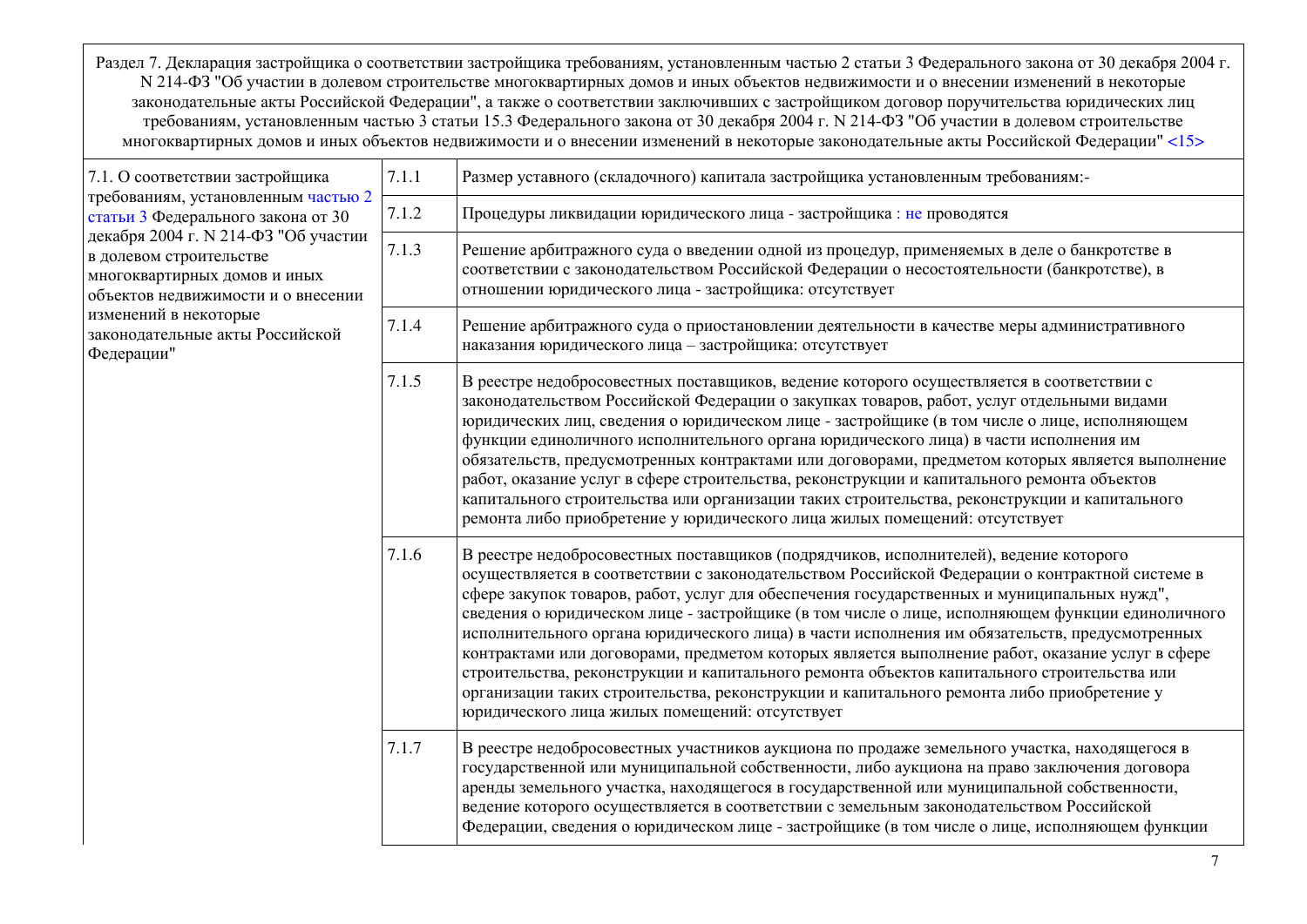|                                                                                                                                                                                                                       |        | единоличного исполнительного органа юридического лица): отсутствует                                                                                                                                                                                                                                                                                                                                                                                                                                                                                                                                                                                                                                                                                                                                                                                                                                                                 |
|-----------------------------------------------------------------------------------------------------------------------------------------------------------------------------------------------------------------------|--------|-------------------------------------------------------------------------------------------------------------------------------------------------------------------------------------------------------------------------------------------------------------------------------------------------------------------------------------------------------------------------------------------------------------------------------------------------------------------------------------------------------------------------------------------------------------------------------------------------------------------------------------------------------------------------------------------------------------------------------------------------------------------------------------------------------------------------------------------------------------------------------------------------------------------------------------|
|                                                                                                                                                                                                                       | 7.1.8  | Недоимка по налогам, сборам, задолженность по иным обязательным платежам в бюджеты бюджетной<br>системы Российской Федерации (за исключением сумм, на которые предоставлены отсрочка, рассрочка,<br>инвестиционный налоговый кредит в соответствии с законодательством Российской Федерации о<br>налогах и сборах, которые реструктурированы в соответствии с законодательством Российской<br>Федерации, по которым имеется вступившее в законную силу решение суда о признании обязанности<br>заявителя по уплате этих сумм исполненной или которые признаны безнадежными к взысканию в<br>соответствии с законодательством Российской Федерации о налогах и сборах) за прошедший<br>календарный год, размер которых превышает двадцать пять процентов балансовой стоимости активов<br>застройщика, по данным бухгалтерской (финансовой) отчетности за последний отчетный период, у<br>юридического лица - застройщика: не имеется |
|                                                                                                                                                                                                                       | 7.1.9  | Заявление об обжаловании указанных в пункте 7.1.8 недоимки, задолженности застройщиков в<br>установленном порядке: не имеется                                                                                                                                                                                                                                                                                                                                                                                                                                                                                                                                                                                                                                                                                                                                                                                                       |
|                                                                                                                                                                                                                       | 7.1.10 | Решение по указанному в пункте 7.1.9 заявлению на дату направления проектной декларации в<br>уполномоченный орган исполнительной власти субъекта Российской Федерации: не имеется                                                                                                                                                                                                                                                                                                                                                                                                                                                                                                                                                                                                                                                                                                                                                   |
|                                                                                                                                                                                                                       | 7.1.11 | Судимость за преступления в сфере экономики (за исключением лиц, у которых такая судимость<br>погашена или снята) у лица, осуществляющего функции единоличного исполнительного органа<br>застройщика, и главного бухгалтера застройщика или иного должностного лица, на которое возложено<br>ведение бухгалтерского учета, либо лица, с которым заключен договор об оказании услуг по ведению<br>бухгалтерского учета застройщика: не имеется                                                                                                                                                                                                                                                                                                                                                                                                                                                                                       |
|                                                                                                                                                                                                                       | 7.1.12 | Наказания в виде лишения права занимать определенные должности или заниматься определенной<br>деятельностью в сфере строительства, реконструкции объектов капитального строительства или<br>организации таких строительства, реконструкции и административное наказание в виде<br>дисквалификации в отношении лица, осуществляющего функции единоличного исполнительного органа<br>застройщика, и главного бухгалтера застройщика или иного должностного лица, на которое возложено<br>ведение бухгалтерского учета, либо лица, с которым заключен договор об оказании услуг по ведению<br>бухгалтерского учета застройщика: не применялись                                                                                                                                                                                                                                                                                         |
| 7.2. О соответствии заключивших с<br>застройщиком договор поручительства<br>юридических лиц требованиям,<br>установленным частью 3 статьи 15.3<br>Федерального закона от 30 декабря<br>2004 г. № 214-ФЗ "Об участии в | 7.2.1  | Размер суммы полностью оплаченных уставного капитала застройщика, уставных (складочных)<br>капиталов, уставных фондов поручителя или сопоручителей по заключенному договору поручительства с<br>таким застройщиком и уставных (складочных) капиталов, уставных фондов иных застройщиков, также<br>заключивших с указанными поручителем или сопоручителями другой договор поручительства (далее -<br>юридическое лицо - поручитель), установленным требованиям:-                                                                                                                                                                                                                                                                                                                                                                                                                                                                     |
|                                                                                                                                                                                                                       | 7.2.2  | Процедуры ликвидации юридического лица - поручителя:-                                                                                                                                                                                                                                                                                                                                                                                                                                                                                                                                                                                                                                                                                                                                                                                                                                                                               |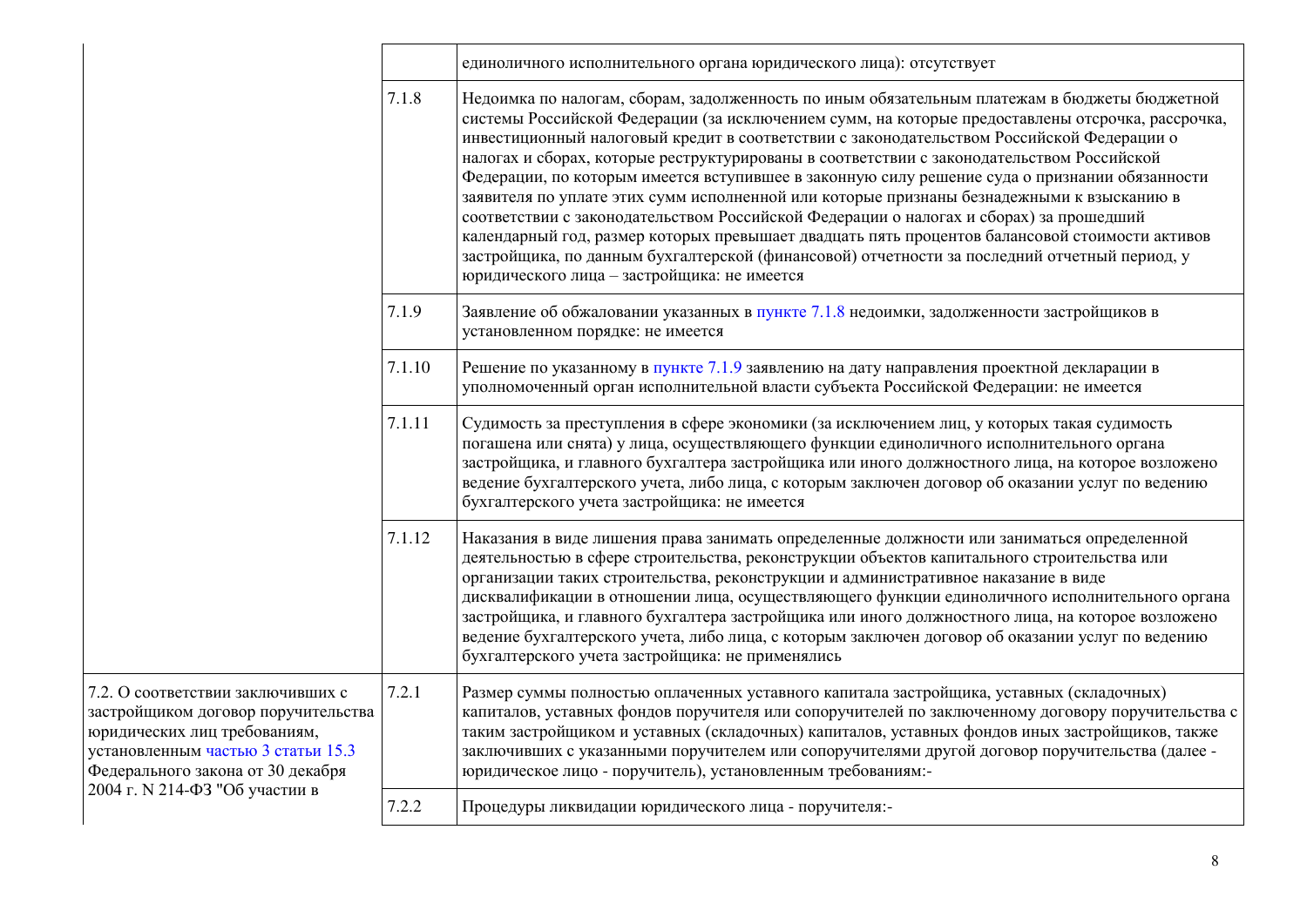| долевом строительстве<br>многоквартирных домов и иных<br>объектов недвижимости и о внесении | 7.2.3 | Решение арбитражного суда о введении одной из процедур, применяемых в деле о банкротстве в<br>соответствии с законодательством Российской Федерации о несостоятельности (банкротстве), в<br>отношении юридического лица - поручителя:-                                                                                                                                                                                                                                                                                                                                                                                                                                                                                                                                                                                        |
|---------------------------------------------------------------------------------------------|-------|-------------------------------------------------------------------------------------------------------------------------------------------------------------------------------------------------------------------------------------------------------------------------------------------------------------------------------------------------------------------------------------------------------------------------------------------------------------------------------------------------------------------------------------------------------------------------------------------------------------------------------------------------------------------------------------------------------------------------------------------------------------------------------------------------------------------------------|
| изменений в некоторые<br>законодательные акты Российской<br>Федерации" <22>                 | 7.2.4 | Решение арбитражного суда о приостановлении деятельности в качестве меры административного<br>наказания юридического лица - поручителя:-                                                                                                                                                                                                                                                                                                                                                                                                                                                                                                                                                                                                                                                                                      |
|                                                                                             | 7.2.5 | В реестре недобросовестных поставщиков, ведение которого осуществляется в соответствии с<br>законодательством Российской Федерации о закупках товаров, работ, услуг отдельными видами<br>юридических лиц, сведения о юридическом лице - поручителе (в том числе о лице, исполняющем<br>функции единоличного исполнительного органа юридического лица) в части исполнения им<br>обязательств, предусмотренных контрактами или договорами, предметом которых является выполнение<br>работ, оказание услуг в сфере строительства, реконструкции и капитального ремонта объектов<br>капитального строительства или организации таких строительства, реконструкции и капитального<br>ремонта либо приобретение у юридического лица жилых помещений:-                                                                               |
|                                                                                             | 7.2.6 | В реестре недобросовестных поставщиков (подрядчиков, исполнителей), ведение которого<br>осуществляется в соответствии с законодательством Российской Федерации о контрактной системе в<br>сфере закупок товаров, работ, услуг для обеспечения государственных и муниципальных нужд",<br>сведения о юридическом лице - поручителе (в том числе о лице, исполняющем функции единоличного<br>исполнительного органа юридического лица) в части исполнения им обязательств, предусмотренных<br>контрактами или договорами, предметом которых является выполнение работ, оказание услуг в сфере<br>строительства, реконструкции и капитального ремонта объектов капитального строительства или<br>организации таких строительства, реконструкции и капитального ремонта либо приобретение у<br>юридического лица жилых помещений:- |
|                                                                                             | 7.2.7 | В реестре недобросовестных участников аукциона по продаже земельного участка, находящегося в<br>государственной или муниципальной собственности, либо аукциона на право заключения договора<br>аренды земельного участка, находящегося в государственной или муниципальной собственности,<br>ведение которого осуществляется в соответствии с земельным законодательством Российской<br>Федерации, сведения о юридическом лице - поручителя (в том числе о лице, исполняющем функции<br>единоличного исполнительного органа юридического лица): -                                                                                                                                                                                                                                                                             |
|                                                                                             | 7.2.8 | Недоимка по налогам, сборам, задолженность по иным обязательным платежам в бюджеты бюджетной<br>системы Российской Федерации (за исключением сумм, на которые предоставлены отсрочка, рассрочка,<br>инвестиционный налоговый кредит в соответствии с законодательством Российской Федерации о<br>налогах и сборах, которые реструктурированы в соответствии с законодательством Российской<br>Федерации, по которым имеется вступившее в законную силу решение суда о признании обязанности<br>заявителя по уплате этих сумм исполненной или которые признаны безнадежными к взысканию в<br>соответствии с законодательством Российской Федерации о налогах и сборах) за прошедший<br>календарный год, размер которых превышает двадцать пять процентов балансовой стоимости активов                                          |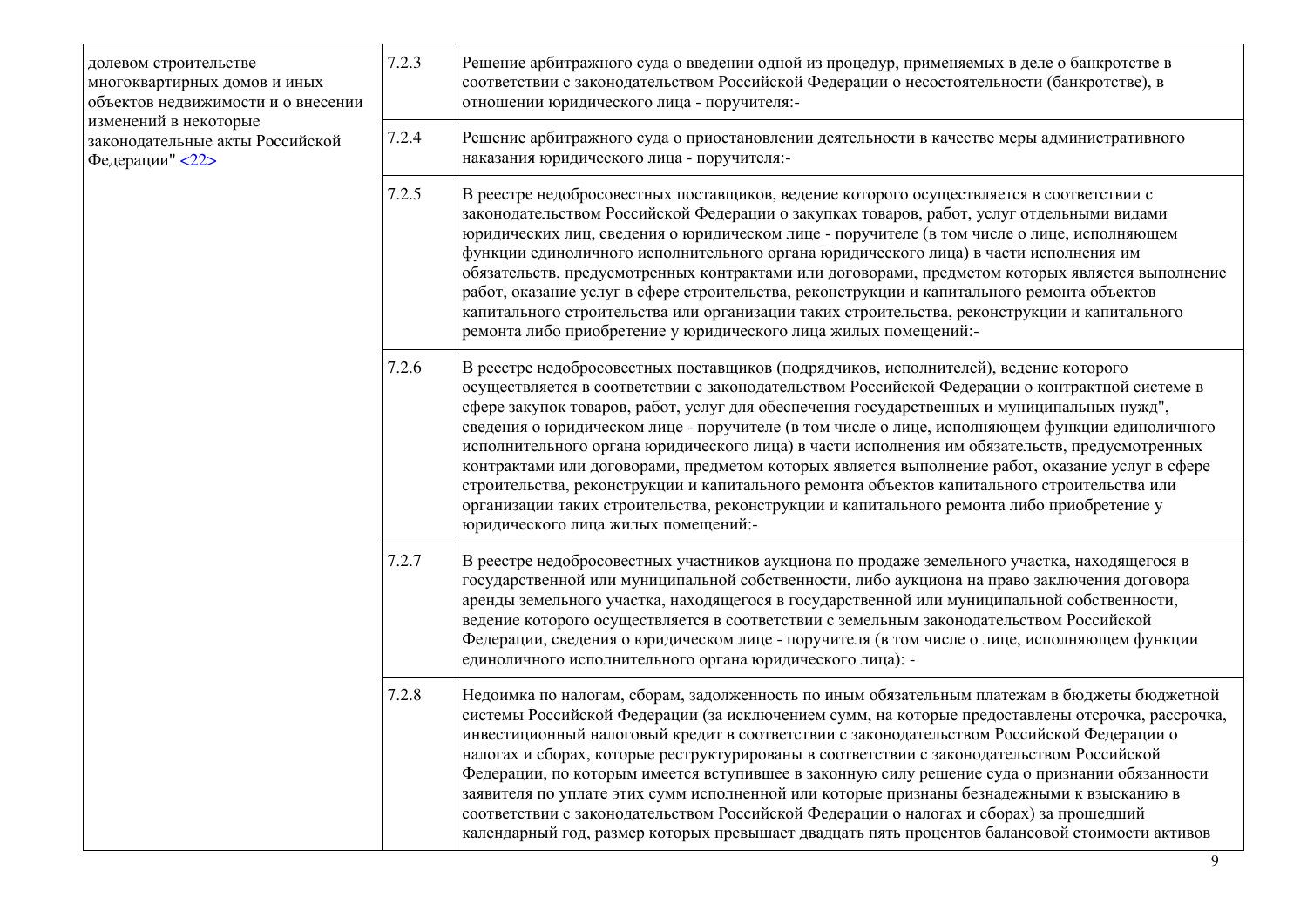|                                          |                                                                                                                                                                | застройщика, по данным бухгалтерской (финансовой) отчетности за последний отчетный период, у<br>юридического лица - поручителя:-                                                                                                                                                                                                                                                                                                                                                                                                                                                                                                                                                              |  |
|------------------------------------------|----------------------------------------------------------------------------------------------------------------------------------------------------------------|-----------------------------------------------------------------------------------------------------------------------------------------------------------------------------------------------------------------------------------------------------------------------------------------------------------------------------------------------------------------------------------------------------------------------------------------------------------------------------------------------------------------------------------------------------------------------------------------------------------------------------------------------------------------------------------------------|--|
|                                          | 7.2.9                                                                                                                                                          | Заявление об обжаловании указанных в пункте 7.2.8 недоимки, задолженности поручителя в<br>установленном порядке:-                                                                                                                                                                                                                                                                                                                                                                                                                                                                                                                                                                             |  |
|                                          | 7.2.10                                                                                                                                                         | Решение по указанному в пункте 7.2.9 заявлению на дату направления проектной декларации в<br>уполномоченный орган исполнительной власти субъекта Российской Федерации:-                                                                                                                                                                                                                                                                                                                                                                                                                                                                                                                       |  |
|                                          | 7.2.11                                                                                                                                                         | Судимость за преступления в сфере экономики (за исключением лиц, у которых такая судимость<br>погашена или снята) у лица, осуществляющего функции единоличного исполнительного органа<br>поручителя, и главного бухгалтера поручителя или иного должностного лица, на которое возложено<br>ведение бухгалтерского учета, либо лица, с которым заключен договор об оказании услуг по ведению<br>бухгалтерского учета поручителя:-                                                                                                                                                                                                                                                              |  |
|                                          | 7.2.12                                                                                                                                                         | Наказания в виде лишения права занимать определенные должности или заниматься определенной<br>деятельностью в сфере строительства, реконструкции объектов капитального строительства или<br>организации таких строительства, реконструкции и административное наказание в виде<br>дисквалификации в отношении лица, осуществляющего функции единоличного исполнительного органа<br>поручителя, и главного бухгалтера поручителя или иного должностного лица, на которое возложено<br>ведение бухгалтерского учета, либо лица, с которым заключен договор об оказании услуг по ведению<br>бухгалтерского учета поручителя:-                                                                    |  |
|                                          |                                                                                                                                                                | Раздел 8. Иная не противоречащая законодательству Российской Федерации информация о застройщике                                                                                                                                                                                                                                                                                                                                                                                                                                                                                                                                                                                               |  |
| 8.1. Иная информация о застройщике<br>23 | 8.1.1                                                                                                                                                          | ООО «Транс-Холдинг» - это устоявшееся, высокоэффективное предприятие, осуществляющее<br>свою деятельность в строительной отрасли на территории Российской Федерации. Пройдя путь<br>становления, сегодня ООО «Транс-Холдинг» создает жилые комплексы, промышленные<br>объекты, принимает активное участие в работе с Государственным заказом.<br>ООО «Транс-Холдинг» имеет Диплом победителя конкурса «Проект года -2016» в номинации<br>«Проект жилого здания»; Диплом Вятской торгово-промышленной палаты за участие в<br>межрегиональной специализированной выставке «Строительство и ремонт» 2015 г.; Знак ФНП<br>Надежные новостройки России «Надежный застройщик России 2015» и другие. |  |
|                                          |                                                                                                                                                                | Информация о проекте строительства <24>                                                                                                                                                                                                                                                                                                                                                                                                                                                                                                                                                                                                                                                       |  |
|                                          | Раздел 9. О видах строящихся (создаваемых) в рамках проекта строительства объектов капитального строительства, их местоположении и основных<br>характеристиках |                                                                                                                                                                                                                                                                                                                                                                                                                                                                                                                                                                                                                                                                                               |  |
| 9.1. О количестве объектов               | 9.1.1                                                                                                                                                          | Количество объектов капитального строительства, в отношении которых заполняется проектная                                                                                                                                                                                                                                                                                                                                                                                                                                                                                                                                                                                                     |  |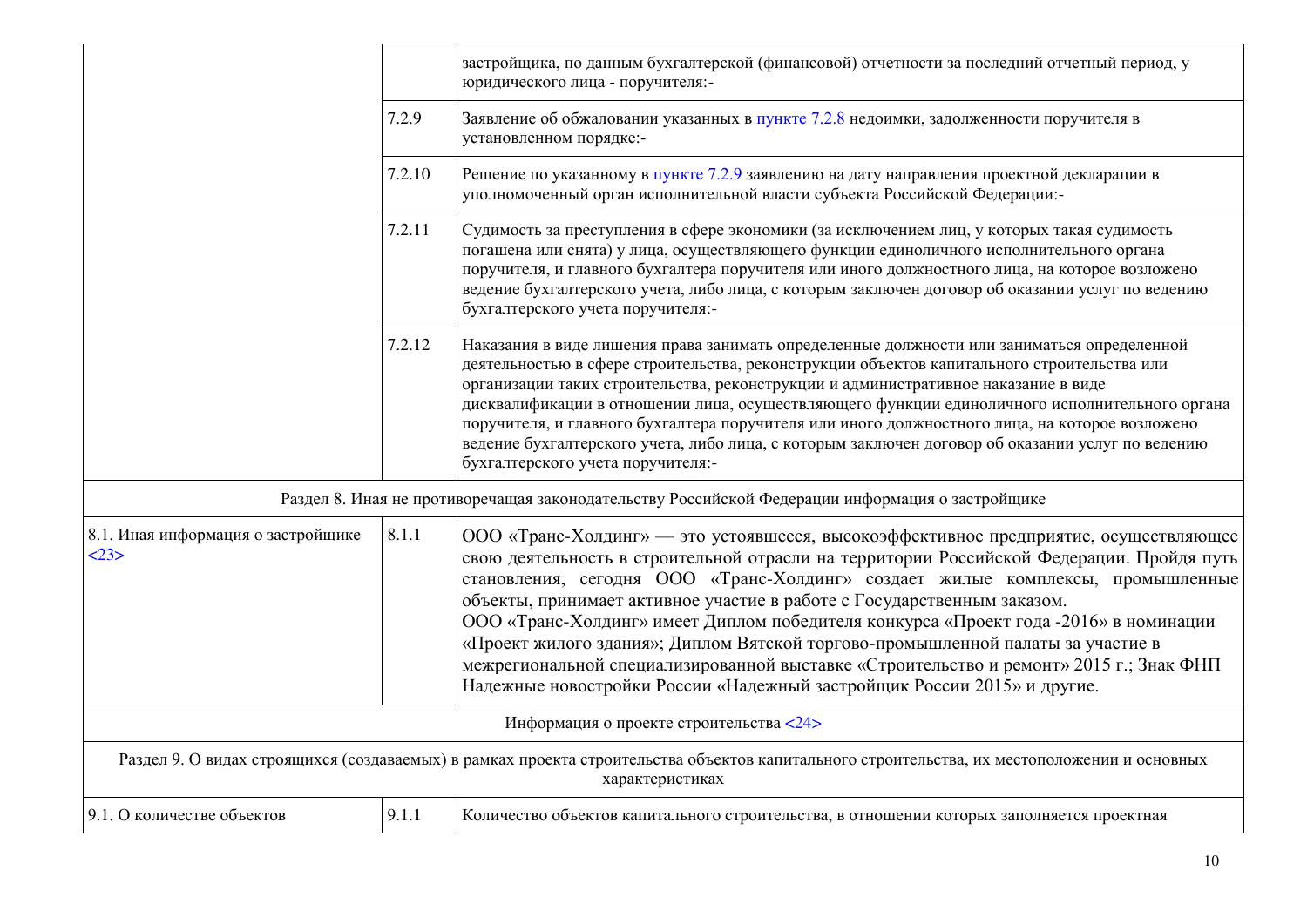| капитального строительства, в                                      |        | декларация: 1                                                                                                                                                                                                                        |
|--------------------------------------------------------------------|--------|--------------------------------------------------------------------------------------------------------------------------------------------------------------------------------------------------------------------------------------|
| отношении которых заполняется<br>проектная декларация              | 9.1.2  | Обоснование строительства нескольких объектов капитального строительства в границах являющегося<br>элементом планировочной структуры квартала, микрорайона, предусмотренным утвержденной<br>документацией по планировке территории:- |
| 9.2. О видах строящихся в рамках<br>проекта строительства объектов | 9.2.1  | Вид строящегося (создаваемого) объекта капитального строительства: многоквартирное жилое здание со<br>встроенными помещениями общественного назначения (1 очередь строительства)                                                     |
| капитального строительства, их<br>местоположении и основных        | 9.2.2  | Субъект Российской Федерации: Кировская область                                                                                                                                                                                      |
| характеристиках <26>                                               | 9.2.3  | Район субъекта Российской Федерации:                                                                                                                                                                                                 |
|                                                                    | 9.2.4  | Вид населенного пункта: город                                                                                                                                                                                                        |
|                                                                    | 9.2.5  | Наименование населенного пункта: Киров                                                                                                                                                                                               |
|                                                                    | 9.2.6  | Округ в населенном пункте:-                                                                                                                                                                                                          |
|                                                                    | 9.2.7  | Район в населенном пункте: Первомайский                                                                                                                                                                                              |
|                                                                    | 9.2.8  | Вид обозначения улицы: улица                                                                                                                                                                                                         |
|                                                                    | 9.2.9  | Наименование улицы: Ленина                                                                                                                                                                                                           |
|                                                                    | 9.2.10 | Дом: 99                                                                                                                                                                                                                              |
|                                                                    | 9.2.11 | Литера: в                                                                                                                                                                                                                            |
|                                                                    | 9.2.12 | Корпус:-                                                                                                                                                                                                                             |
|                                                                    | 9.2.13 | Строение: -                                                                                                                                                                                                                          |
|                                                                    | 9.2.14 | Владение:-                                                                                                                                                                                                                           |
|                                                                    | 9.2.15 | Блок-секция:-                                                                                                                                                                                                                        |
|                                                                    | 9.2.16 | Уточнение адреса:-                                                                                                                                                                                                                   |
|                                                                    | 9.2.17 | Назначение объекта: жилое                                                                                                                                                                                                            |
|                                                                    | 9.2.18 | Минимальное количество этажей в объекте: 7                                                                                                                                                                                           |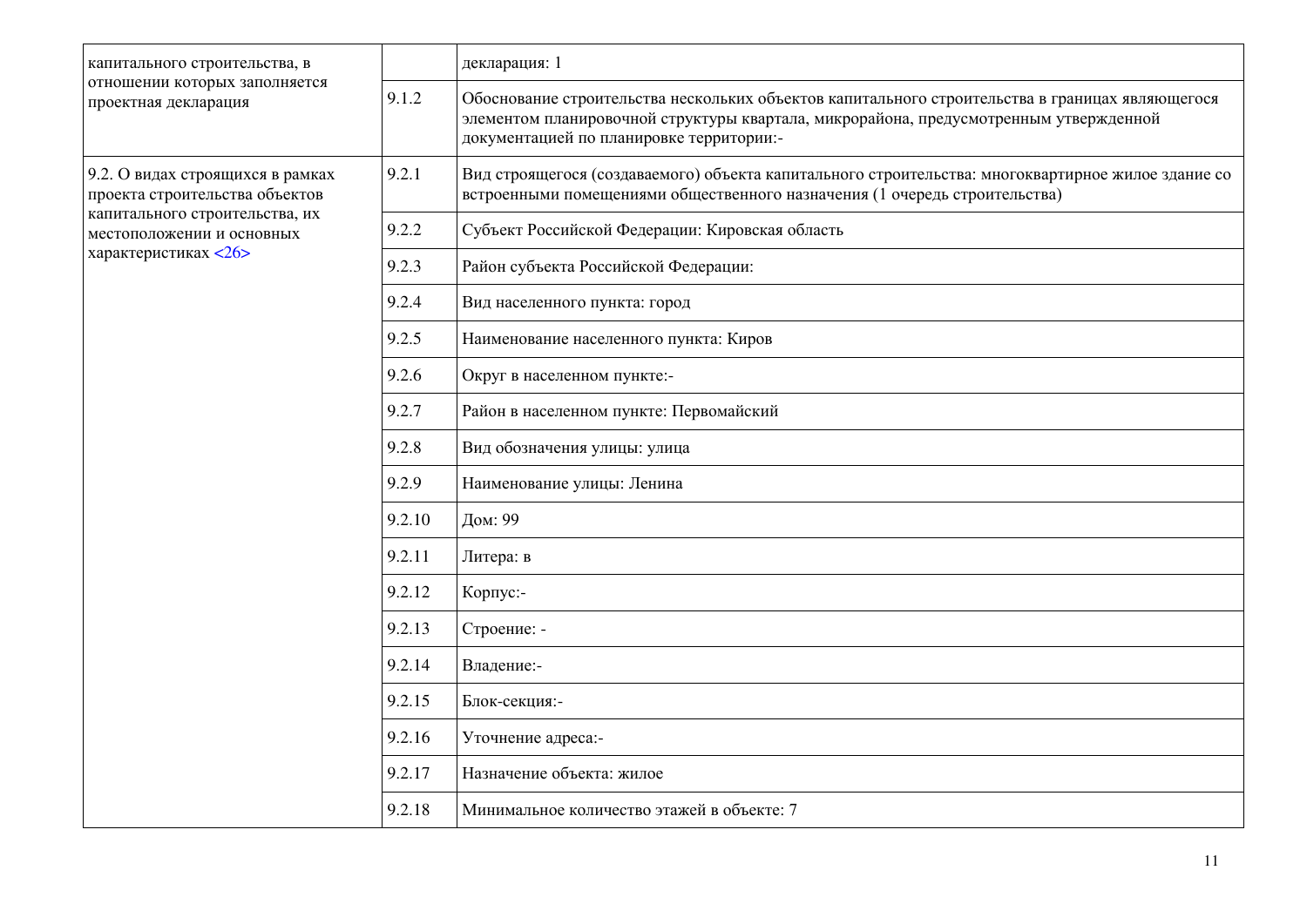| 9.2.19 | Максимальное количество этажей в объекте: 7                                                                                                                                                                                                                                                                                                                                                                                                                                                                                                                                                                                                                                                                                                                                                                                                                                                                                                                                                                                                                                                                                                                                                                                                                                                                                                                                                                                                                                                                                                                                                                                                                                                                                                              |  |  |  |
|--------|----------------------------------------------------------------------------------------------------------------------------------------------------------------------------------------------------------------------------------------------------------------------------------------------------------------------------------------------------------------------------------------------------------------------------------------------------------------------------------------------------------------------------------------------------------------------------------------------------------------------------------------------------------------------------------------------------------------------------------------------------------------------------------------------------------------------------------------------------------------------------------------------------------------------------------------------------------------------------------------------------------------------------------------------------------------------------------------------------------------------------------------------------------------------------------------------------------------------------------------------------------------------------------------------------------------------------------------------------------------------------------------------------------------------------------------------------------------------------------------------------------------------------------------------------------------------------------------------------------------------------------------------------------------------------------------------------------------------------------------------------------|--|--|--|
| 9.2.20 | Общая площадь объекта: 3314,13                                                                                                                                                                                                                                                                                                                                                                                                                                                                                                                                                                                                                                                                                                                                                                                                                                                                                                                                                                                                                                                                                                                                                                                                                                                                                                                                                                                                                                                                                                                                                                                                                                                                                                                           |  |  |  |
| 9.2.21 | Материал наружных стен и каркаса объекта: бескаркасные со стенами из мелкоштучных каменных<br>материалов (кирпич, керамические камни, блоки и другие)<br>кладка наружных стен выше отметки «0,000» предусмотрена двух типов:<br>1. тип А - трехслойная стена с эффективной теплоизоляцией по серии 2.030-<br>2.01 общей толщиной 630 мм. Стена состоит из несущего слоя толщиной 380<br>мм из силикатного 11-пустотного камня по ГОСТ 379-2015 на цементно-<br>песчаном растворе по ГОСТ 28013-98, облицовочного слоя толщиной 120 мм<br>из цветного пустотелого керамического кирпича по ГОСТ 530-2012 на<br>цементно-песчаном растворе по ГОСТ 28013-98 и утеплителя из минеральной<br>ваты «ТЕХНОБЛОК СТАНДАРТ» по ТУ-5762-010-74182181-2012 толщиной<br>120 мм;<br>2. тип Б - трехслойная стена с эффективной теплоизоляцией по серии 2.030-2.01<br>общей толщиной 505 мм. Стена состоит из несущего слоя толщиной 380 мм<br>из силикатного 11-пустотного камня по ГОСТ 379-2015 на цементно-<br>песчаном растворе по ГОСТ 28013-98, в качестве утеплителя приняты<br>негорючие плиты из минеральной ваты «Технофас» по ТУ 5762-010-<br>74182181-2012 толщиной 120 мм. По слою утеплителя выполнена цементно-<br>песчаная штукатурка, окрашенная фасадной эмалью на акриловой основе.<br>Наружные стены ниже отметки «0,000» предусмотрены трехслойными из сборных<br>бетонных блоков толщиной 400 мм по ГОСТ 13579-78 на кладочном цементно-песчаном<br>растворе по ГОСТ 28013-98, с утеплением плитами «Пеноплэкс» по ТУ 5767-006-<br>54349294-2014 толщиной 80 мм, с рихтовочным зазором 30 мм и облицовкой из<br>полнотелого керамического кирпича по ГОСТ 530-2012 на кладочном цементно-песчаном<br>растворе по ГОСТ 28013-98 толщиной 120 мм. |  |  |  |
| 9.2.22 | Материал перекрытий: сборные железобетонные<br>перекрытия цокольного этажа, междуэтажные - панели перекрытия<br>безопалубочного формирования и индивидуальных монолитных железобетонных плит.<br>Перекрытие между 6 этажом и антресолью - железобетонное по металлическим балкам.                                                                                                                                                                                                                                                                                                                                                                                                                                                                                                                                                                                                                                                                                                                                                                                                                                                                                                                                                                                                                                                                                                                                                                                                                                                                                                                                                                                                                                                                        |  |  |  |
| 9.2.23 | Класс энергоэффективности: Нормальный                                                                                                                                                                                                                                                                                                                                                                                                                                                                                                                                                                                                                                                                                                                                                                                                                                                                                                                                                                                                                                                                                                                                                                                                                                                                                                                                                                                                                                                                                                                                                                                                                                                                                                                    |  |  |  |
| 9.2.24 | Сейсмостойкость: в соответствии со сводом правил 14.13330.2014 и приложением А, картой ОСР - 2015<br>- с город Киров относится к третьей степени сейсмической опасности.<br>Сейсмостойкость: 6 баллов (1% в течение 50 лет)<br>Антисейсмические мероприятия при строительстве объекта не проводятся.                                                                                                                                                                                                                                                                                                                                                                                                                                                                                                                                                                                                                                                                                                                                                                                                                                                                                                                                                                                                                                                                                                                                                                                                                                                                                                                                                                                                                                                     |  |  |  |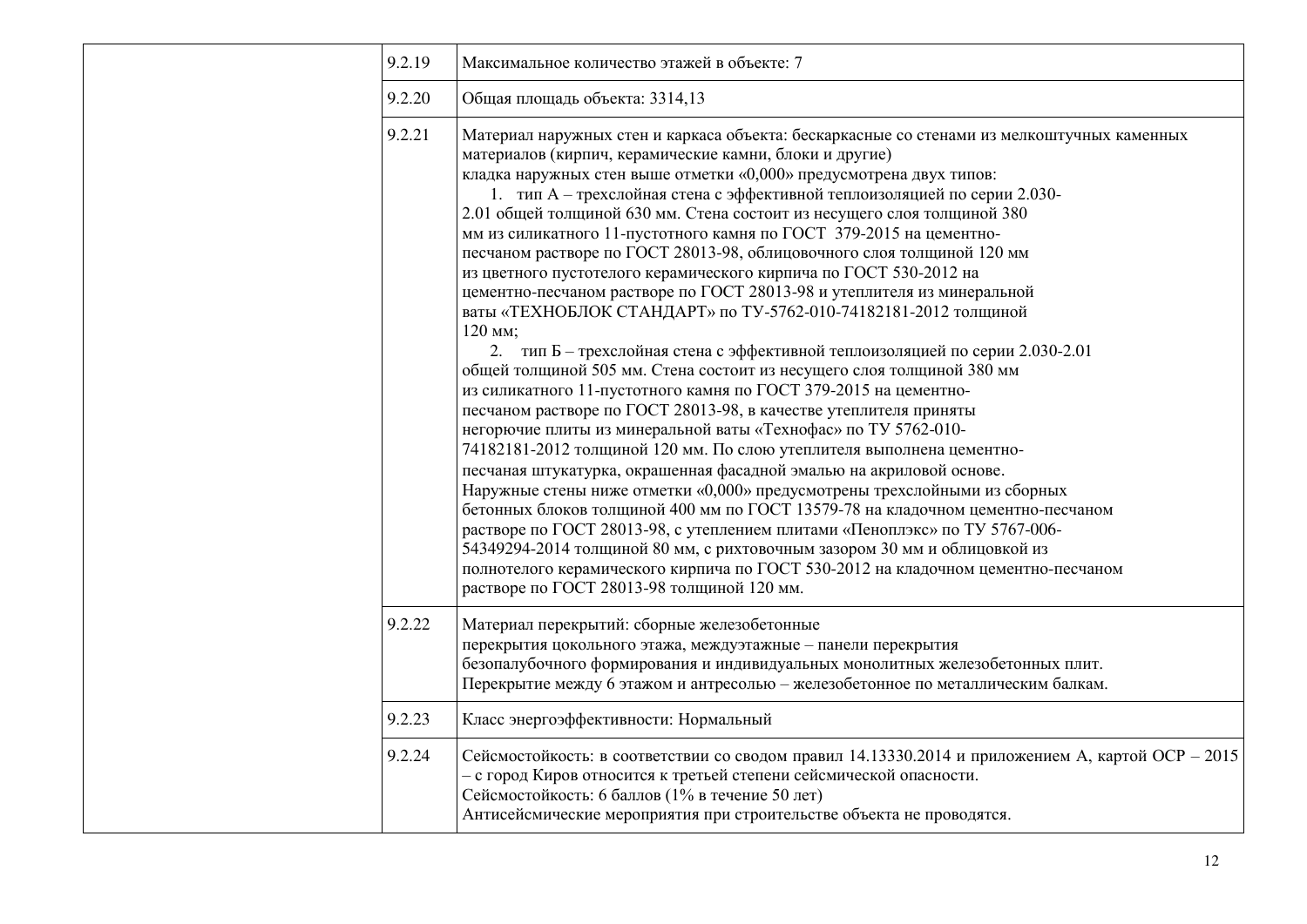Раздел 10. О виде договора, для исполнения которого застройщиком осуществляется реализация проекта строительства (в случае заключения такого договора), в том числе договора, предусмотренного законодательством Российской Федерации о градостроительной деятельности, о лицах, выполнивших инженерные изыскания, архитектурно-строительное проектирование, о результатах экспертизы проектной документации и результатов инженерных изысканий, о результатах государственной экологической экспертизы, если требование о проведении таких экспертиз установлено федеральным законом

| 10.1. О виде договора, для исполнения                                      | 10.1.1 | Вид договора: Договор о развитии застроенной территории                                                                                            |  |
|----------------------------------------------------------------------------|--------|----------------------------------------------------------------------------------------------------------------------------------------------------|--|
| которого застройщиком<br>осуществляется реализация проекта                 | 10.1.2 | Номер договора: б/н                                                                                                                                |  |
| строительства, в том числе договора,<br>предусмотренного законодательством | 10.1.3 | Дата заключения договора: 07.08.2014                                                                                                               |  |
| Российской Федерации о<br>градостроительной деятельности <35>              | 10.1.4 | Даты внесения изменений в договор:-                                                                                                                |  |
| 10.2. О лицах, выполнивших<br>инженерные изыскания <37>                    | 10.2.1 | Организационно-правовая форма организации, выполнившей инженерные изыскания: Общество с<br>ограниченной ответственностью                           |  |
|                                                                            | 10.2.2 | Полное наименование организации, выполнившей инженерные изыскания, без указания организационно-<br>правовой формы: «Вятизыскания»                  |  |
|                                                                            | 10.2.3 | Фамилия индивидуального предпринимателя, выполнившего инженерные изыскания:-                                                                       |  |
|                                                                            | 10.2.4 | Имя индивидуального предпринимателя, выполнившего инженерные изыскания:-                                                                           |  |
|                                                                            | 10.2.5 | Отчество индивидуального предпринимателя, выполнившего инженерные изыскания (при наличии):-                                                        |  |
|                                                                            | 10.2.6 | Индивидуальный номер налогоплательщика, выполнившего инженерные изыскания: 4345111559                                                              |  |
| 10.3. О лицах, выполнивших<br>архитектурно-строительное                    | 10.3.1 | Организационно-правовая форма организации, выполнившей архитектурно-строительное<br>проектирование: Общество с ограниченной ответственностью       |  |
| проектирование <38>                                                        | 10.3.2 | Полное наименование организации, выполнившей архитектурно-строительное проектирование, без<br>указания организационно-правовой формы: «ГРАДПРОЕКТ» |  |
|                                                                            | 10.3.3 | Фамилия индивидуального предпринимателя, выполнившего архитектурно-строительное<br>проектирование:-                                                |  |
|                                                                            | 10.3.4 | Имя индивидуального предпринимателя, выполнившего архитектурно-строительное проектирование:-                                                       |  |
|                                                                            | 10.3.5 | Отчество индивидуального предпринимателя, выполнившего архитектурно-строительное<br>проектирование (при наличии):-                                 |  |
|                                                                            | 10.3.6 | Индивидуальный номер налогоплательщика, выполнившего архитектурно-строительное проектирование:                                                     |  |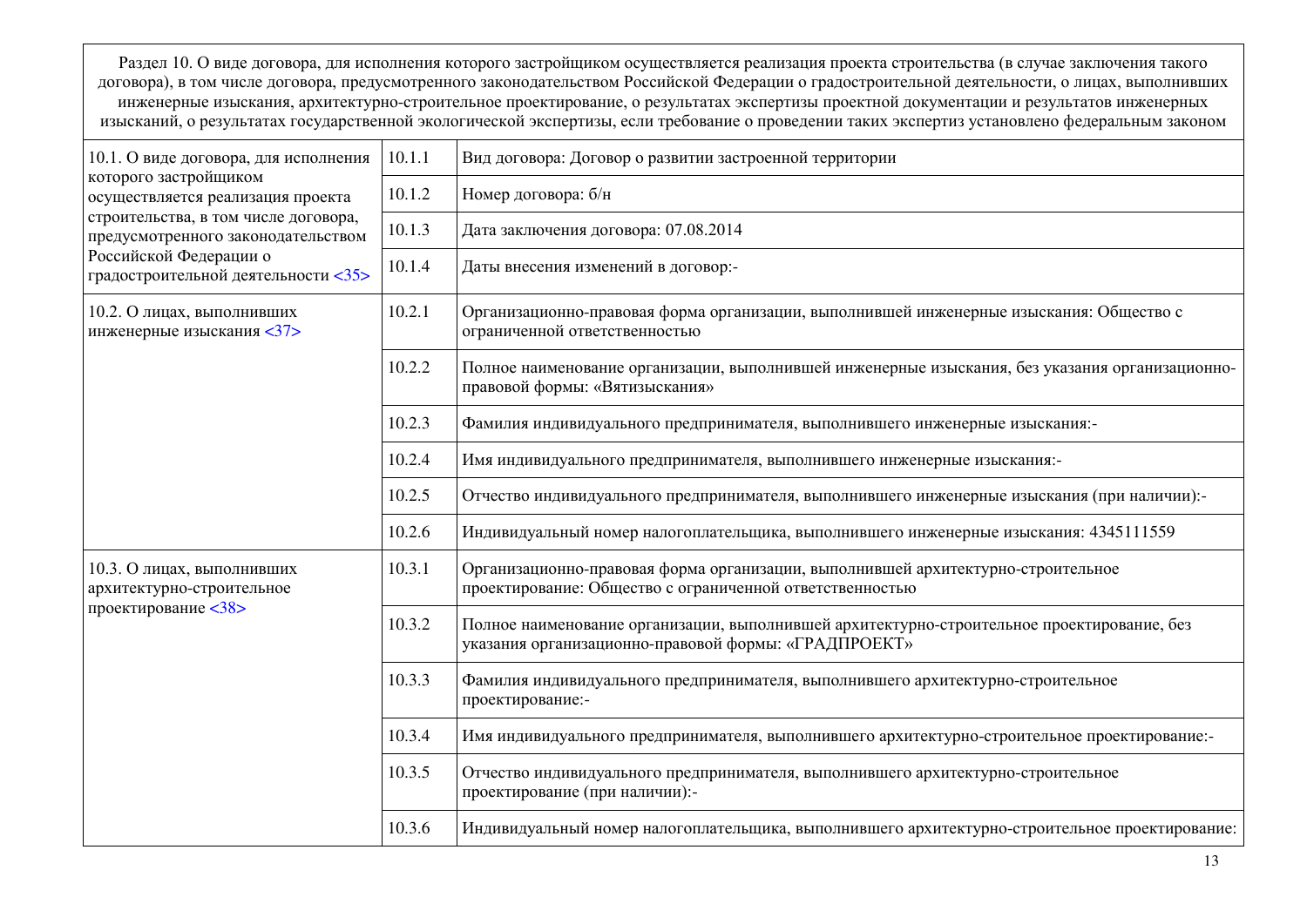|                                                                                                                        |        | 4345414835                                                                                                                                                                                                                          |  |  |  |  |  |
|------------------------------------------------------------------------------------------------------------------------|--------|-------------------------------------------------------------------------------------------------------------------------------------------------------------------------------------------------------------------------------------|--|--|--|--|--|
| 10.4. О результатах экспертизы<br>проектной документации и результатов                                                 | 10.4.1 | Вид заключения экспертизы: положительное заключение экспертизы проектной документации и<br>результаты инженерных изысканий                                                                                                          |  |  |  |  |  |
| инженерных изысканий <39>                                                                                              | 10.4.2 | Дата выдачи заключения экспертизы проектной документации и (или) экспертизы результатов<br>инженерных изысканий: 01.03.2017                                                                                                         |  |  |  |  |  |
|                                                                                                                        | 10.4.3 | Номер заключения экспертизы проектной документации и (или) экспертизы результатов инженерных<br>изысканий: 77-2-1-3-0018-17                                                                                                         |  |  |  |  |  |
|                                                                                                                        | 10.4.4 | Организационно-правовая форма организации, выдавшей заключение экспертизы проектной<br>документации и (или) экспертизы результатов инженерных изысканий: Общество с ограниченной<br>ответственностью                                |  |  |  |  |  |
|                                                                                                                        | 10.4.5 | Полное наименование организации, выдавшей заключение экспертизы проектной документации и (или)<br>экспертизы результатов инженерных изысканий, без указания организационно-правовой формы:<br>«Межрегиональный институт экспертизы» |  |  |  |  |  |
|                                                                                                                        | 10.4.6 | Индивидуальный номер налогоплательщика организации, выдавшей заключение экспертизы проектной<br>документации и (или) экспертизы результатов инженерных изысканий: 7719849195                                                        |  |  |  |  |  |
| 10.5. О результатах государственной                                                                                    | 10.5.1 | Дата выдачи заключения государственной экологической экспертизы:-                                                                                                                                                                   |  |  |  |  |  |
| экологической экспертизы <41>                                                                                          | 10.5.2 | Номер заключения государственной экологической экспертизы:-                                                                                                                                                                         |  |  |  |  |  |
|                                                                                                                        | 10.5.3 | Организационно-правовая форма организации, выдавшей заключение государственной экологической<br>экспертизы:-                                                                                                                        |  |  |  |  |  |
|                                                                                                                        | 10.5.4 | Полное наименование организации, выдавшей заключение государственной экологической экспертизы,<br>без указания организационно-правовой формы:-                                                                                      |  |  |  |  |  |
|                                                                                                                        | 10.5.5 | Индивидуальный номер налогоплательщика организации, выдавшей заключение государственной<br>экологической экспертизы:-                                                                                                               |  |  |  |  |  |
| 10.6. Об индивидуализирующем<br>объект, группу объектов капитального<br>строительства коммерческом<br>обозначении <42> | 10.6.1 | Коммерческое обозначение, индивидуализирующее объект, группу объектов:<br>Жилой комплекс «Золотой Ключ»                                                                                                                             |  |  |  |  |  |
| Раздел 11. О разрешении на строительство                                                                               |        |                                                                                                                                                                                                                                     |  |  |  |  |  |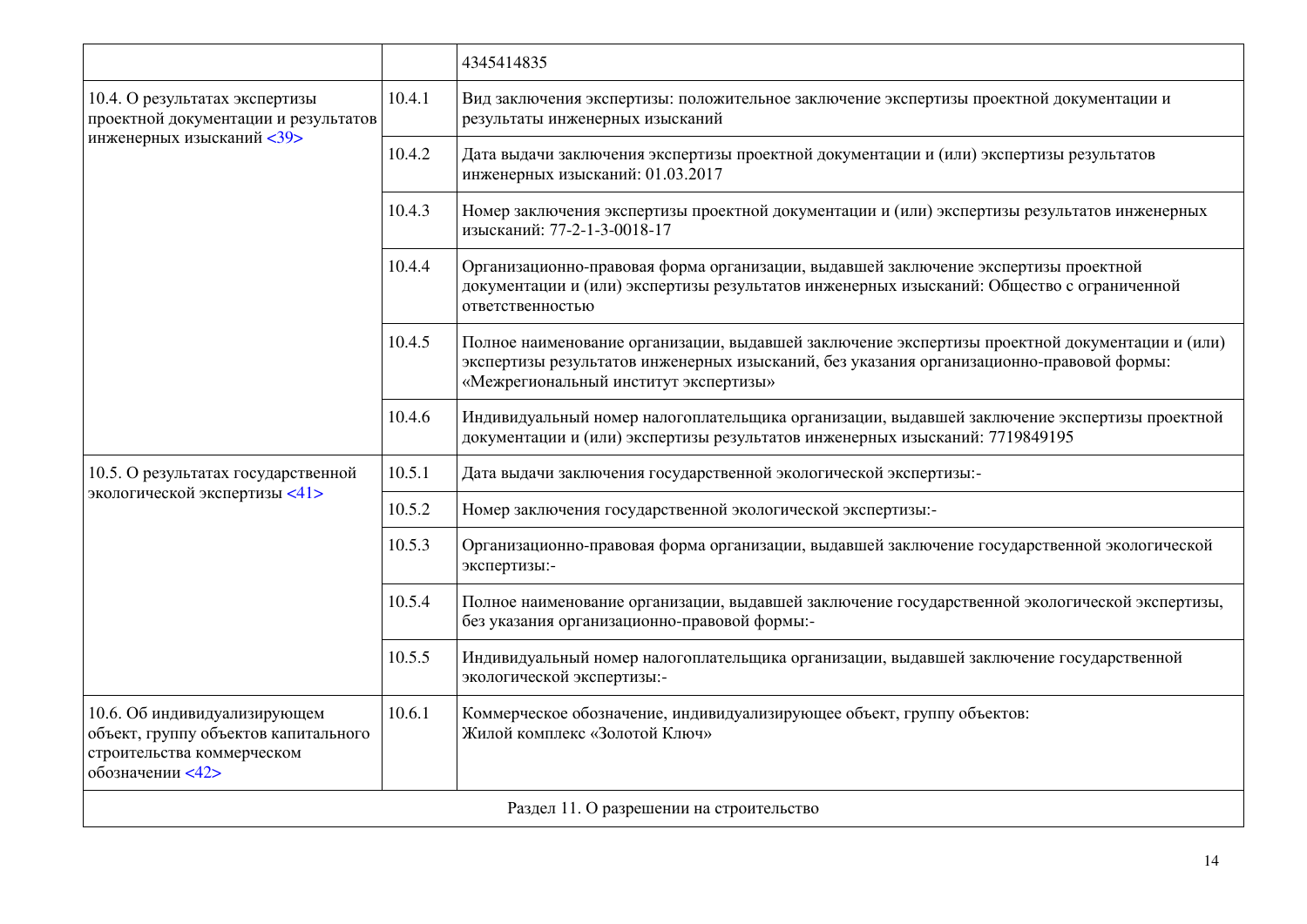| 11.1. О разрешении на строительство                                    | 11.1.1  | Номер разрешения на строительство: № 43-RU43306000-038-2017                                                                                                                                                                                                                                                                                                                                                                                         |  |  |  |  |
|------------------------------------------------------------------------|---------|-----------------------------------------------------------------------------------------------------------------------------------------------------------------------------------------------------------------------------------------------------------------------------------------------------------------------------------------------------------------------------------------------------------------------------------------------------|--|--|--|--|
|                                                                        | 11.1.2  | Дата выдачи разрешения на строительство: 12 апреля 2017 года                                                                                                                                                                                                                                                                                                                                                                                        |  |  |  |  |
|                                                                        | 11.1.3  | Срок действия разрешения на строительство: до 12 октября 2018 года.                                                                                                                                                                                                                                                                                                                                                                                 |  |  |  |  |
|                                                                        | 11.1.4  | Последняя дата продления срока действия разрешения на строительство:-                                                                                                                                                                                                                                                                                                                                                                               |  |  |  |  |
|                                                                        | 11.1.5  | Наименование органа, выдавшего разрешение на строительство: Администрация муниципального<br>образования «Город Киров»                                                                                                                                                                                                                                                                                                                               |  |  |  |  |
|                                                                        |         | Раздел 12. О правах застройщика на земельный участок, на котором осуществляется строительство (создание) многоквартирного дома либо<br>многоквартирных домов и (или) иных объектов недвижимости, в том числе о реквизитах правоустанавливающего документа на земельный участок, о<br>собственнике земельного участка (в случае, если застройщик не является собственником земельного участка), о кадастровом номере и площади земельного<br>участка |  |  |  |  |
| 12.1. О правах застройщика на                                          | 12.1.1  | Вид права застройщика на земельный участок: Право собственности                                                                                                                                                                                                                                                                                                                                                                                     |  |  |  |  |
| земельный участок, на котором<br>осуществляется строительство          | 12.1.2  | Вид договора:-                                                                                                                                                                                                                                                                                                                                                                                                                                      |  |  |  |  |
| (создание) многоквартирного дома<br>либо многоквартирных домов и (или) | 12.1.3  | Номер договора, определяющего права застройщика на земельный участок:-                                                                                                                                                                                                                                                                                                                                                                              |  |  |  |  |
| иных объектов недвижимости, в том<br>числе о реквизитах                | 12.1.4  | Дата подписания договора, определяющего права застройщика на земельный участок:-                                                                                                                                                                                                                                                                                                                                                                    |  |  |  |  |
| правоустанавливающего документа на<br>земельный участок <44>           | 12.1.5  | Дата государственной регистрации договора, определяющего права застройщика на земельный участок:-                                                                                                                                                                                                                                                                                                                                                   |  |  |  |  |
|                                                                        | 12.1.6  | Дата окончания действия права застройщика на земельный участок:-                                                                                                                                                                                                                                                                                                                                                                                    |  |  |  |  |
|                                                                        | 12.1.7  | Дата государственной регистрации изменений в договор:-                                                                                                                                                                                                                                                                                                                                                                                              |  |  |  |  |
|                                                                        | 12.1.8  | Наименование уполномоченного органа, предоставившего земельный участок в собственность:<br>Администрация муниципального образования «Город Киров»                                                                                                                                                                                                                                                                                                   |  |  |  |  |
|                                                                        | 12.1.9  | Номер акта уполномоченного органа о предоставлении земельного участка в собственность: 4262-п                                                                                                                                                                                                                                                                                                                                                       |  |  |  |  |
|                                                                        | 12.1.10 | Дата акта уполномоченного органа о предоставлении земельного участка в собственность: 21.12.2016                                                                                                                                                                                                                                                                                                                                                    |  |  |  |  |
|                                                                        | 12.1.11 | Дата государственной регистрации права собственности: 06.03.2017 (№ 43:40:000348:16-43/001/2017-1)                                                                                                                                                                                                                                                                                                                                                  |  |  |  |  |
| 12.2. О собственнике земельного                                        | 12.2.1  | Собственник земельного участка: Застройщик                                                                                                                                                                                                                                                                                                                                                                                                          |  |  |  |  |
| участка $50$                                                           | 12.2.2  | Организационно-правовая форма собственника земельного участка:-                                                                                                                                                                                                                                                                                                                                                                                     |  |  |  |  |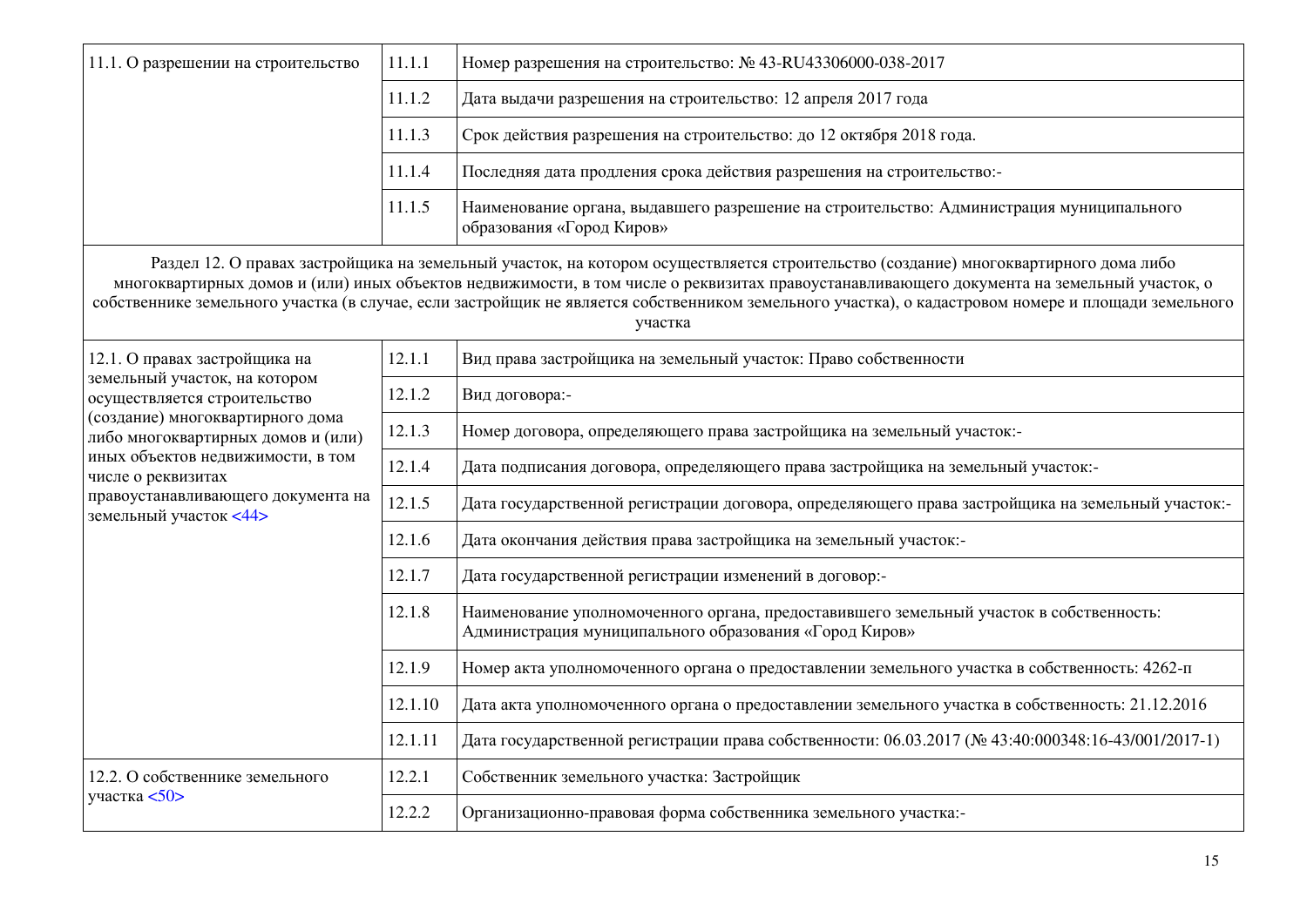|                                                  | 12.2.3 | Полное наименование собственника земельного участка, без указания организационно-правовой формы:-                                                                                                                                                                                                                                                                                                                                                                                                                                                                                                                                       |  |  |  |  |
|--------------------------------------------------|--------|-----------------------------------------------------------------------------------------------------------------------------------------------------------------------------------------------------------------------------------------------------------------------------------------------------------------------------------------------------------------------------------------------------------------------------------------------------------------------------------------------------------------------------------------------------------------------------------------------------------------------------------------|--|--|--|--|
|                                                  | 12.2.4 | Фамилия собственника земельного участка:-                                                                                                                                                                                                                                                                                                                                                                                                                                                                                                                                                                                               |  |  |  |  |
|                                                  | 12.2.5 | Имя собственника земельного участка:-                                                                                                                                                                                                                                                                                                                                                                                                                                                                                                                                                                                                   |  |  |  |  |
|                                                  | 12.2.6 | Отчество собственника земельного участка (при наличии):-                                                                                                                                                                                                                                                                                                                                                                                                                                                                                                                                                                                |  |  |  |  |
|                                                  | 12.2.7 | Индивидуальный номер налогоплательщика юридического лица, индивидуального предпринимателя -<br>собственника земельного участка:-                                                                                                                                                                                                                                                                                                                                                                                                                                                                                                        |  |  |  |  |
|                                                  | 12.2.8 | Форма собственности на земельный участок:-                                                                                                                                                                                                                                                                                                                                                                                                                                                                                                                                                                                              |  |  |  |  |
|                                                  | 12.2.9 | Наименование органа, уполномоченного на распоряжение земельным участком:-                                                                                                                                                                                                                                                                                                                                                                                                                                                                                                                                                               |  |  |  |  |
| 12.3. О кадастровом номере и площади             | 12.3.1 | Кадастровый номер земельного участка: 43:40:000348:16                                                                                                                                                                                                                                                                                                                                                                                                                                                                                                                                                                                   |  |  |  |  |
| земельного участка <53>                          | 12.3.2 | Площадь земельного участка: 1620 кв.м.                                                                                                                                                                                                                                                                                                                                                                                                                                                                                                                                                                                                  |  |  |  |  |
|                                                  |        | Раздел 13. О планируемых элементах благоустройства территории                                                                                                                                                                                                                                                                                                                                                                                                                                                                                                                                                                           |  |  |  |  |
| 13.1. Об элементах благоустройства<br>территории | 13.1.1 | Наличие планируемых проездов, площадок, велосипедных дорожек, пешеходных переходов, тротуаров:<br>подъезд к дому организован со стороны ул. Орловская через дворовую территорию жилого дома по ул.<br>Орловская, 20б. Предусмотрен подъезд к дому с ул. Воровского между домами №9 и №11. Предусмотрен<br>проезд с северной, южной и западной стороны дома с тротуарами, ведущими к входам в здание и офисные<br>помещения.                                                                                                                                                                                                             |  |  |  |  |
|                                                  | 13.1.2 | Наличие парковочного пространства вне объекта строительства (расположение, планируемое количество<br>машино-мест): на участке жилого дома перед входом в подъезд и с правой стороны здания предусмотрены<br>автостоянки для жильцов дома и сотрудников встроенных офисов, планируемое количество - 16.                                                                                                                                                                                                                                                                                                                                  |  |  |  |  |
|                                                  | 13.1.3 | Наличие дворового пространства, в том числе детских и спортивных площадок (расположение относительно<br>объекта строительства, описание игрового и спортивного оборудования, малых архитектурных форм, иных<br>планируемых элементов): на дворовой территории дома со стороны входа в подъезд на расстоянии 11 м от<br>здания предусмотрены площадка для игр детей дошкольного и младшего школьного возраста (песочница,<br>качели, диван, урна, детский игровой комплекс, игровая установка), площадка для отдыха взрослого<br>населения (стол со скамьями), площадка для занятий физкультурой (гимнастический комплекс, урна, диван). |  |  |  |  |
|                                                  | 13.1.4 | Площадки для размещения контейнеров для сбора твердых бытовых отходов (расположение относительно<br>объекта строительства): площадка для размещения контейнеров для сбора твердых бытовых отходов<br>расположена на территории дома по ул. Орловская, 20б на расстоянии 27м на северо-западном направлении от<br>здания. На дворовой территории расположена площадка для сушки белья.                                                                                                                                                                                                                                                   |  |  |  |  |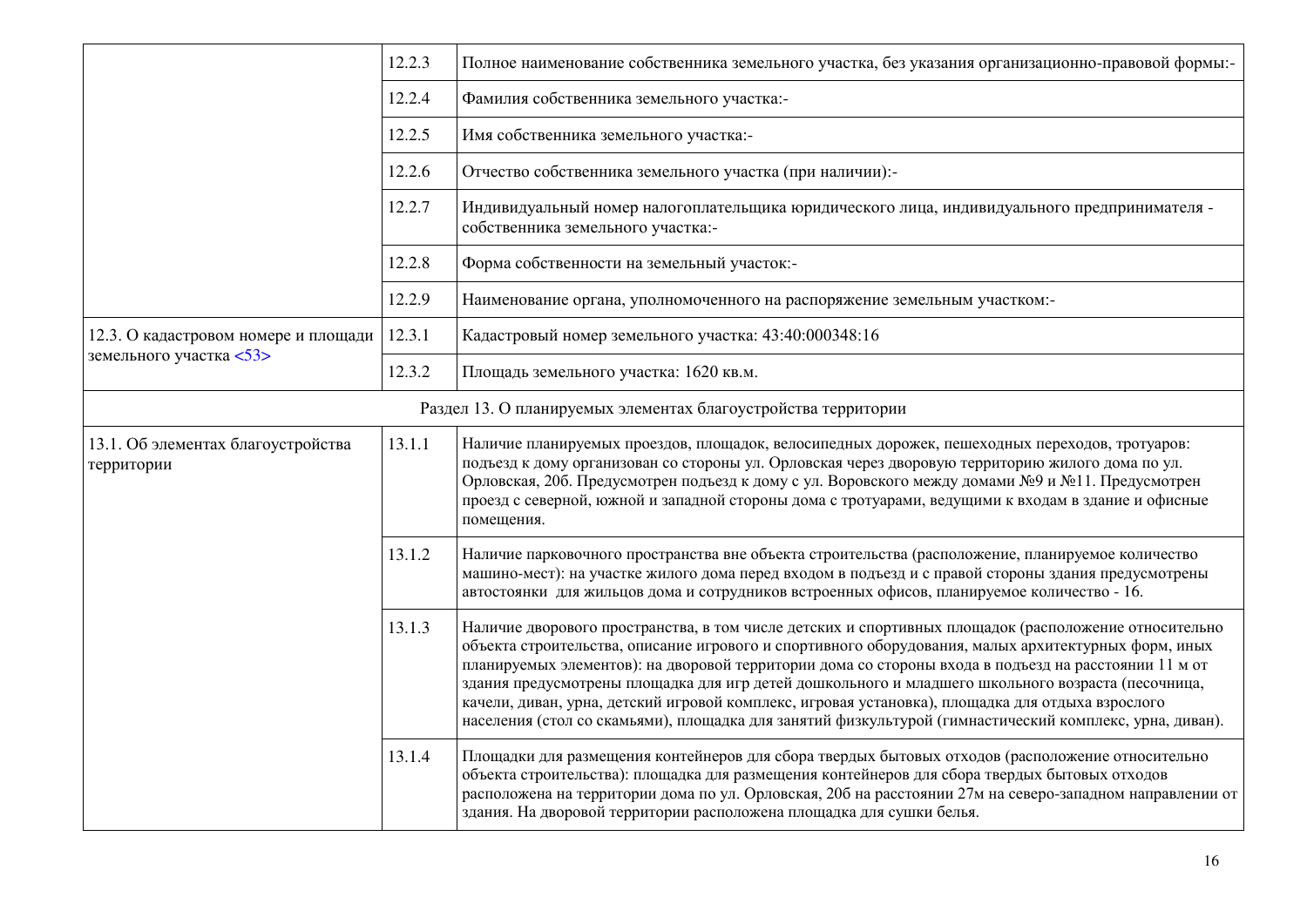|                                                                                       | 13.1.5 | Описание планируемых мероприятий по озеленению: предусмотрено устройство газонов вокруг здания с<br>засевом газонной травой.                                                                                                                                                                                                                                                                                                                                                                                                                                                         |  |  |  |  |  |
|---------------------------------------------------------------------------------------|--------|--------------------------------------------------------------------------------------------------------------------------------------------------------------------------------------------------------------------------------------------------------------------------------------------------------------------------------------------------------------------------------------------------------------------------------------------------------------------------------------------------------------------------------------------------------------------------------------|--|--|--|--|--|
|                                                                                       | 13.1.6 | Соответствие требованиям по созданию безбарьерной среды для маломобильных лиц: в проекте<br>предусмотрены мероприятия для обеспечения доступа маломобильных групп населения в жилую часть дома:<br>для доступа на первый этаж здания предусмотрен пандус и наклонная подъемная платформа, ширина<br>пешеходного пути составляет 1,2 м с учетом устройства через каждые 25 м горизонтальных площадок не<br>менее 2,0*1,8 м для обеспечения возможности разъезда инвалидов на инвалидных креслах.                                                                                      |  |  |  |  |  |
|                                                                                       | 13.1.7 | Наличие наружного освещения дорожных покрытий, пространств в транспортных и пешеходных зонах,<br>архитектурного освещения (дата выдачи технических условий, срок действия, наименование организации,<br>выдавшей технические условия): предусмотрено наружное освещение дорожных покрытий, площадок для<br>постоянного и временного хранения автомобилей, площадок для взрослого населения, для игр детей, для<br>занятий физкультурой. Технические условия по наружному освещению территории выданы МУП<br>«Кировсвет» 03 февраля 2015г. Срок действия технических условий - 3 года |  |  |  |  |  |
|                                                                                       | 13.1.8 | Описание иных планируемых элементов благоустройства:-                                                                                                                                                                                                                                                                                                                                                                                                                                                                                                                                |  |  |  |  |  |
|                                                                                       |        | Раздел 14. О планируемом подключении (технологическом присоединении) многоквартирных домов и (или) иных объектов недвижимости к сетям<br>инженерно-технического обеспечения, размере платы за такое подключение и планируемом подключении к сетям связи                                                                                                                                                                                                                                                                                                                              |  |  |  |  |  |
| 14.1. О планируемом подключении                                                       | 14.1.1 | Вид сети инженерно-технического обеспечения: Бытовое водоотведение                                                                                                                                                                                                                                                                                                                                                                                                                                                                                                                   |  |  |  |  |  |
| (технологическом присоединении) к<br>сетям инженерно-технического<br>обеспечения <54> | 14.1.2 | Организационно-правовая форма организации, выдавшей технические условия на подключение к сети<br>инженерно-технического обеспечения: Акционерное общество                                                                                                                                                                                                                                                                                                                                                                                                                            |  |  |  |  |  |
|                                                                                       | 14.1.3 | Полное наименование организации, выдавшей технические условия на подключение к сети инженерно-<br>технического обеспечения, без указания организационно-правовой формы: «Кировские коммунальные<br>системы»                                                                                                                                                                                                                                                                                                                                                                          |  |  |  |  |  |
|                                                                                       | 14.1.4 | Индивидуальный номер налогоплательщика организации, выдавшей технические условия на подключение к<br>сети инженерно-технического обеспечения: 4345230965                                                                                                                                                                                                                                                                                                                                                                                                                             |  |  |  |  |  |
|                                                                                       | 14.1.5 | Дата выдачи технических условий на подключение к сети инженерно-технического обеспечения: 07 октября<br>2016r                                                                                                                                                                                                                                                                                                                                                                                                                                                                        |  |  |  |  |  |
|                                                                                       | 14.1.6 | Номер выдачи технических условий на подключение к сети инженерно-технического обеспечения: № 144                                                                                                                                                                                                                                                                                                                                                                                                                                                                                     |  |  |  |  |  |
|                                                                                       | 14.1.7 | Срок действия технических условий на подключение к сети инженерно-технического обеспечения: 3 года                                                                                                                                                                                                                                                                                                                                                                                                                                                                                   |  |  |  |  |  |
|                                                                                       | 14.1.8 | Размер платы за подключение к сети инженерно-технического обеспечения: 1606 722,93 руб.                                                                                                                                                                                                                                                                                                                                                                                                                                                                                              |  |  |  |  |  |
|                                                                                       | 14.1.1 | Вид сети инженерно-технического обеспечения: Электроснабжение                                                                                                                                                                                                                                                                                                                                                                                                                                                                                                                        |  |  |  |  |  |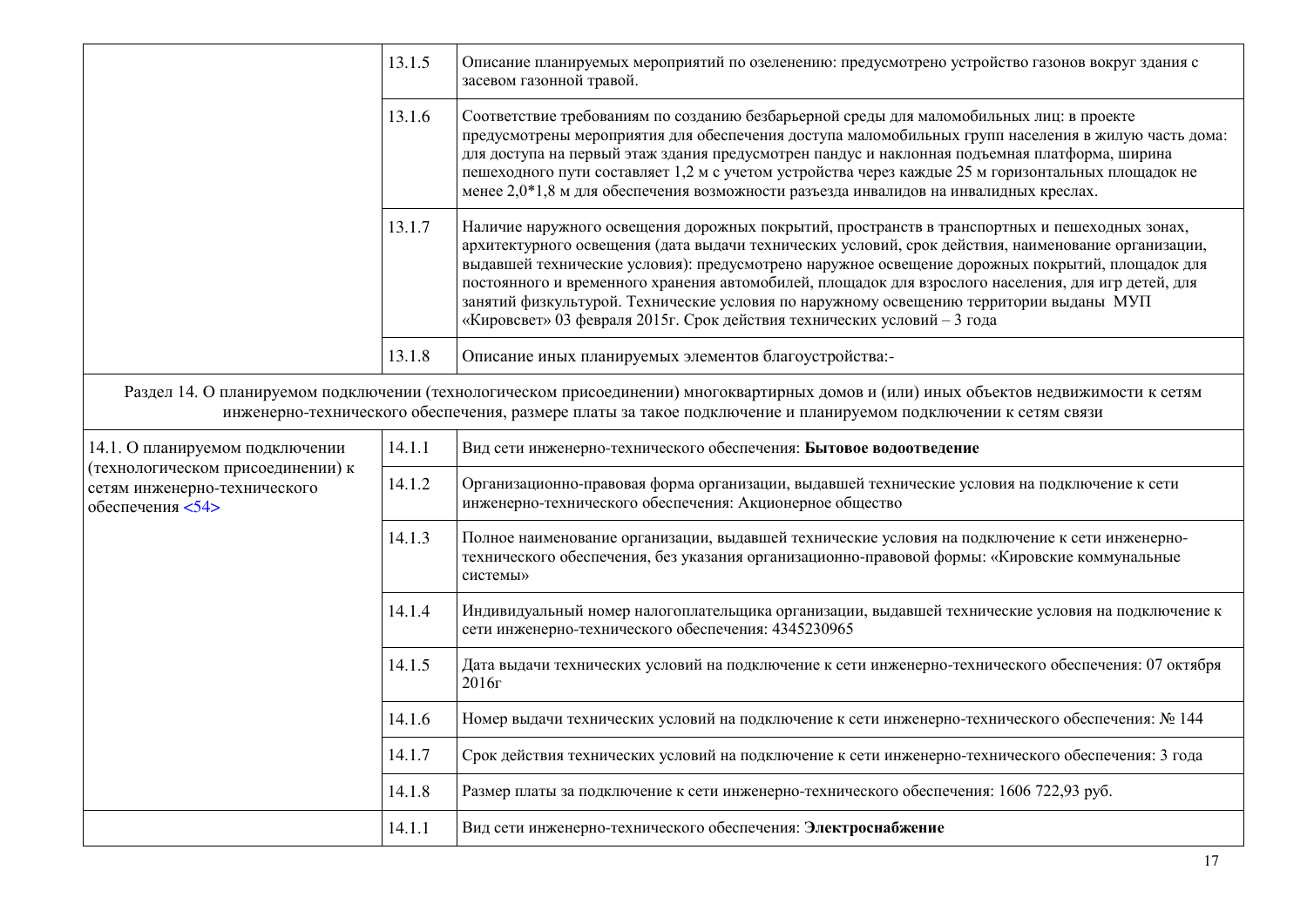| 14.1.2 | Организационно-правовая форма организации, выдавшей технические условия на подключение к сети<br>инженерно-технического обеспечения: Муниципальное унитарное образование                                        |
|--------|-----------------------------------------------------------------------------------------------------------------------------------------------------------------------------------------------------------------|
| 14.1.3 | Полное наименование организации, выдавшей технические условия на подключение к сети инженерно-<br>технического обеспечения, без указания организационно-правовой формы: «Горэлектросеть»                        |
| 14.1.4 | Индивидуальный номер налогоплательщика организации, выдавшей технические условия на подключение к<br>сети инженерно-технического обеспечения: 4346001502                                                        |
| 14.1.5 | Дата выдачи технических условий на подключение к сети инженерно-технического обеспечения: 25 мая<br>2015г.                                                                                                      |
| 14.1.6 | Номер выдачи технических условий на подключение к сети инженерно-технического обеспечения: ТУ-513/15                                                                                                            |
| 14.1.7 | Срок действия технических условий на подключение к сети инженерно-технического обеспечения: 5 лет                                                                                                               |
| 14.1.8 | Размер платы за подключение к сети инженерно-технического обеспечения: 281 909,29 руб.                                                                                                                          |
| 14.1.1 | Вид сети инженерно-технического обеспечения: Теплоснабжение                                                                                                                                                     |
| 14.1.2 | Организационно-правовая форма организации, выдавшей технические условия на подключение к сети<br>инженерно-технического обеспечения: Открытое акционерное общество                                              |
| 14.1.3 | Полное наименование организации, выдавшей технические условия на подключение к сети инженерно-<br>технического обеспечения, без указания организационно-правовой формы: «Кировская теплоснабжающая<br>компания» |
| 14.1.4 | Индивидуальный номер налогоплательщика организации, выдавшей технические условия на подключение к<br>сети инженерно-технического обеспечения: 4345230958                                                        |
| 14.1.5 | Дата выдачи технических условий на подключение к сети инженерно-технического обеспечения: 18 октября<br>2016г.                                                                                                  |
| 14.1.6 | Номер выдачи технических условий на подключение к сети инженерно-технического обеспечения: № 503061-<br>05-05087                                                                                                |
| 14.1.7 | Срок действия технических условий на подключение к сети инженерно-технического обеспечения: 3 года                                                                                                              |
| 14.1.8 | Размер платы за подключение к сети инженерно-технического обеспечения: 1 603 504,22 руб.                                                                                                                        |
| 14.1.1 | Вид сети инженерно-технического обеспечения: Водоснабжение                                                                                                                                                      |
| 14.1.2 | Организационно-правовая форма организации, выдавшей технические условия на подключение к сети                                                                                                                   |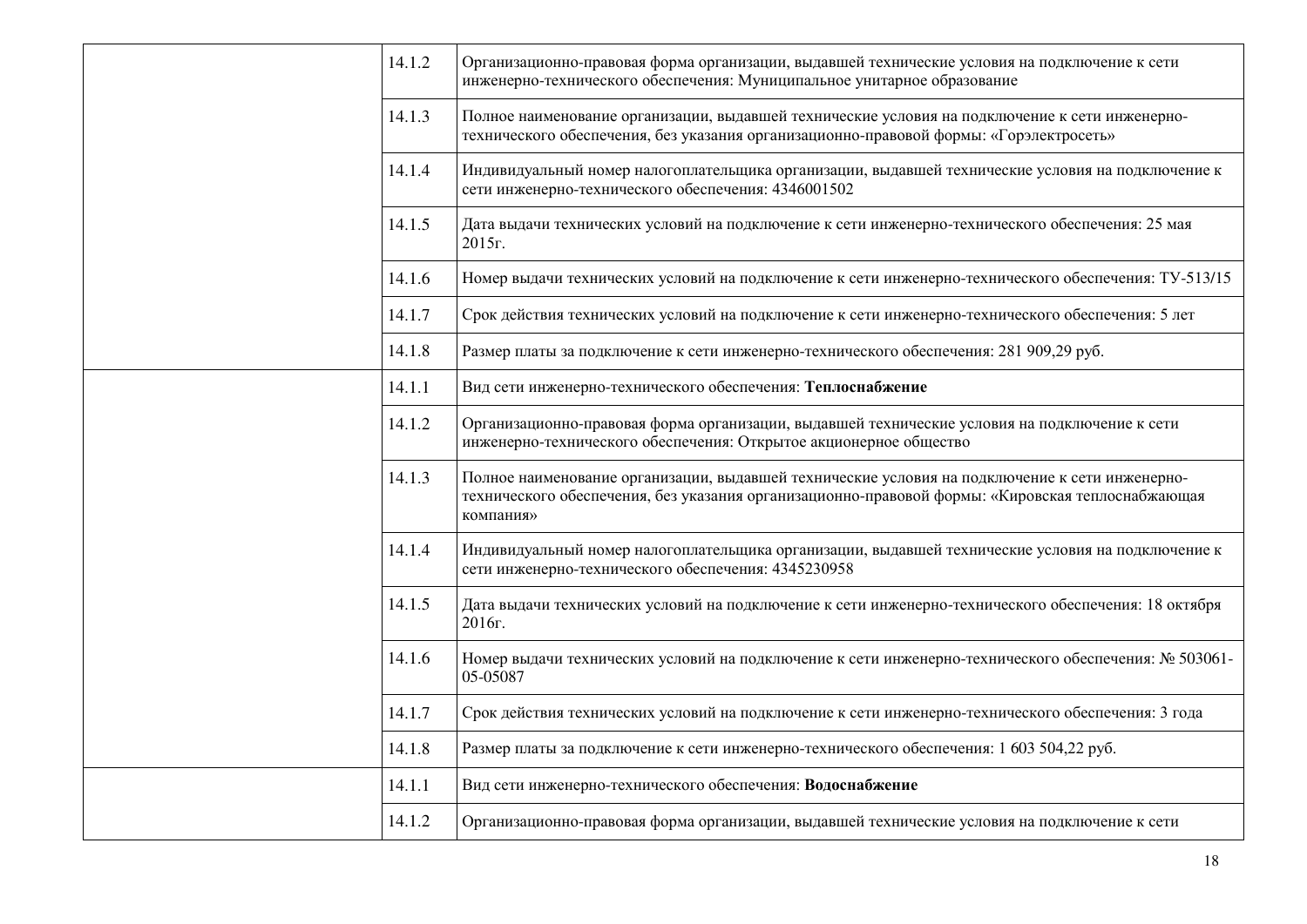|                                                       |        | инженерно-технического обеспечения: Акционерное общество                                                                                                                                                    |
|-------------------------------------------------------|--------|-------------------------------------------------------------------------------------------------------------------------------------------------------------------------------------------------------------|
|                                                       | 14.1.3 | Полное наименование организации, выдавшей технические условия на подключение к сети инженерно-<br>технического обеспечения, без указания организационно-правовой формы: «Кировские коммунальные<br>системы» |
|                                                       | 14.1.4 | Индивидуальный номер налогоплательщика организации, выдавшей технические условия на подключение к<br>сети инженерно-технического обеспечения: 4345230965                                                    |
|                                                       | 14.1.5 | Дата выдачи технических условий на подключение к сети инженерно-технического обеспечения: 07 октября<br>2016г.                                                                                              |
|                                                       | 14.1.6 | Номер выдачи технических условий на подключение к сети инженерно-технического обеспечения: № 144                                                                                                            |
|                                                       | 14.1.7 | Срок действия технических условий на подключение к сети инженерно-технического обеспечения: 3 года                                                                                                          |
|                                                       | 14.1.8 | Размер платы за подключение к сети инженерно-технического обеспечения: 557 669,65 руб.                                                                                                                      |
| 14.2. О планируемом подключении к<br>сетям связи <56> | 14.2.1 | Вид сети связи: Проводная телефонная связь                                                                                                                                                                  |
|                                                       | 14.2.2 | Организационно-правовая форма организации, выдавшей технические условия, заключившей договор на<br>подключение к сети связи: Публичное акционерное общество                                                 |
|                                                       | 14.2.3 | Полное наименование организации, выдавшей технические условия, заключившей договор на подключение к<br>сети связи, без указания организационно-правовой формы: «Мобильные ТелеСистемы» филиал г. Киров      |
|                                                       | 14.2.4 | Индивидуальный номер налогоплательщика организации, выдавшей технические условия, заключившей<br>договор на подключение к сети связи: 7740000076                                                            |
|                                                       | 14.2.1 | Вид сети связи: Проводное телевизионное вещание                                                                                                                                                             |
|                                                       | 14.2.2 | Организационно-правовая форма организации, выдавшей технические условия, заключившей договор на<br>подключение к сети связи: Публичное акционерное общество                                                 |
|                                                       | 14.2.3 | Полное наименование организации, выдавшей технические условия, заключившей договор на подключение к<br>сети связи, без указания организационно-правовой формы: «Мобильные ТелеСистемы» филиал г. Киров      |
|                                                       | 14.2.4 | Индивидуальный номер налогоплательщика организации, выдавшей технические условия, заключившей<br>договор на подключение к сети связи: 7740000076                                                            |
|                                                       | 14.2.1 | Вид сети связи: Передача данных и доступа в информационно-телекоммуникационную сеть «Интернет»                                                                                                              |
|                                                       | 14.2.2 | Организационно-правовая форма организации, выдавшей технические условия, заключившей договор на                                                                                                             |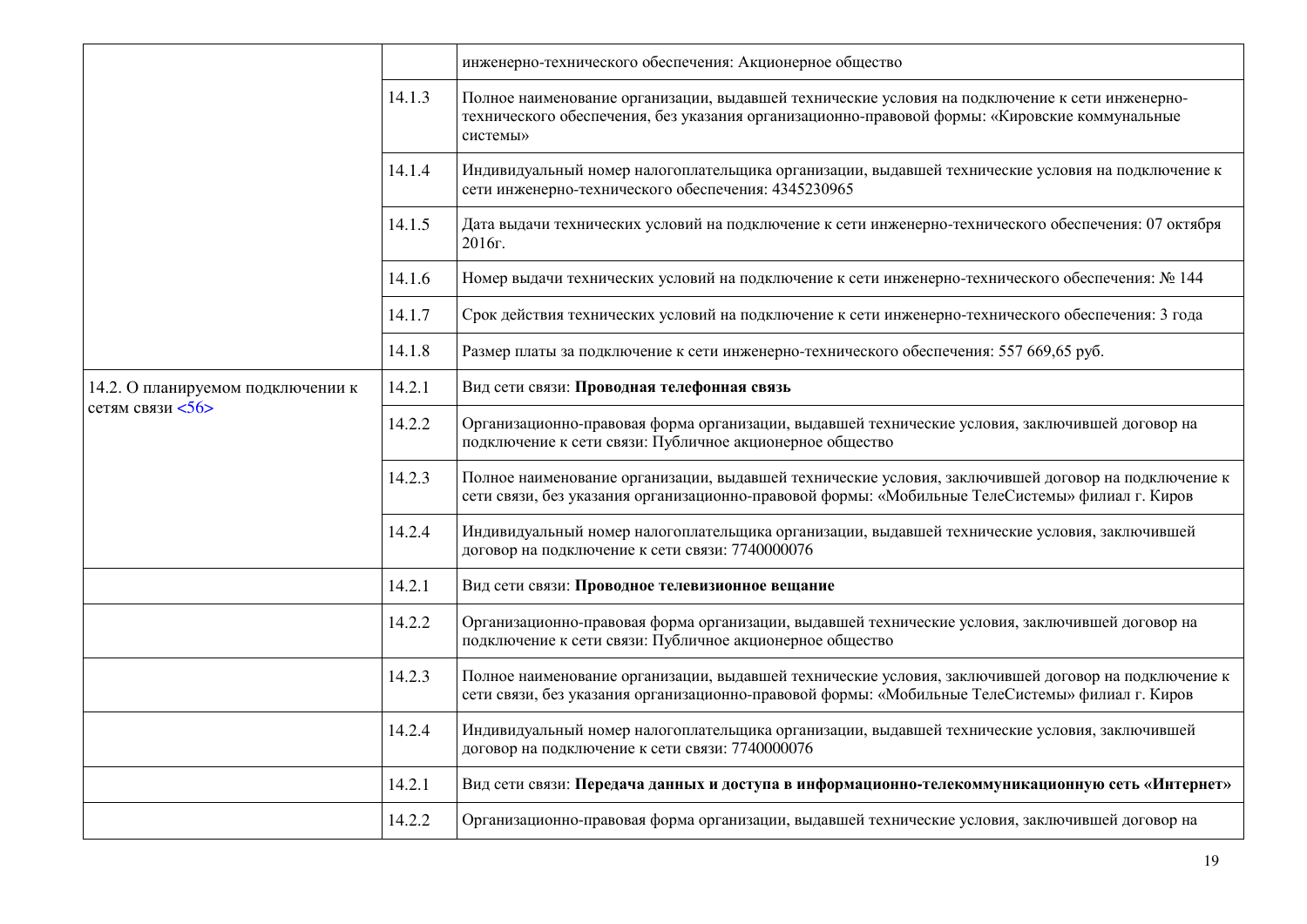|                                                                                                                                 |          | подключение к сети связи: Публичное акционерное общество                                                                                                                                                                               |  |  |  |  |  |
|---------------------------------------------------------------------------------------------------------------------------------|----------|----------------------------------------------------------------------------------------------------------------------------------------------------------------------------------------------------------------------------------------|--|--|--|--|--|
|                                                                                                                                 | 14.2.3   | Полное наименование организации, выдавшей технические условия, заключившей договор на подключение к<br>сети связи, без указания организационно-правовой формы: «Мобильные ТелеСистемы» филиал г. Киров                                 |  |  |  |  |  |
|                                                                                                                                 | 14.2.4   | Индивидуальный номер налогоплательщика организации, выдавшей технические условия, заключившей<br>договор на подключение к сети связи: 7740000076                                                                                       |  |  |  |  |  |
|                                                                                                                                 | 14.2.1   | Вид сети связи: Проводное радиовещание                                                                                                                                                                                                 |  |  |  |  |  |
|                                                                                                                                 | 14.2.2   | Организационно-правовая форма организации, выдавшей технические условия, заключившей договор на<br>подключение к сети связи: Публичное акционерное общество                                                                            |  |  |  |  |  |
|                                                                                                                                 | 14.2.3   | Полное наименование организации, выдавшей технические условия, заключившей договор на подключение к<br>сети связи, без указания организационно-правовой формы: «Мобильные ТелеСистемы» филиал г. Киров                                 |  |  |  |  |  |
|                                                                                                                                 | 14.2.4   | Индивидуальный номер налогоплательщика организации, выдавшей технические условия, заключившей<br>договор на подключение к сети связи: 7740000076                                                                                       |  |  |  |  |  |
|                                                                                                                                 | 14.2.1   | Вид сети связи: Диспетчеризация лифтов                                                                                                                                                                                                 |  |  |  |  |  |
|                                                                                                                                 | 14.2.2   | Организационно-правовая форма организации, выдавшей технические условия, заключившей договор на<br>подключение к сети связи: Общество с ограниченной ответственностью                                                                  |  |  |  |  |  |
|                                                                                                                                 | 14.2.3   | Полное наименование организации, выдавшей технические условия, заключившей договор на подключение к<br>сети связи, без указания организационно-правовой формы: «Лифтмонтаж»                                                            |  |  |  |  |  |
|                                                                                                                                 | 14.2.4   | Индивидуальный номер налогоплательщика организации, выдавшей технические условия, заключившей<br>договор на подключение к сети связи: 4345453023                                                                                       |  |  |  |  |  |
|                                                                                                                                 |          | Раздел 15. О количестве в составе строящихся (создаваемых) в рамках проекта строительства многоквартирных домов и (или) иных объектов недвижимости<br>жилых помещений и нежилых помещений, а также об их основных характеристиках <58> |  |  |  |  |  |
| 15.1. О количестве в составе                                                                                                    | 15.1.1   | Количество жилых помещений: 31                                                                                                                                                                                                         |  |  |  |  |  |
| строящихся (создаваемых) в рамках<br>проекта строительства<br>многоквартирных домов и (или) иных<br>объектов недвижимости жилых | 15.1.2   | Количество нежилых помещений: 1                                                                                                                                                                                                        |  |  |  |  |  |
|                                                                                                                                 | 15.1.2.1 | в том числе машино-мест: -                                                                                                                                                                                                             |  |  |  |  |  |
| помещений и нежилых помещений                                                                                                   | 15.1.2.2 | в том числе иных нежилых помещений: 1                                                                                                                                                                                                  |  |  |  |  |  |
|                                                                                                                                 |          | 15.2. Об основных характеристиках жилых помещений                                                                                                                                                                                      |  |  |  |  |  |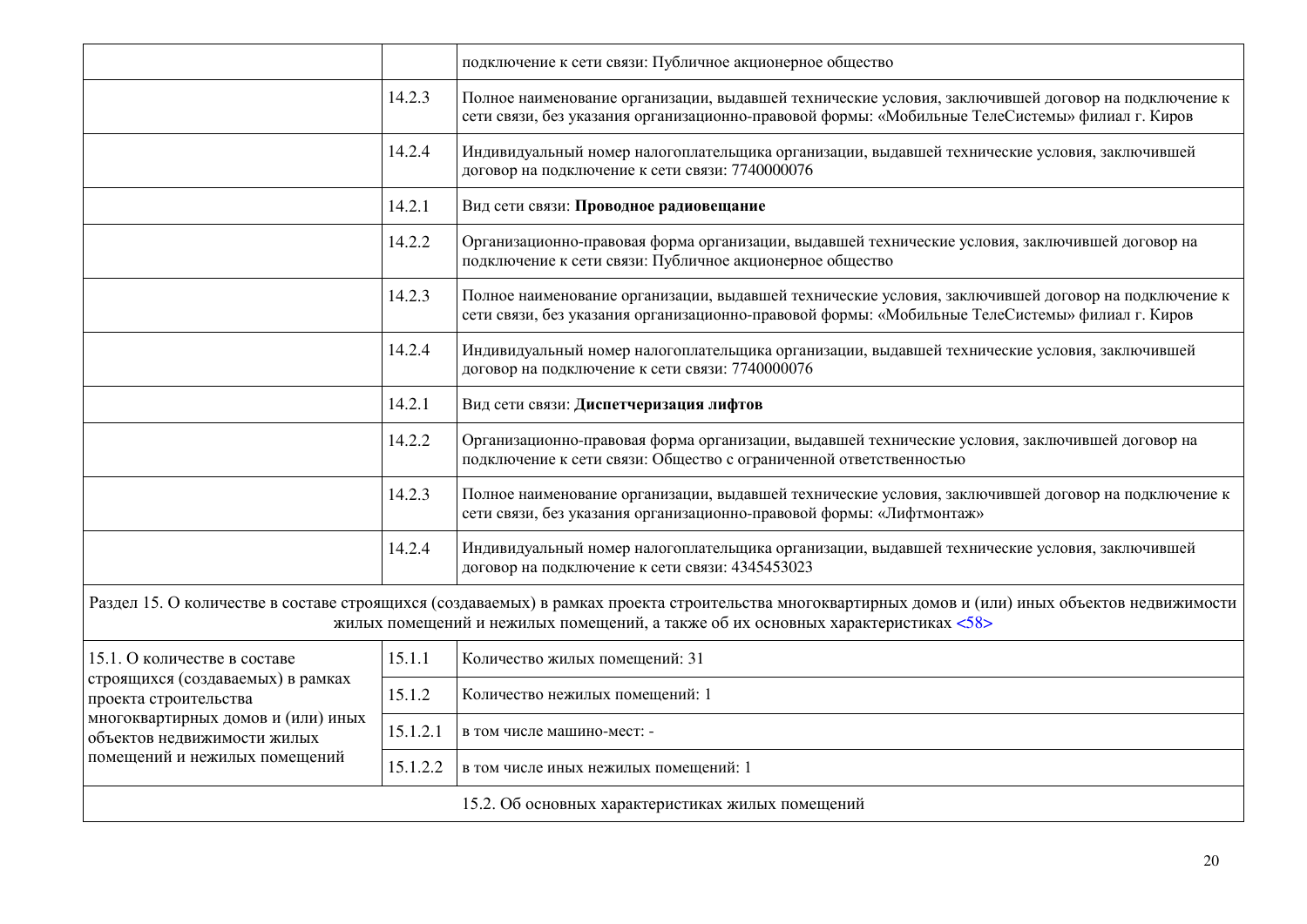| Условный<br>номер $<$ 59> | Назначение | Этаж<br>располож | Номер<br>подъезда | Обща<br>$\mathbf{R}$ | Количество<br>комнат |                              | Площадь комнат        |                               | Площадь помещений вспомогательного<br>использования |
|---------------------------|------------|------------------|-------------------|----------------------|----------------------|------------------------------|-----------------------|-------------------------------|-----------------------------------------------------|
|                           |            | ения             |                   | площа<br>ДЬ, $M^2$   |                      | Условный<br>номер<br>комнаты | Площадь, $\text{m}^2$ | Наименован<br>ие<br>помещения | Площадь, $M^2$                                      |
| $\mathbf{1}$              | жилое      | $\mathbf{1}$     | $\mathbf{1}$      | 79,92                | $\overline{3}$       | $\mathbf{1}$                 | 16,63                 | Кухня-ниша                    | 7,19                                                |
|                           |            |                  |                   |                      |                      | $\overline{2}$               | 20,05                 | Коридор                       | 14,37                                               |
|                           |            |                  |                   |                      |                      |                              |                       | Лоджия                        | 1,78                                                |
|                           |            |                  |                   |                      |                      |                              |                       | Совмещенны<br>й санузел       | 4,33                                                |
|                           |            |                  |                   |                      |                      | $\mathfrak{Z}$               | 11,71                 | Лоджия                        | 2,245                                               |
|                           |            |                  |                   |                      |                      |                              |                       | Гардероб                      | 3,55                                                |
|                           |            |                  |                   |                      |                      |                              |                       | Туалет                        | 2,09                                                |
| $\overline{2}$            | жилое      | $\mathbf{1}$     | $\mathbf{1}$      | 72,95                | $\overline{3}$       | $\mathbf{1}$                 | 12,21                 | Кухонная                      | 11,15                                               |
|                           |            |                  |                   |                      |                      |                              |                       | зона                          |                                                     |
|                           |            |                  |                   |                      |                      |                              |                       | Лоджия                        | 2,245                                               |
|                           |            |                  |                   |                      |                      | $\overline{2}$               | 16,26                 | Коридор                       | 8,38                                                |
|                           |            |                  |                   |                      |                      | $\mathfrak{Z}$               | 19,26                 | Совмещенны<br>й санузел       | 4,31                                                |
|                           |            |                  |                   |                      |                      |                              |                       | Гардероб                      | 1,67                                                |
| $\overline{4}$            | жилое      | $\mathbf{1}$     | $\mathbf{1}$      | 35,24                | $\mathbf{1}$         | $\mathbf{1}$                 | 15,72                 | Кухонная<br>зона              | 9,61                                                |
|                           |            |                  |                   |                      |                      |                              |                       | Лоджия                        | 1,79                                                |
|                           |            |                  |                   |                      |                      |                              |                       | Коридор                       | 6,6                                                 |
|                           |            |                  |                   |                      |                      |                              |                       | Совмещенны<br>й санузел       | 3,31                                                |
| 5 <sup>5</sup>            | жилое      | $\mathbf{1}$     | $\mathbf{1}$      | 35,24                | $\mathbf{1}$         | $\mathbf{1}$                 | 15,72                 | Кухонная<br>зона              | 9,61                                                |
|                           |            |                  |                   |                      |                      |                              |                       | Коридор                       | 6,6                                                 |
|                           |            |                  |                   |                      |                      |                              |                       | Лоджия                        | 1,79                                                |
|                           |            |                  |                   |                      |                      |                              |                       | Совмещенны                    | 3,31                                                |
|                           |            |                  |                   |                      |                      |                              |                       | й санузел                     |                                                     |
| 6                         | жилое      | $\mathbf{1}$     | $\mathbf{1}$      | 99,91                | $\overline{3}$       | $\mathbf{1}$                 | 16,19                 | Кухня-                        | 26,09                                               |
|                           |            |                  |                   |                      |                      |                              |                       | гостиная                      |                                                     |
|                           |            |                  |                   |                      |                      |                              |                       | Коридор                       | 20,26                                               |
|                           |            |                  |                   |                      |                      |                              |                       |                               |                                                     |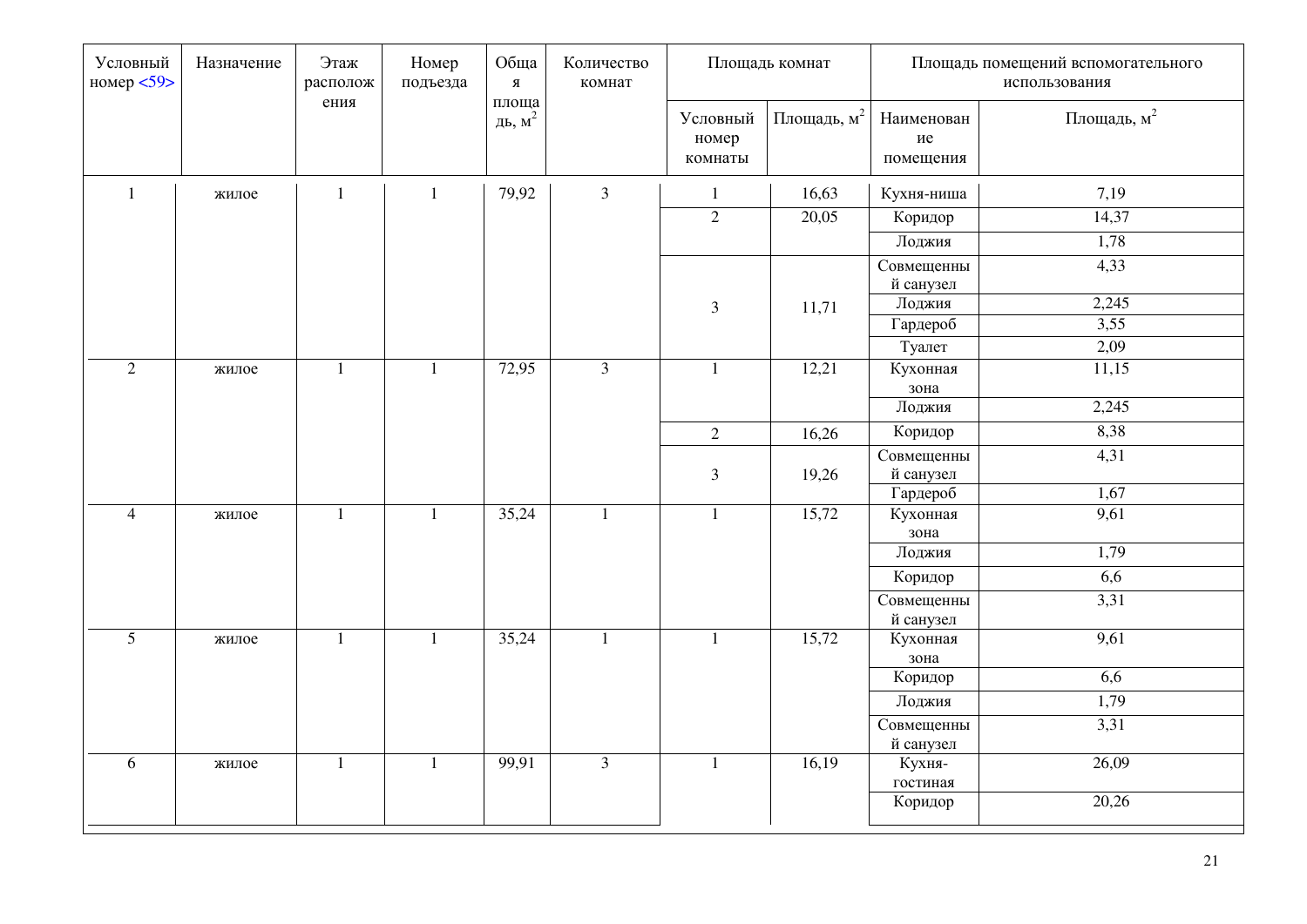|                 |                       |                |              |        |                |                |       | Лоджия                  | 2,245 |
|-----------------|-----------------------|----------------|--------------|--------|----------------|----------------|-------|-------------------------|-------|
|                 |                       |                |              |        |                | $\overline{2}$ | 13,29 | Совмещенны<br>й санузел | 4,73  |
|                 |                       |                |              |        |                | $\overline{3}$ | 16,57 | Лоджия                  | 2,245 |
|                 |                       |                |              |        |                |                |       | Туалет                  | 2,78  |
| $\overline{7}$  | $\mathbf{1}$<br>жилое |                | $\mathbf{1}$ | 58,10  | $\overline{2}$ | $\mathbf{1}$   | 10,82 | Кухня-<br>гостиная      | 19,65 |
|                 |                       |                |              |        |                |                |       | Коридор                 | 10,60 |
|                 |                       |                |              |        |                |                |       | Лоджия                  | 1,78  |
|                 |                       |                |              |        |                | 2              | 12,86 | Совмещенны<br>й санузел | 4,17  |
| $\, 8$          | жилое                 | 2              | $1\,$        | 79,92  | $\overline{3}$ | $\mathbf{1}$   | 16,63 | Кухонная<br>зона        | 7,19  |
|                 |                       |                |              |        |                |                |       | Лоджия                  | 1,78  |
|                 |                       |                |              |        |                | $\overline{2}$ | 20,05 | Коридор                 | 14,37 |
|                 |                       |                |              |        |                |                |       | Туалет                  | 2,09  |
|                 |                       |                |              |        |                | $\overline{3}$ | 11,71 | Гардероб                | 3,55  |
|                 |                       |                |              |        |                |                |       | Лоджия                  | 2,245 |
|                 |                       |                |              |        |                |                |       | Совмещенны<br>й санузел | 4,33  |
| $\overline{9}$  | жилое                 | 2              | $\mathbf{1}$ | 107,31 | $\overline{3}$ | $\mathbf{1}$   | 11,15 | Кухня-<br>гостиная      | 40,68 |
|                 |                       |                |              |        |                | $\overline{2}$ | 13,60 | Лоджия                  | 2,245 |
|                 |                       |                |              |        |                |                |       | Коридор                 | 16,66 |
|                 |                       |                |              |        |                | $\overline{3}$ | 16,56 | Совмещенны<br>й санузел | 4,31  |
|                 |                       |                |              |        |                |                |       | Совмещенны<br>й санузел | 4,35  |
|                 |                       |                |              |        |                |                |       | Лоджия                  | 1,775 |
| $\overline{10}$ | жилое                 | $\overline{2}$ | $\mathbf{1}$ | 34,30  | $\mathbf{1}$   | $\mathbf{1}$   | 15,11 | Кухня                   | 8,98  |
|                 |                       |                |              |        |                |                |       | Лоджия                  | 1,775 |
|                 |                       |                |              |        |                |                |       | Коридор                 | 6,97  |
|                 |                       |                |              |        |                |                |       | Совмещенны<br>й санузел | 3,24  |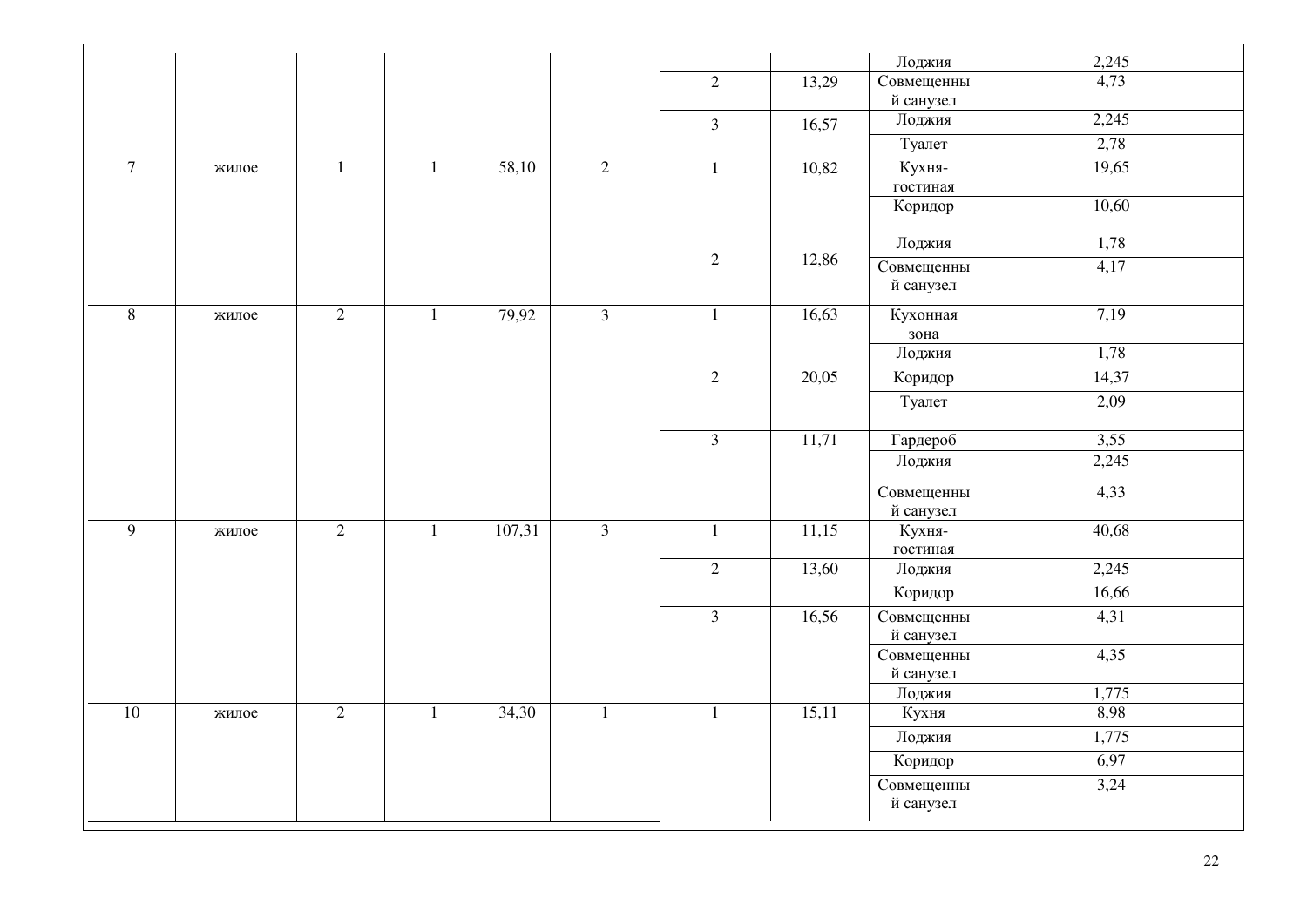| $11\,$          | жилое | $\overline{2}$ | $\mathbf{1}$ | 94,69  | $\mathfrak{Z}$ | $\mathbf{1}$   | 13,97 | Кухня-             | 27,70 |
|-----------------|-------|----------------|--------------|--------|----------------|----------------|-------|--------------------|-------|
|                 |       |                |              |        |                |                |       | гостиная           |       |
|                 |       |                |              |        |                |                |       | Коридор            | 15,23 |
|                 |       |                |              |        |                | $\overline{2}$ | 13,16 | Лоджия             | 2,245 |
|                 |       |                |              |        |                |                |       | Совмещенны         | 4,73  |
|                 |       |                |              |        |                |                |       | й санузел          |       |
|                 |       |                |              |        |                | $\overline{3}$ | 17,12 | Туалет             | 2,78  |
|                 |       |                |              |        |                |                |       | Лоджия             | 2,245 |
|                 |       |                |              |        |                |                |       |                    |       |
| $\overline{12}$ | жилое | $\overline{2}$ | $\mathbf{1}$ | 60,89  | $\overline{2}$ | $\mathbf{1}$   | 10,90 | Кухня-             | 20,66 |
|                 |       |                |              |        |                |                |       | гостиная           |       |
|                 |       |                |              |        |                |                |       | Лоджия             | 1,78  |
|                 |       |                |              |        |                | $\overline{2}$ | 12,86 | Коридор            | 10,66 |
|                 |       |                |              |        |                |                |       | Совмещенны         | 5,81  |
|                 |       |                |              |        |                |                |       | й санузел          |       |
| $\overline{16}$ | жилое | $\overline{3}$ | $\mathbf{1}$ | 80,61  | $\overline{3}$ | $\mathbf{1}$   | 16,63 | Кухонная           | 7,19  |
|                 |       |                |              |        |                |                |       | зона               |       |
|                 |       |                |              |        |                |                |       | Лоджия             | 2,245 |
|                 |       |                |              |        |                | $\overline{2}$ | 18,20 | Коридор            | 13,34 |
|                 |       |                |              |        |                |                |       | Совмещенны         | 4,38  |
|                 |       |                |              |        |                |                |       | й санузел          |       |
|                 |       |                |              |        |                | $\overline{3}$ | 11,91 | Гардероб           | 5,10  |
|                 |       |                |              |        |                |                |       | Лоджия             | 1,78  |
|                 |       |                |              |        |                |                |       | Гардероб           | 1,88  |
|                 |       |                |              |        |                |                |       | Туалет             | 1,98  |
|                 |       |                |              |        |                |                |       |                    |       |
| $\overline{17}$ | жилое | $\mathfrak{Z}$ | $\mathbf{1}$ | 107,31 | $\overline{3}$ | $\mathbf{1}$   | 11,15 | Кухня-             | 40,68 |
|                 |       |                |              |        |                |                |       | гостиная<br>Лоджия | 2,245 |
|                 |       |                |              |        |                | $\overline{2}$ | 13,60 |                    | 16,66 |
|                 |       |                |              |        |                |                |       | Коридор            |       |
|                 |       |                |              |        |                |                |       | Совмещенны         | 4,31  |
|                 |       |                |              |        |                |                |       | й санузел          |       |
|                 |       |                |              |        |                | $\overline{3}$ | 16,56 | Совмещенны         | 4,35  |
|                 |       |                |              |        |                |                |       | й санузел          |       |
|                 |       |                |              |        |                |                |       | Лоджия             | 1,775 |
| 18              | жилое | 3              | $\mathbf{1}$ | 34,30  | $\mathbf{1}$   | 1              | 15,11 | Кухня              | 8,98  |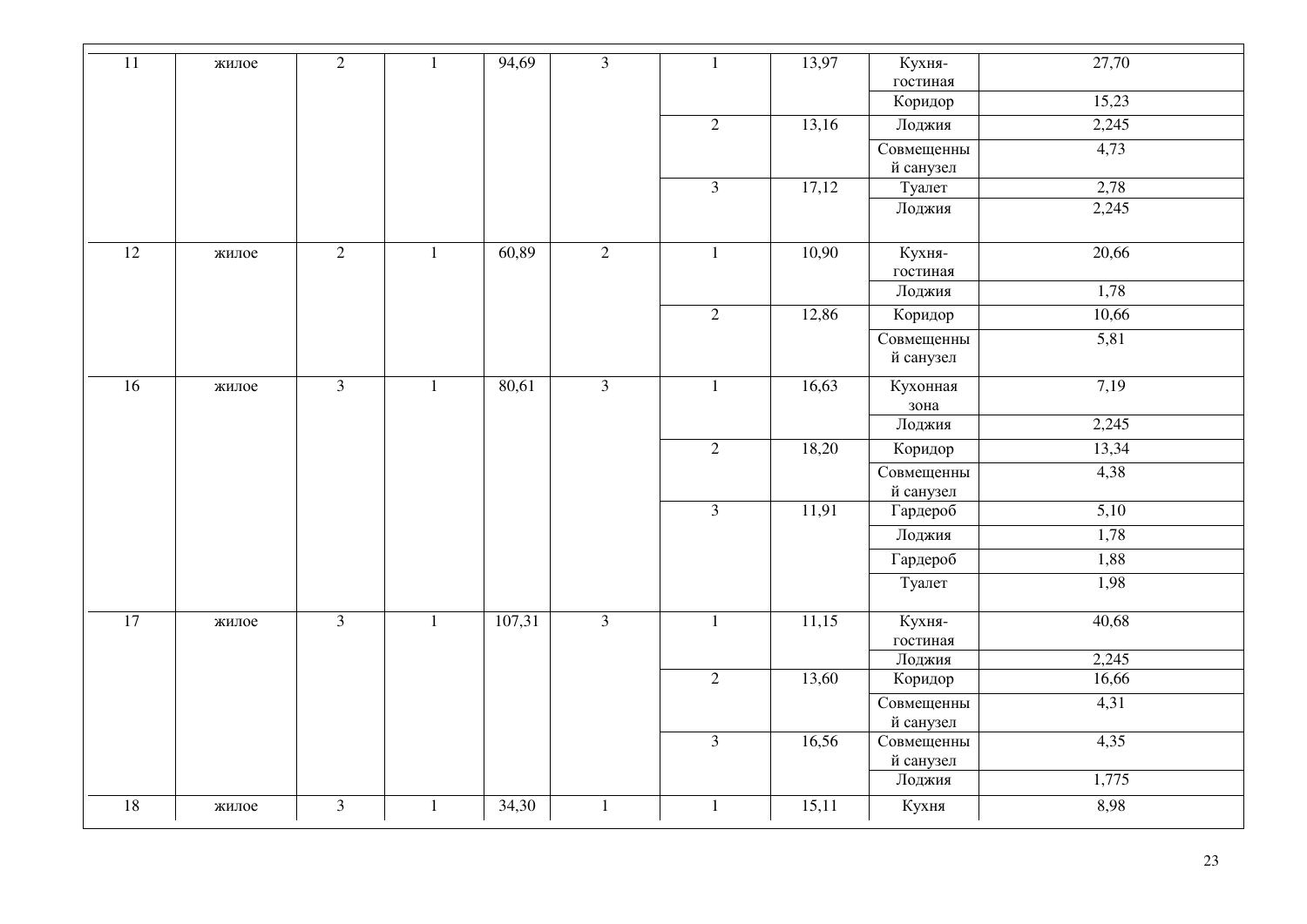|                 |       |                |              |       |                |                |       | Лоджия             | 1,775 |
|-----------------|-------|----------------|--------------|-------|----------------|----------------|-------|--------------------|-------|
|                 |       |                |              |       |                |                |       |                    |       |
|                 |       |                |              |       |                |                |       | Коридор            | 6,97  |
|                 |       |                |              |       |                |                |       | Совмещенны         | 3,24  |
|                 |       |                |              |       |                |                |       | й санузел          |       |
| 19              | жилое | $\overline{3}$ | $\mathbf{1}$ | 94,69 | $\overline{3}$ | $\mathbf{1}$   | 13,97 | Кухня-<br>гостиная | 27,70 |
|                 |       |                |              |       |                |                |       |                    |       |
|                 |       |                |              |       |                |                |       | Коридор            | 15,23 |
|                 |       |                |              |       |                | 2              | 13,16 | Лоджия             | 2,245 |
|                 |       |                |              |       |                |                |       | Совмещенны         | 4,73  |
|                 |       |                |              |       |                | $\mathfrak{Z}$ |       | й санузел          |       |
|                 |       |                |              |       |                |                | 17,12 | Туалет             | 2,78  |
|                 |       |                |              |       |                |                |       | Лоджия             | 2,245 |
| $\overline{20}$ | жилое | $\mathfrak{Z}$ | $\mathbf{1}$ | 60,89 | $\overline{2}$ | $\mathbf{1}$   | 10,90 | Кухня-             | 20,66 |
|                 |       |                |              |       |                |                |       | гостиная           |       |
|                 |       |                |              |       |                |                |       | Лоджия             | 1,78  |
|                 |       |                |              |       |                |                |       | Коридор            | 10,66 |
|                 |       |                |              |       |                | $\overline{2}$ | 12,86 | Совмещенны         | 5,81  |
|                 |       |                |              |       |                |                |       | й санузел          |       |
| 23              | жилое | $\overline{4}$ | $\mathbf{1}$ | 79,92 | $\overline{3}$ | $\mathbf{1}$   | 11,71 | Кухонная           | 7,19  |
|                 |       |                |              |       |                |                |       | зона               |       |
|                 |       |                |              |       |                |                |       | Лоджия             | 1,78  |
|                 |       |                |              |       |                | $\overline{2}$ | 20,05 | Коридор            | 14,37 |
|                 |       |                |              |       |                |                |       | Туалет             | 2,09  |
|                 |       |                |              |       |                |                |       | Гардероб           | 3,55  |
|                 |       |                |              |       |                | $\mathfrak{Z}$ | 16,63 | Лоджия             | 2,245 |
|                 |       |                |              |       |                |                |       | Совмещенны         | 4,33  |
|                 |       |                |              |       |                |                |       | й санузел          |       |
| $\overline{24}$ | жилое | $\overline{4}$ | $\mathbf{1}$ | 73,24 | $\overline{3}$ | $\mathbf{1}$   | 12,35 | Кухонная<br>зона   | 11,15 |
|                 |       |                |              |       |                |                |       | Коридор            | 10,81 |
|                 |       |                |              |       |                |                | 19,54 | Лоджия             | 2,245 |
|                 |       |                |              |       |                | $\overline{2}$ |       |                    |       |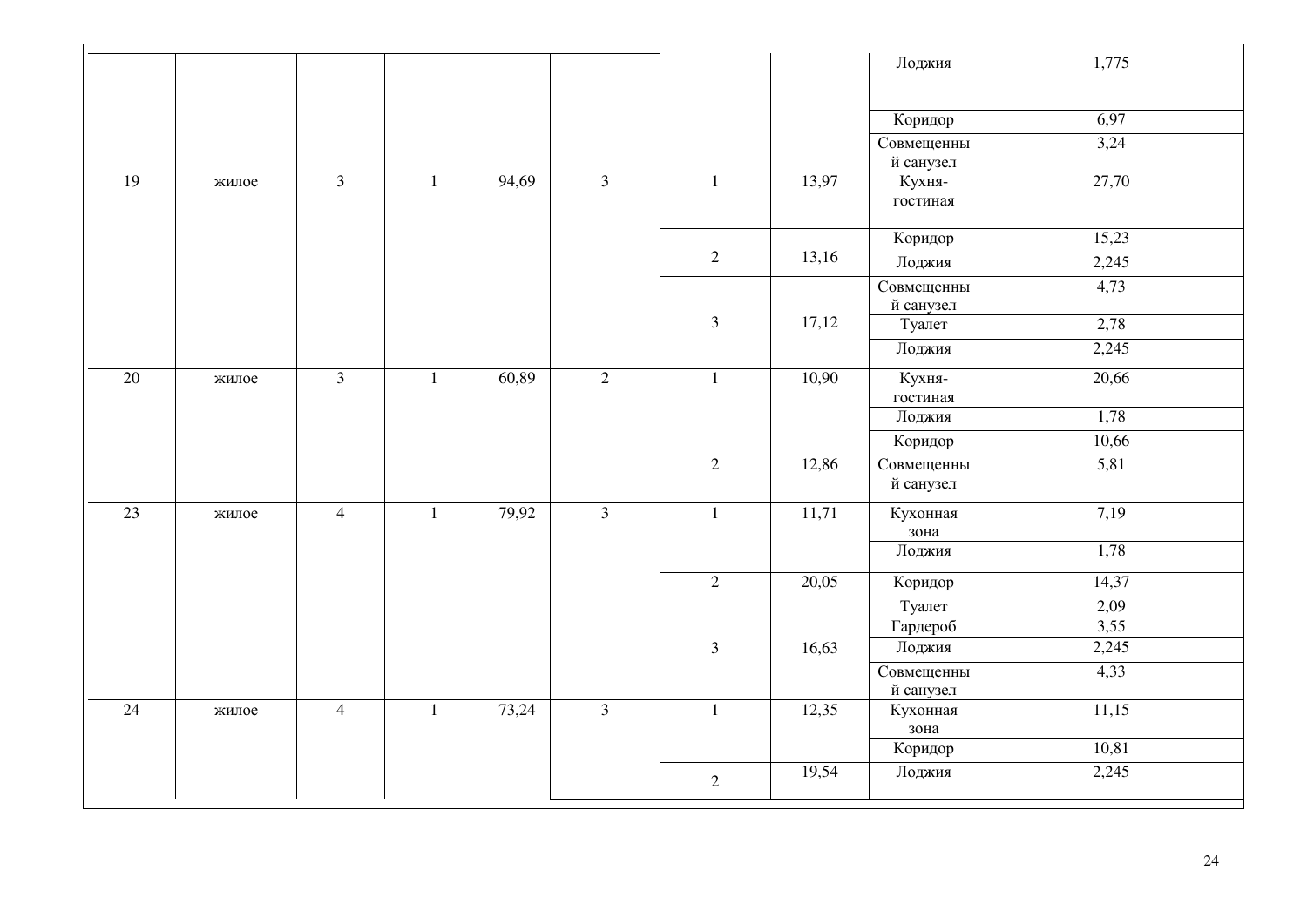|                 |       |                |              |       |                | $\overline{3}$ | 13,55              | Совмещенны<br>й санузел | 4,38  |
|-----------------|-------|----------------|--------------|-------|----------------|----------------|--------------------|-------------------------|-------|
|                 |       |                |              |       |                |                |                    | Гардероб                | 1,46  |
| $\overline{25}$ | жилое | $\overline{4}$ | $\mathbf{1}$ | 66,46 | $\overline{3}$ | $\mathbf{1}$   | 14,08              | Кухонная<br>зона        | 10,69 |
|                 |       |                |              |       |                | $\overline{2}$ | 10,69              | Лоджия                  | 3,635 |
|                 |       |                |              |       |                |                |                    | Коридор                 | 12,83 |
|                 |       |                |              |       |                | $\mathfrak{Z}$ | 12,04              | Совмещенны<br>й санузел | 4,39  |
|                 |       |                |              |       |                |                |                    | Гардероб                | 1,74  |
| 26              | жилое | $\overline{4}$ | $\mathbf{1}$ | 98,84 | $\overline{3}$ | $\mathbf{1}$   | 16,19              | Кухня-<br>гостиная      | 28,68 |
|                 |       |                |              |       |                |                |                    | Коридор                 | 14,46 |
|                 |       |                |              |       |                |                |                    | Лоджия                  | 2,245 |
|                 |       |                |              |       |                | $\overline{2}$ | 13,29              | Совмещенны<br>й санузел | 6,32  |
|                 |       |                |              |       |                |                |                    | Туалет                  | 2,78  |
|                 |       |                |              |       |                | $\overline{3}$ | 17,12              | Лоджия                  | 2,245 |
| $\overline{27}$ | жилое | $\overline{4}$ | $\mathbf{1}$ | 60,89 | $\overline{2}$ | $1\,$          | 10,90              | Кухня-<br>гостиная      | 20,66 |
|                 |       |                |              |       |                | $\overline{2}$ | 12,86              | Лоджия                  | 1,78  |
|                 |       |                |              |       |                |                |                    | Коридор                 | 10,66 |
|                 |       |                |              |       |                |                |                    | Совмещенны<br>й санузел | 5,81  |
| 28              | жилое | $\overline{5}$ | $\mathbf{1}$ | 78,54 | $\overline{3}$ | $\mathbf{1}$   | $\overline{11,42}$ | Кухонная<br>зона        | 7,19  |
|                 |       |                |              |       |                |                |                    | Лоджия                  | 1,78  |
|                 |       |                |              |       |                | $\overline{2}$ | 10,44              | Коридор                 | 8,50  |
|                 |       |                |              |       |                | $\overline{3}$ | 32,55              | Туалет                  | 1,93  |
|                 |       |                |              |       |                |                |                    | Гардероб                | 2,18  |
|                 |       |                |              |       |                |                |                    | Лоджия                  | 2,245 |
|                 |       |                |              |       |                |                |                    | Совмещенны<br>й санузел | 4,33  |
| 31              | жилое | $\overline{5}$ | $\mathbf{1}$ | 69,37 | $\overline{2}$ | $\mathbf{1}$   | 10,95              | Кухня-                  | 24,66 |
|                 |       |                |              |       |                |                |                    | гостиная                |       |
|                 |       |                |              |       |                | $\overline{2}$ | 14,13              | Коридор                 | 6,54  |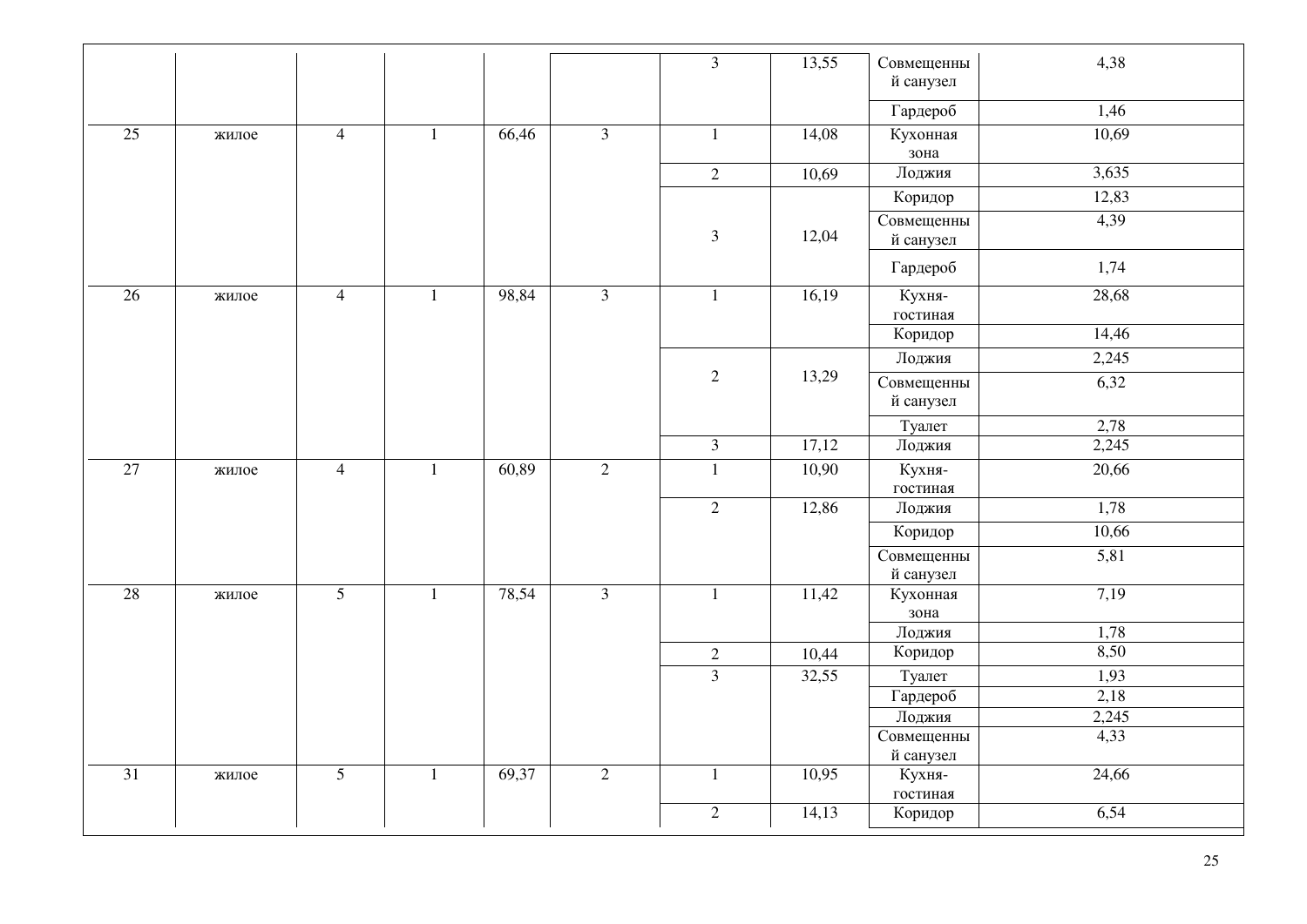|    |       |                        |              |       |                |                |       | Лоджия                   | 2,245                    |
|----|-------|------------------------|--------------|-------|----------------|----------------|-------|--------------------------|--------------------------|
|    |       |                        |              |       |                |                |       | Совмещенны               | 4,31                     |
|    |       |                        |              |       |                |                |       | й санузел                |                          |
|    |       |                        |              |       |                |                |       | Коридор                  | 6,63                     |
|    |       |                        |              |       |                |                |       | Гардероб                 | 2,15                     |
| 32 | жилое | $\overline{5}$         | $\mathbf{1}$ | 66,46 | $\overline{3}$ | $\mathbf{1}$   | 14,08 | Кухонная                 | 10,69                    |
|    |       |                        |              |       |                |                |       | зона                     |                          |
|    |       |                        |              |       |                |                |       | Лоджия                   | 3,635                    |
|    |       |                        |              |       |                | $\overline{2}$ | 10,69 | Коридор                  | 12,83                    |
|    |       |                        |              |       |                |                |       | Совмещенны               | 4,39                     |
|    |       |                        |              |       |                |                |       | й санузел                |                          |
|    |       |                        |              |       |                | $\overline{3}$ | 12,04 |                          |                          |
|    |       |                        |              |       |                |                |       | Гардероб                 | 1,74                     |
| 33 | жилое | $\overline{5}$         | $\mathbf{1}$ | 98,84 | $\overline{3}$ | $\mathbf{1}$   | 16,19 | Кухня-                   | 28,68                    |
|    |       |                        |              |       |                |                |       | гостиная                 |                          |
|    |       |                        |              |       |                | $\overline{2}$ | 13,29 | Коридор                  | 14,46                    |
|    |       |                        |              |       |                | $\overline{3}$ | 17,12 | Лоджия                   | 2,245                    |
|    |       |                        |              |       |                |                |       | Совмещенны               | 6,32                     |
|    |       |                        |              |       |                |                |       | й санузел                |                          |
|    |       |                        |              |       |                |                |       | Туалет                   | 2,78                     |
|    |       |                        |              |       |                |                |       | Лоджия                   | 2,245                    |
| 34 | жилое | $\overline{5}$         | $\mathbf{1}$ | 60,89 | $\overline{2}$ | $\mathbf{1}$   | 10,90 | Кухня-                   | 20,66                    |
|    |       |                        |              |       |                |                |       | гостиная                 |                          |
|    |       |                        |              |       |                | $\overline{2}$ | 12,86 | Лоджия                   | 1,78                     |
|    |       |                        |              |       |                |                |       | Коридор                  | 10,66                    |
|    |       |                        |              |       |                |                |       | Совмещенны               | 5,81                     |
|    |       |                        |              |       |                |                |       | й санузел                |                          |
| 36 | жилое | $6-$                   |              |       |                | $\mathbf{1}$   | 15,25 | Кухня                    | 14,31                    |
|    |       | <b>ВВНЖИН</b><br>часть |              |       |                |                |       | Коридор                  | 9,28                     |
|    |       |                        |              |       |                |                |       | Лоджия                   | 1,78                     |
|    |       |                        | $\mathbf{1}$ | 62,57 | $\sqrt{2}$     |                |       | Совмещенны               | 4,15                     |
|    |       |                        |              |       |                |                |       | й санузел                |                          |
|    |       | $6-$                   |              |       |                | 2              | 19,58 |                          |                          |
|    |       | антресоль              |              |       |                |                |       | $\overline{\phantom{a}}$ | $\overline{\phantom{a}}$ |
|    |       | ная часть              |              |       |                |                |       |                          |                          |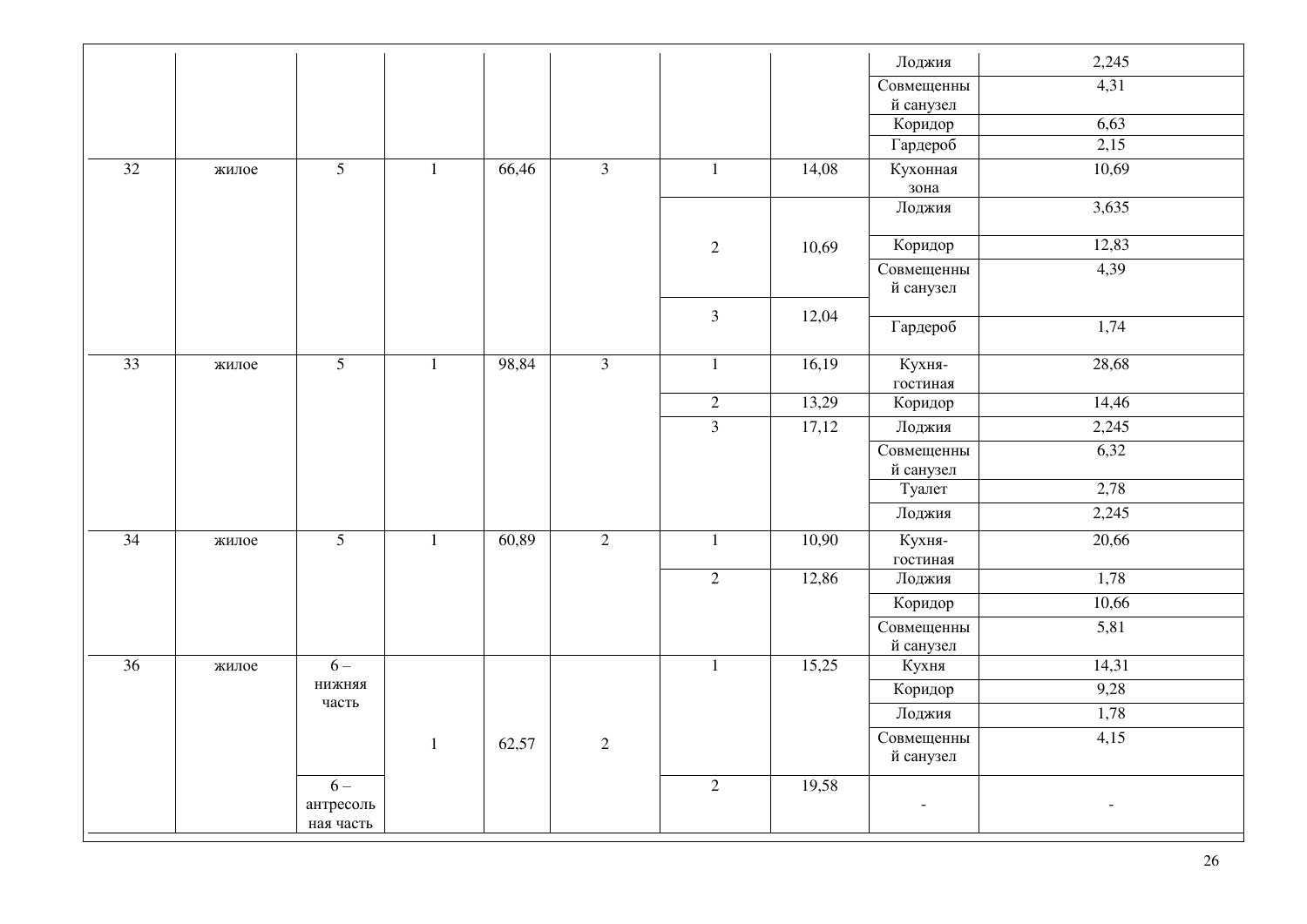| 37 | жилое | $6-$                           |              |        |                |                |         | Кухонная   | 12,50 |
|----|-------|--------------------------------|--------------|--------|----------------|----------------|---------|------------|-------|
|    |       | нижняя                         |              |        |                |                |         | зона       |       |
|    |       | часть                          |              |        |                | $\mathbf{1}$   | 14,73   | Кабинет    | 10,92 |
|    |       |                                |              |        |                |                |         | Гардероб   | 2,35  |
|    |       |                                |              |        |                |                |         | Гардероб   | 3,48  |
|    |       |                                |              |        |                | $\overline{2}$ | 15,65   | Коридор    | 9,79  |
|    |       |                                |              |        |                |                |         | Коридор    | 8,90  |
|    |       |                                | $\mathbf{1}$ | 160,88 | $\overline{4}$ |                |         | Совмещенны | 3,11  |
|    |       |                                |              |        |                | $\mathfrak{Z}$ | 30,69   | й санузел  |       |
|    |       |                                |              |        |                |                |         | Туалет     | 4,21  |
|    |       |                                |              |        |                |                |         | Лоджия     | 2,245 |
|    |       |                                |              |        |                |                |         | Лоджия     | 2,245 |
|    |       | $6-$<br>антресоль              |              |        |                | $\overline{4}$ | 19,98   | Гардероб   | 15,10 |
|    |       | ная часть                      |              |        |                |                |         | Коридор    | 9,47  |
| 38 | жилое | $6-$                           |              |        |                |                |         | Кухонная   | 10,15 |
|    |       | <b>ВВНЖИН</b>                  |              |        | $\overline{4}$ | $\mathbf{1}$   | 8,93    | зона       |       |
|    |       | часть                          |              |        |                |                |         | Коридор    | 16,12 |
|    |       |                                |              |        |                |                |         | Лоджия     | 3,635 |
|    |       |                                |              |        |                | $\overline{2}$ | 7,82    | Совмещенны | 4,25  |
|    |       |                                | $\mathbf{1}$ | 89,53  |                |                |         | й санузел  |       |
|    |       |                                |              |        |                | $\overline{3}$ | 11,65   | Туалет     | 1,66  |
|    |       | $6-$<br>антресоль<br>ная часть |              |        |                | $\overline{4}$ | 28,95   |            |       |
| 40 | жилое | $6-$                           |              |        |                | $\mathbf{1}$   | 16,88   | Кухонная   | 12,42 |
|    |       | <b>ВВНЖИН</b>                  |              |        |                |                |         | зона       |       |
|    |       | часть                          |              |        |                |                | Коридор | 18,34      |       |
|    |       |                                | $\mathbf{1}$ | 141,47 | $\mathfrak{Z}$ | $\overline{2}$ | 30,51   |            |       |
|    |       |                                |              |        |                |                |         | Лоджия     | 2,245 |
|    |       |                                |              |        |                |                |         | Лоджия     | 2,245 |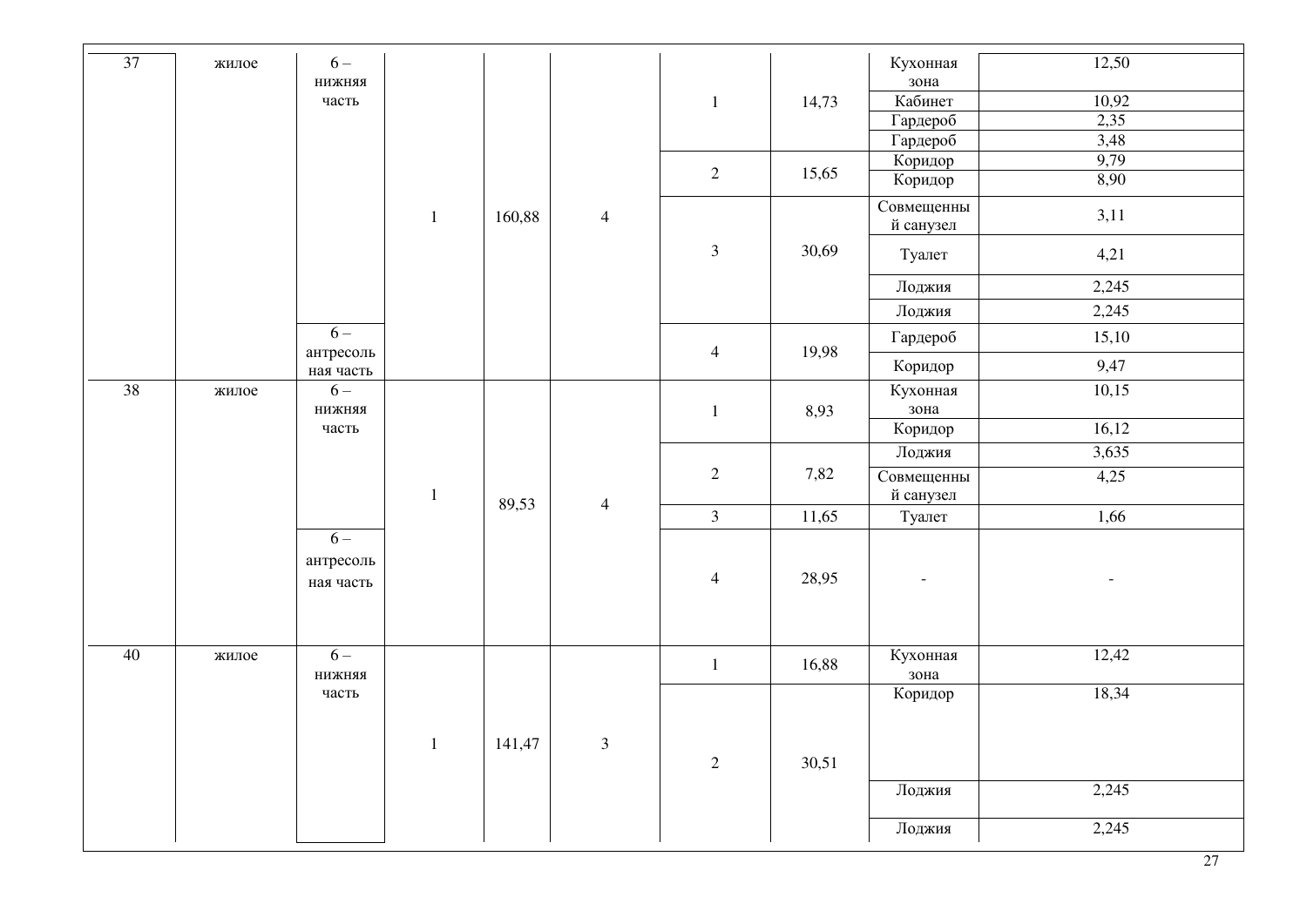|                                                     |            |                        |              |       |                         |                        |       | Кабинет                  | 17,12                             |
|-----------------------------------------------------|------------|------------------------|--------------|-------|-------------------------|------------------------|-------|--------------------------|-----------------------------------|
|                                                     |            |                        |              |       |                         |                        |       | Совмещенны               | 4,68                              |
|                                                     |            |                        |              |       |                         |                        |       | й санузел                |                                   |
|                                                     |            | $6-$                   |              |       |                         |                        |       | Совмещенны               | 17,12                             |
|                                                     |            | антресоль              |              |       |                         | $\overline{3}$         | 18,35 | й санузел                |                                   |
|                                                     |            | ная часть              |              |       |                         |                        |       |                          |                                   |
|                                                     |            |                        |              |       |                         |                        |       |                          |                                   |
| 41                                                  | жилое      | $6-$                   |              |       |                         | $\mathbf{1}$           | 10,26 | Кухонная                 | 7,93                              |
|                                                     |            | нижняя                 |              |       |                         |                        |       | зона                     |                                   |
|                                                     |            | часть                  |              |       |                         | $\overline{2}$         | 9,48  | Коридор                  | 10,42                             |
|                                                     |            |                        |              |       |                         |                        |       | Совмещенны               | 5,81                              |
|                                                     |            |                        | $\mathbf{1}$ | 80,82 | $\overline{4}$          | $\mathfrak{Z}$         | 15,43 | й санузел                |                                   |
|                                                     |            |                        |              |       |                         |                        |       | Лоджия                   | 1,78                              |
|                                                     |            | $6-$                   |              |       |                         |                        |       |                          |                                   |
|                                                     |            | антресоль<br>ная часть |              |       |                         | $\overline{4}$         | 21,49 | $\overline{\phantom{a}}$ | $\overline{\phantom{0}}$          |
|                                                     |            |                        |              |       |                         |                        |       |                          |                                   |
| 15.3. Об основных характеристиках нежилых помещений |            |                        |              |       |                         |                        |       |                          |                                   |
| Условный                                            | Назначение | Этаж                   | Номер        |       | Площадь, м <sup>2</sup> |                        |       |                          | Площадь частей нежилого помещения |
| номер <59>                                          |            | располож               | подъезда     |       |                         |                        |       |                          |                                   |
|                                                     |            | ения                   |              |       |                         | Наименование помещения |       |                          | Площадь, м <sup>2</sup>           |
|                                                     |            |                        |              |       |                         | Офис                   |       |                          |                                   |
|                                                     |            |                        |              |       |                         |                        |       |                          |                                   |
|                                                     | Нежилое    | Цокольны               | $\mathbf{1}$ |       | 389,86                  | Кабинет                |       |                          | 11,67                             |
|                                                     |            | й                      |              |       |                         |                        |       |                          |                                   |
|                                                     |            |                        |              |       |                         | Кабинет                |       |                          | 13,18                             |
|                                                     |            |                        |              |       |                         |                        |       |                          |                                   |
| $\mathbf{1}$                                        |            |                        |              |       |                         | Кабинет                |       |                          | 21,94                             |
|                                                     |            |                        |              |       |                         |                        |       |                          |                                   |
|                                                     |            |                        |              |       |                         | Гардеробная            |       |                          | 3,25                              |
|                                                     |            |                        |              |       |                         |                        |       |                          |                                   |
|                                                     |            |                        |              |       |                         | Кабинет                |       |                          | 34,97                             |
|                                                     |            |                        |              |       |                         |                        |       |                          |                                   |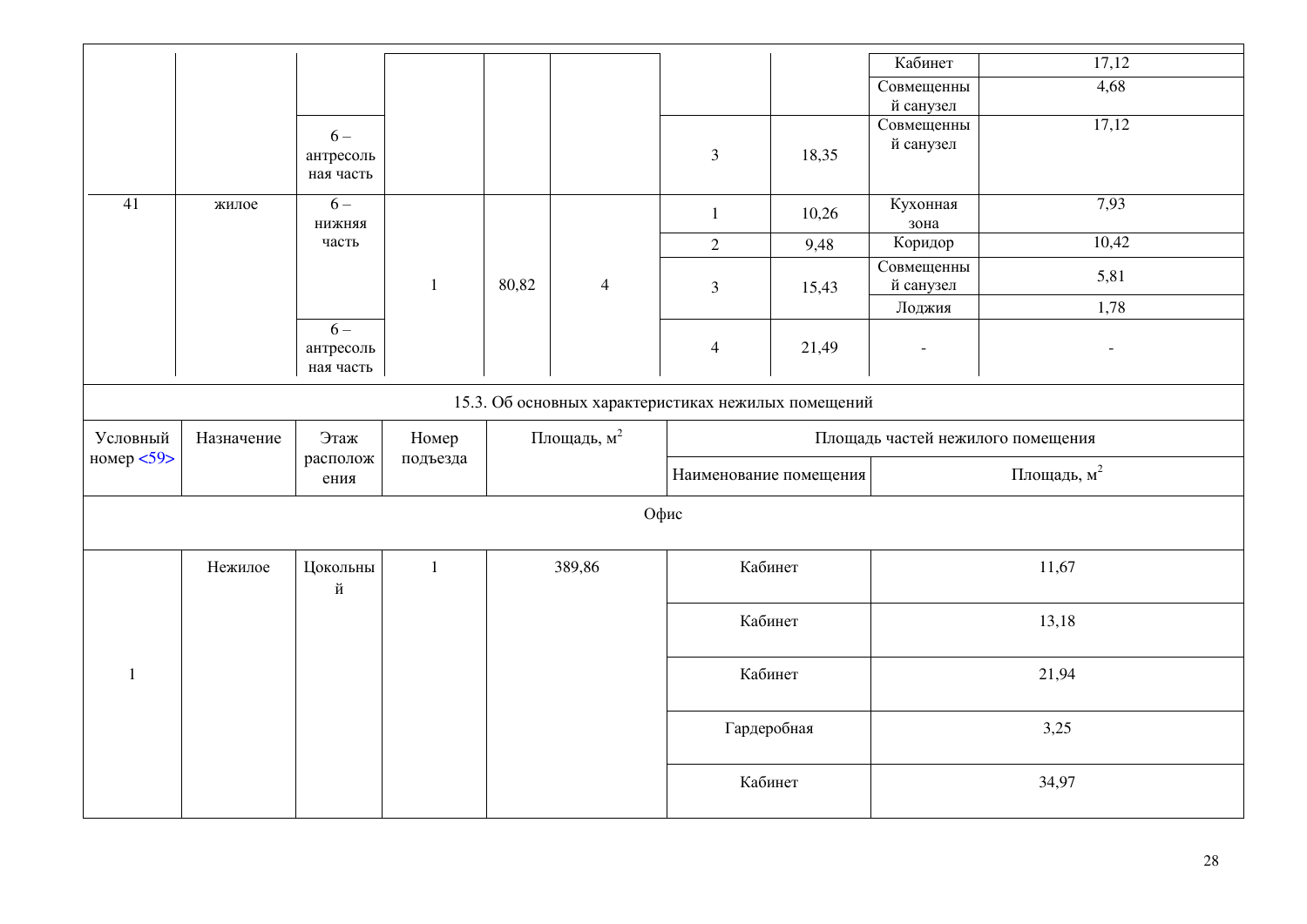| Коридор                               | 106,07 |
|---------------------------------------|--------|
| Тамбур                                | 2,76   |
| Помещение для<br>уборочного инвентаря | 7,54   |
| Кабинет                               | 18,5   |
| Кабинет                               | 8,17   |
| Сан. узел мужской                     | 2,74   |
| Сан. узел женский                     | 2,74   |
| Кабинет                               | 8,17   |
| Кабинет                               | 18,5   |
| Кабинет                               | 24,64  |
| Кабинет                               | 30,44  |
| Кабинет                               | 25,01  |
| Кабинет                               | 20,21  |
| Кабинет                               | 11,67  |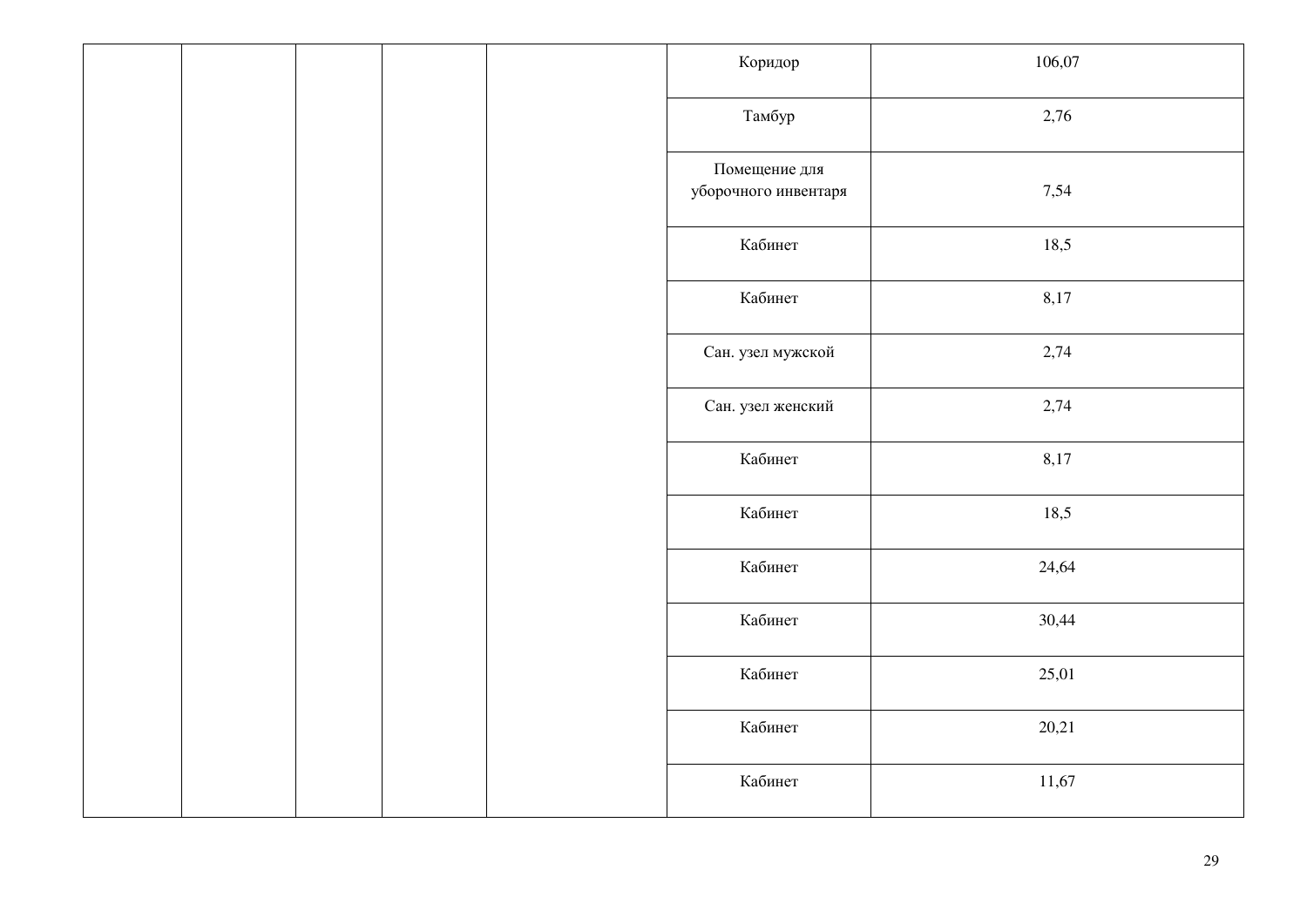|                                                                                                                                                                                                                                                                                                                                                                                                                                                                                                                        |                                             |                                                                                 | Кабинет              | 10,95                   |  |  |  |  |
|------------------------------------------------------------------------------------------------------------------------------------------------------------------------------------------------------------------------------------------------------------------------------------------------------------------------------------------------------------------------------------------------------------------------------------------------------------------------------------------------------------------------|---------------------------------------------|---------------------------------------------------------------------------------|----------------------|-------------------------|--|--|--|--|
|                                                                                                                                                                                                                                                                                                                                                                                                                                                                                                                        |                                             |                                                                                 | Открытая лестница    | 6,74                    |  |  |  |  |
| Раздел 16. О составе общего имущества в строящемся (создаваемом) в рамках проекта строительства многоквартирном доме (перечень помещений общего<br>пользования с указанием их назначения и площади, перечень и характеристики технологического и инженерного оборудования, предназначенного для<br>обслуживания более чем одного помещения в данном доме, а также иного имущества, входящего в состав общего имущества многоквартирного дома в<br>соответствии с жилищным законодательством Российской Федерации) <60> |                                             |                                                                                 |                      |                         |  |  |  |  |
|                                                                                                                                                                                                                                                                                                                                                                                                                                                                                                                        |                                             | 16.1. Перечень помещений общего пользования с указанием их назначения и площади |                      |                         |  |  |  |  |
| $N \pi \pi$                                                                                                                                                                                                                                                                                                                                                                                                                                                                                                            | Вид помещения                               | Описание места расположения<br>помещения                                        | Назначение помещения | Площадь, м <sup>2</sup> |  |  |  |  |
| $\mathbf{1}$                                                                                                                                                                                                                                                                                                                                                                                                                                                                                                           | Электрощитовая                              | Цокольный 1 этаж                                                                | Техническое          | 3,92                    |  |  |  |  |
| $\overline{2}$                                                                                                                                                                                                                                                                                                                                                                                                                                                                                                         | Водомерный узел. ИТП.<br>Насосная           | Цокольный 1 этаж                                                                | Техническое          | 19,62                   |  |  |  |  |
| 3                                                                                                                                                                                                                                                                                                                                                                                                                                                                                                                      | Помещение для уборочного<br>инвентаря       | Цокольный 1 этаж                                                                | Техническое          | 4,77                    |  |  |  |  |
| $\overline{4}$                                                                                                                                                                                                                                                                                                                                                                                                                                                                                                         | Коридор                                     | Цокольный 1 этаж                                                                | Техническое          | 8,46                    |  |  |  |  |
| $\mathfrak{S}$                                                                                                                                                                                                                                                                                                                                                                                                                                                                                                         | Коридор                                     | $1-6$                                                                           | Общественное         | 29,71                   |  |  |  |  |
| 6                                                                                                                                                                                                                                                                                                                                                                                                                                                                                                                      | Лифтовые шахты (1шт.)                       | Цокольный 1 этаж -6                                                             | Общественное         | 4,12                    |  |  |  |  |
|                                                                                                                                                                                                                                                                                                                                                                                                                                                                                                                        | Лифты (1 шт.)                               | $1-6$                                                                           |                      |                         |  |  |  |  |
| 7                                                                                                                                                                                                                                                                                                                                                                                                                                                                                                                      | Межэтажные лестничные<br>площадки, лестницы | Цокольный 1 этаж-6                                                              | Общественное         | 10,4                    |  |  |  |  |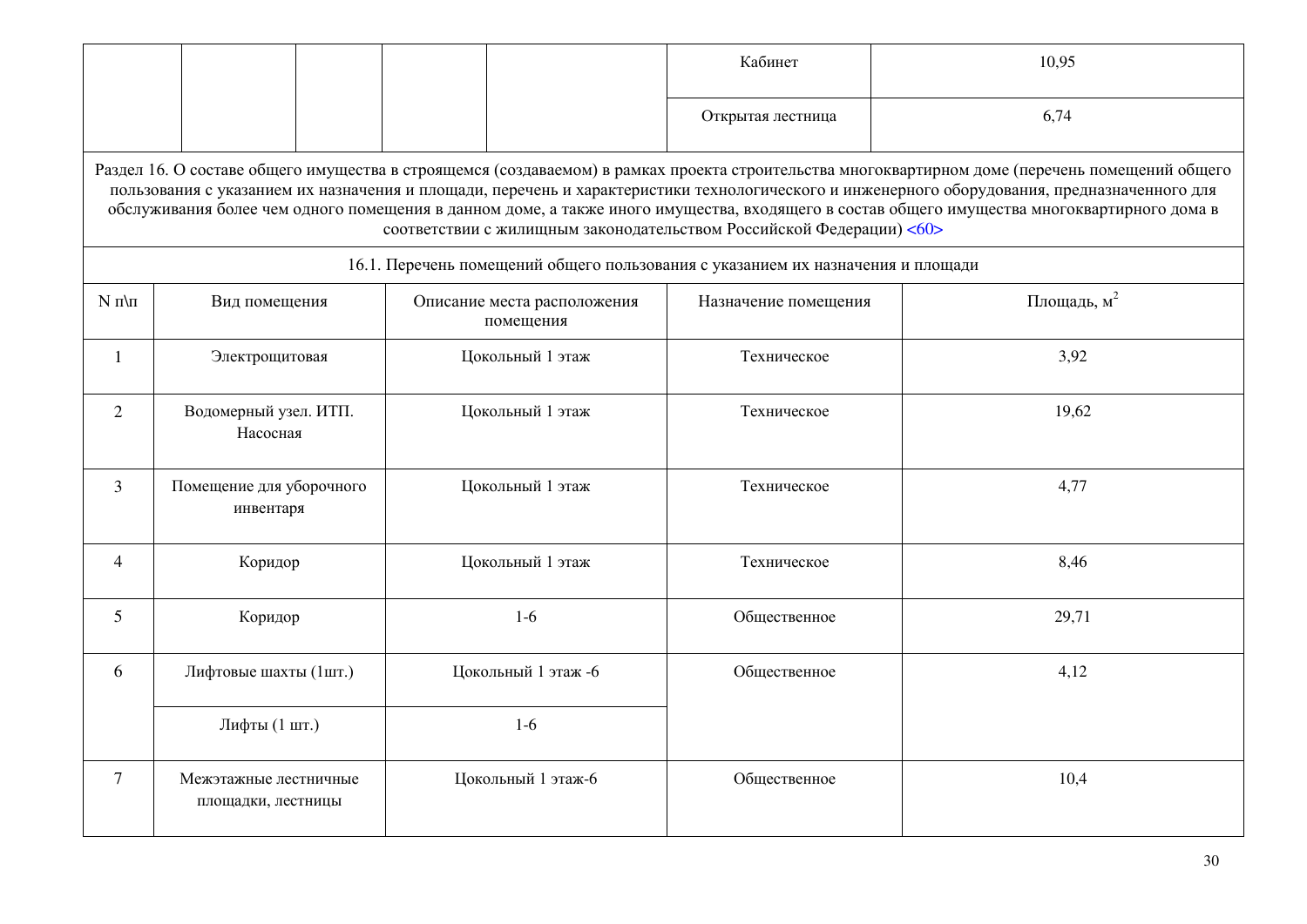| 8              | Колясочная                                                                                                                                                 | 1 этаж                                                                                                                                                               | Общественное                                                                                               | 4,35                                      |  |  |  |  |  |
|----------------|------------------------------------------------------------------------------------------------------------------------------------------------------------|----------------------------------------------------------------------------------------------------------------------------------------------------------------------|------------------------------------------------------------------------------------------------------------|-------------------------------------------|--|--|--|--|--|
| 9              | Тамбур                                                                                                                                                     | 1 этаж                                                                                                                                                               | Общественное                                                                                               | 5,6                                       |  |  |  |  |  |
|                | 16.2. Перечень и характеристики технологического и инженерного оборудования, предназначенного для обслуживания более чем одного помещения в<br>данном доме |                                                                                                                                                                      |                                                                                                            |                                           |  |  |  |  |  |
| $N \pi \pi$    | Описание места<br>расположения                                                                                                                             | Вид оборудования                                                                                                                                                     | Характеристики                                                                                             | Назначение                                |  |  |  |  |  |
| 1              | Цокольный этаж                                                                                                                                             | Система электроснабжения: ВРУ,<br>ЩИТЫ АВР, ЩИТЫ ЩУ АВР, ППУ,<br>ИТП, водомерный узел                                                                                | Первая категория по степени<br>надежности электроснабжения                                                 | Ввод и распределение электроэнергии       |  |  |  |  |  |
| 2              | Цокольный этаж                                                                                                                                             | Система водоснабжения: бустерная<br>повысительная установка "Hydro MPC-<br>E 2CRE10-2"                                                                               | Напор в сети хозяйственно-<br>питьевого водопровода - 480<br>м.в.ст., гарантированный напор -<br>1-м.в.ст. | Обеспечение подачи воды на жилые этажи    |  |  |  |  |  |
| 3              | Цокольный этаж                                                                                                                                             | Система водоснабжения: ИТП,<br>циркуляционный трубопровод,<br>водоразборные стояки, запорная<br>арматура на водоразборных стояках,<br>компенсаторы марки "SANTERMO", | Первая категория по степени<br>надежности электроснабжения                                                 | Горячее водоснабжение здания              |  |  |  |  |  |
| $\overline{4}$ | Цокольный этаж                                                                                                                                             | Система водоснабжения: Водомерный<br>узел, Электромагнитный расходомер<br>"мф5.2.1                                                                                   | Первая категория по степени<br>надежности электроснабжения                                                 | Учет расхода воды                         |  |  |  |  |  |
| 5              | Цокольный этаж - 6                                                                                                                                         | Система электроснабжения: Лифты (1<br>шт.)                                                                                                                           | Пассажирский                                                                                               | Средство перемещения между этажами здания |  |  |  |  |  |
| 6              | Цокольный этаж                                                                                                                                             | Система водоотведения: канализация                                                                                                                                   | Трубопроводы прокладываются                                                                                | Точка подключения сточных вод, чистка и   |  |  |  |  |  |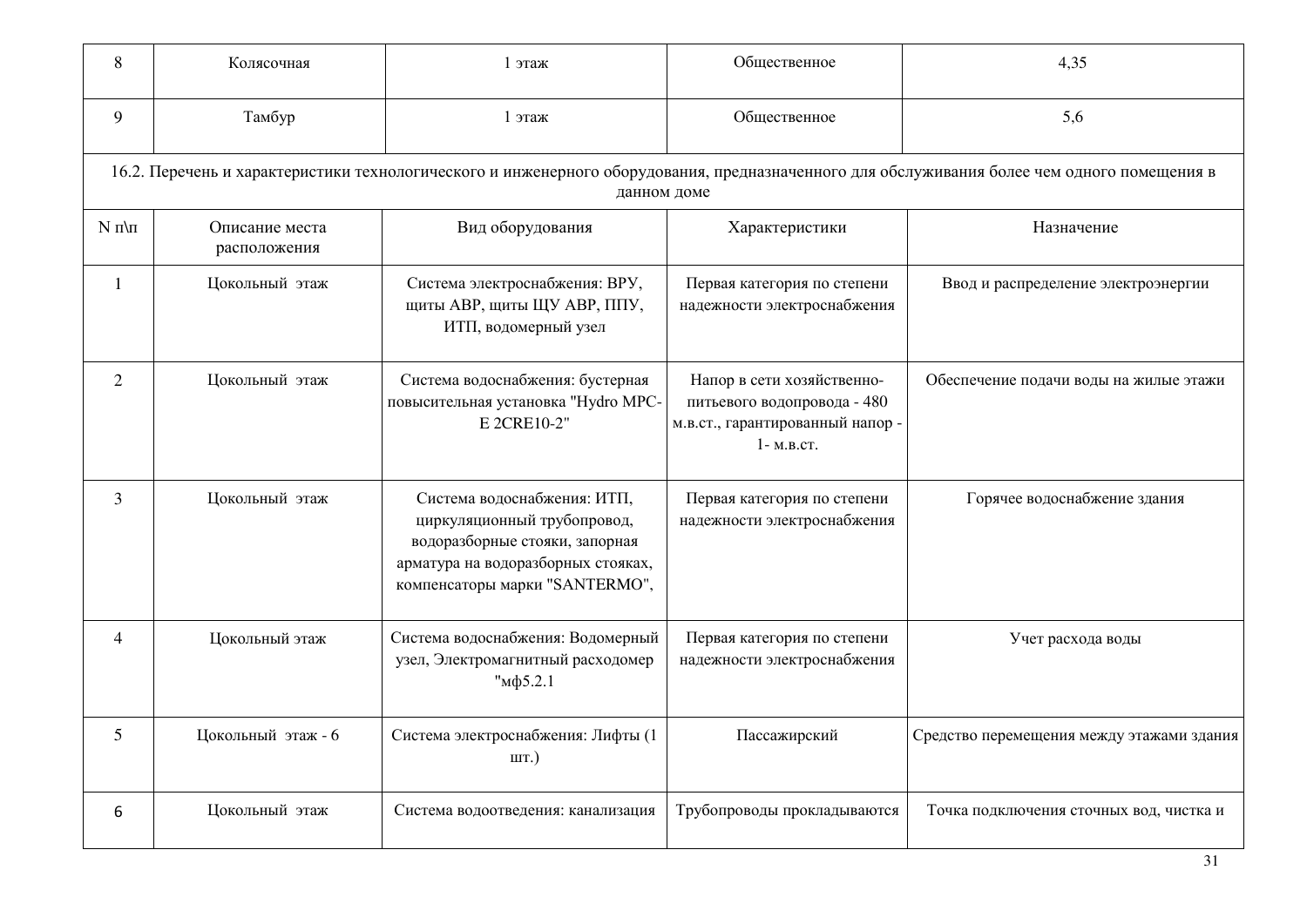|                |                             | диаметром 150 мм, ревизии,<br>прочистки, канализационные стояки,<br>самосрабатывающие<br>противопожарные муфты "Феникс<br>$\Pi\Pi M-110"$                                                                                                                                                                                                                         | из полиэтиленовых труб по<br>ГОСТ 18599-2001 диаметром<br>150 мм, внутренняя сеть<br>монтируется из полиэтиленовых<br>труб ПНД диаметром 50-110 мм<br>по ГОСТ 22689.2-89                                                    | промывка при засорении                                                        |
|----------------|-----------------------------|-------------------------------------------------------------------------------------------------------------------------------------------------------------------------------------------------------------------------------------------------------------------------------------------------------------------------------------------------------------------|-----------------------------------------------------------------------------------------------------------------------------------------------------------------------------------------------------------------------------|-------------------------------------------------------------------------------|
| $\overline{7}$ | Цокольный этаж, жилая часть | Система отопления: ИТП,<br>вертикальные стояки, секционные<br>биметаллические радиаторы типа РБК-<br>500 "Сантехпром" с регулирующим<br>клапаном "RA-N" с термостатическим<br>элементом "RA2994" на подающей<br>подводке и запорным клапаном "RLV",<br>регулирующие краны "Баллорекс,<br>ИТП блочного исполнения,<br>балансировочные клапаны «ASV-PV»,<br>«ASV-M» | Система отопления цокольного<br>этажа - двухтрубная, система<br>жилой части - двухтрубная с<br>попутным движением<br>теплоносителя, присутствуют<br>распределители тепла "INDIV 3"                                          | Компенсация теплопотерь помещений и<br>поддержания в них заданной температуры |
| 8              | Цокольный этаж              | Система дымоудаления и компенсации<br>воздуха: Вентилятор ВД1 - осевой,<br>шахта дымоудаления, термостойкий<br>обратный клапан, дымопроемные<br>клапаны типа «ГЕРМИК-ДУ-Н-<br>600*600-2*ф-1MV230-сн-0-0»,<br>приточные клапаны.                                                                                                                                   | Воздуховоды системы В1<br>выполнены из листовой стали<br>толщиной 0,8 мм (класс<br>герметичности «В»), воздуховод<br>системы ПД1 выполнен из<br>листовой оцинкованной стали<br>толщиной 0,8 мм (класс<br>герметичности «В») | Безопасный вывод дымовых газов                                                |
| 9              | Цокольный этаж - 6 этаж     | Система пожарной безопасности:<br>ручные пожарные извещатели типа<br>«ИПР-513-10», звуковые оповещатели<br>«Маяк-24-ЗМ1», световые пожарные<br>оповещатели «ВЫХОД»                                                                                                                                                                                                | Противопожарные двери лифта<br>с пределом огнестойкости не<br>менее Е130, ограждающие<br>конструкции лифтовых шахт с<br>пределом огнестойкости не<br>менее Е145, перегородки<br>технических помещений 1 типа,               | Предотвращение пожаров                                                        |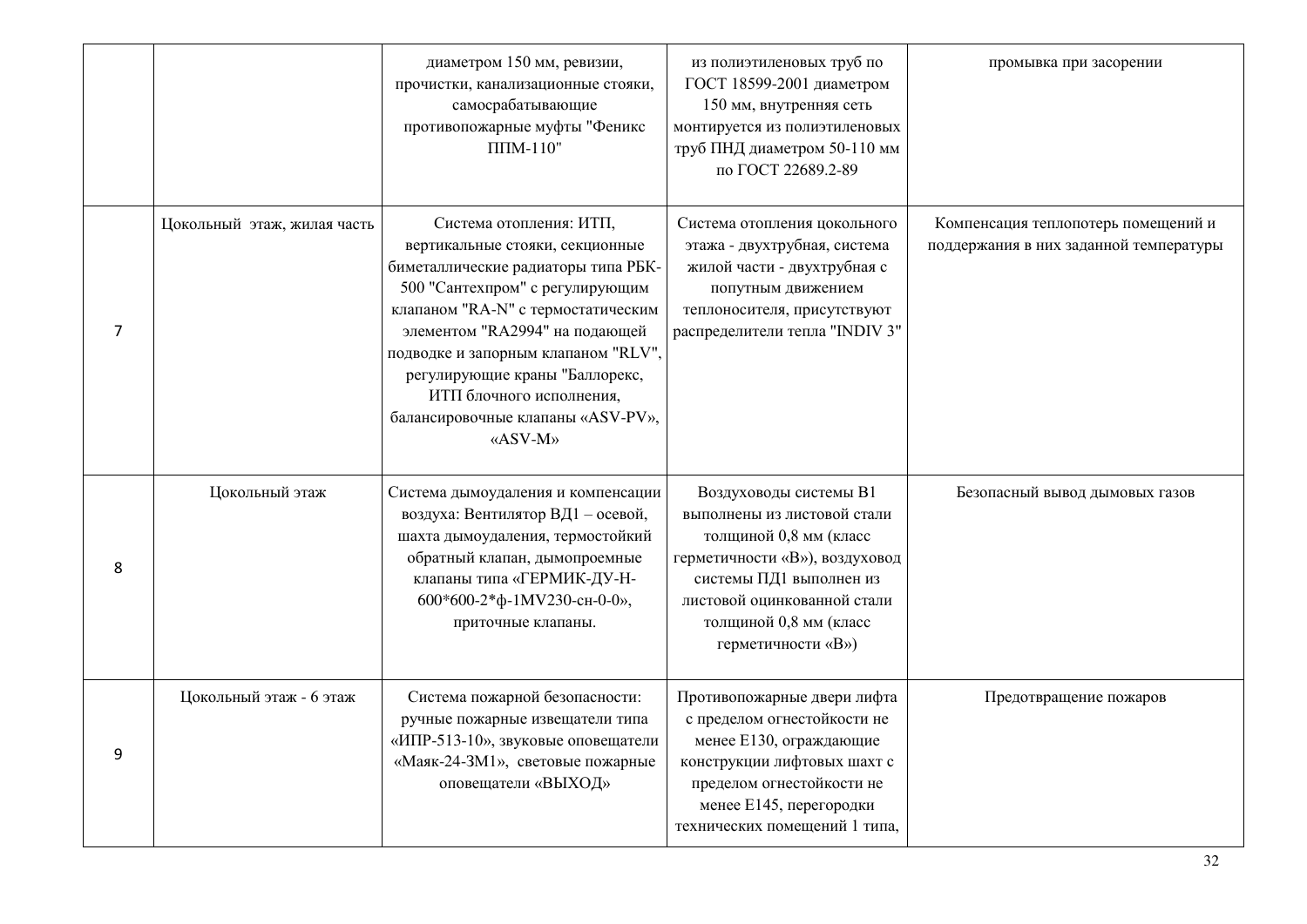|                |                                                                                                                                                                                     |                         |                                   | перекрытия 2 типа                     |                                                                                                                                       |  |
|----------------|-------------------------------------------------------------------------------------------------------------------------------------------------------------------------------------|-------------------------|-----------------------------------|---------------------------------------|---------------------------------------------------------------------------------------------------------------------------------------|--|
|                |                                                                                                                                                                                     |                         | Федерации                         |                                       | 16.3. Иное имущество, входящее в состав общего имущества многоквартирного дома в соответствии с жилищным законодательством Российской |  |
| $N \pi \pi$    | Вид имущества                                                                                                                                                                       | Назначение<br>имущества |                                   | Описание места расположения имущества |                                                                                                                                       |  |
| $\mathbf{1}$   | Крыша                                                                                                                                                                               | Техническое             | Располагается выше 6 этажа здания |                                       |                                                                                                                                       |  |
| 2              | Ограждающие несущие<br>конструкции дома:<br>фундаменты, несущие стены,<br>плиты перекрытий, балконные<br>и иные плиты, несущие<br>колонны и иные ограждающие<br>несущие конструкции | Техническое             |                                   | Располагаются в границах здания       |                                                                                                                                       |  |
| 3              | Ограждающие ненесущие<br>конструкции дома: окна и<br>двери помещений общего<br>пользования, перила, парапеты<br>и иные ограждающие<br>ненесущие конструкции                         | Техническое             |                                   | Располагаются в границах здания       |                                                                                                                                       |  |
| $\overline{4}$ | Площадки для автомобильного<br>транспорта                                                                                                                                           | Общественное            |                                   | Располагаются на участке жилого дома  |                                                                                                                                       |  |
| 5              | Площадка для игр детей<br>дошкольного и младшего<br>школьного возраста                                                                                                              | Общественное            |                                   | здания                                | Расположена на дворовой территории дома со стороны входа в подъезд на расстоянии 11 м от                                              |  |
| 6              | Площадка для отдыха                                                                                                                                                                 | Общественное            |                                   |                                       | Расположена на дворовой территории дома со стороны входа в подъезд на расстоянии 11 м от                                              |  |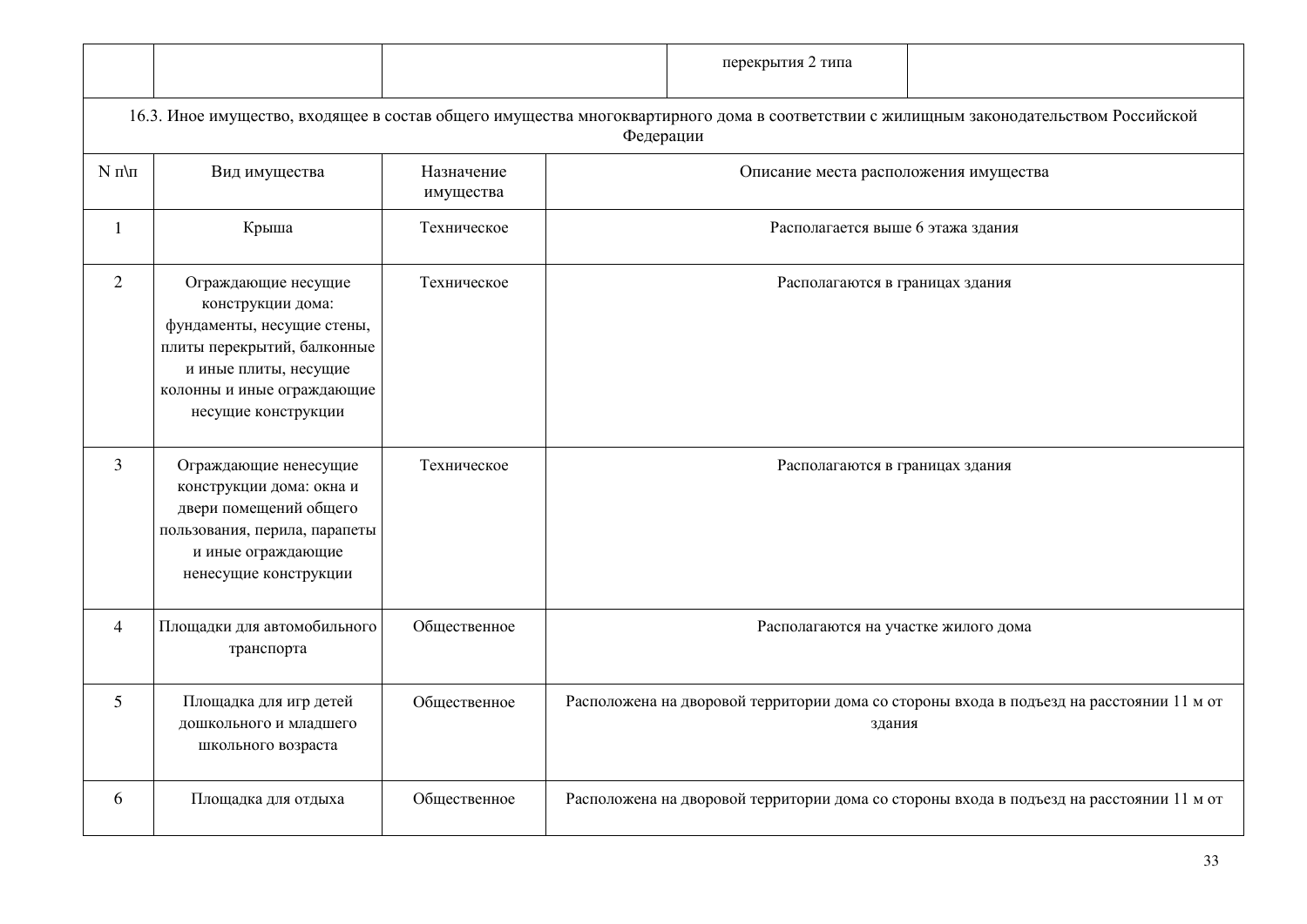|                | взрослого населения                                                         |              |                                                                                                                                                                                                                                                                                                   | здания                                                                                                                                                                                                                                                                                           |  |  |  |
|----------------|-----------------------------------------------------------------------------|--------------|---------------------------------------------------------------------------------------------------------------------------------------------------------------------------------------------------------------------------------------------------------------------------------------------------|--------------------------------------------------------------------------------------------------------------------------------------------------------------------------------------------------------------------------------------------------------------------------------------------------|--|--|--|
| $\overline{7}$ | Площадка для занятий<br>физкультурой                                        |              | Общественное                                                                                                                                                                                                                                                                                      | Расположена на дворовой территории дома со стороны входа в подъезд на расстоянии 11 м от<br>здания                                                                                                                                                                                               |  |  |  |
| 8              | Площадка для размещения<br>контейнеров для сбора<br>твердых бытовых отходов | Общественное |                                                                                                                                                                                                                                                                                                   | Расположена на территории дома по ул. Орловская, 20б на расстоянии 27м на северо-западном<br>направлении от здания                                                                                                                                                                               |  |  |  |
| 9              | Площадка для сушки белья                                                    |              | Общественное                                                                                                                                                                                                                                                                                      | Расположена на дворовой территории                                                                                                                                                                                                                                                               |  |  |  |
| 10             | Земельный участок                                                           | Общественное |                                                                                                                                                                                                                                                                                                   | Расположен под объектом и в границах земельного участка с кадастровым номером<br>43:40:000348:16                                                                                                                                                                                                 |  |  |  |
|                |                                                                             |              |                                                                                                                                                                                                                                                                                                   | Раздел 17. О примерном графике реализации проекта строительства, включающем информацию об этапах и о сроках его реализации, в том числе<br>предполагаемом сроке получения разрешения на ввод в эксплуатацию строящихся (создаваемых) многоквартирных домов и (или) иных объектов<br>недвижимости |  |  |  |
|                | 17.1. О примерном графике реализации<br>проекта строительства <61>          | 17.1.1       | Этап реализации проекта строительства: 20 % готовности (Выполнение кладки стен, установка окон и<br>остекления лоджий, выполнение работы по перекладке теплотрассы, начало выполнения отделочных работ,<br>монтажа лифта)                                                                         |                                                                                                                                                                                                                                                                                                  |  |  |  |
|                |                                                                             | 17.1.2       |                                                                                                                                                                                                                                                                                                   | Планируемый квартал и год выполнения этапа реализации проекта строительства: III квартал 2017 года                                                                                                                                                                                               |  |  |  |
|                |                                                                             | 17.1.1       | Этап реализации проекта строительства: 40 % готовности (производство отделочных работ, монтаж<br>внутреннего водопровода, канализации, электроосвещения и внутренних сетей связи, выполнение работ по<br>наружному водопроводу, ливневой канализации, произведение окончательной установки лифта) |                                                                                                                                                                                                                                                                                                  |  |  |  |
|                |                                                                             | 17.1.2       |                                                                                                                                                                                                                                                                                                   | Планируемый квартал и год выполнения этапа реализации проекта строительства: І квартал 2018 года                                                                                                                                                                                                 |  |  |  |
|                |                                                                             | 17.1.1       | Этап реализации проекта строительства: 60 % готовности (Окончание работ по отделке, внутреннему<br>водопроводу, канализации, электроосвещению и внутренних сетей связи, начало работ по благоустройству и<br>озеленению территории)                                                               |                                                                                                                                                                                                                                                                                                  |  |  |  |
|                |                                                                             | 17.1.2       |                                                                                                                                                                                                                                                                                                   | Планируемый квартал и год выполнения этапа реализации проекта строительства: II квартал 2018 года                                                                                                                                                                                                |  |  |  |
|                |                                                                             | 17.1.1       |                                                                                                                                                                                                                                                                                                   | Этап реализации проекта строительства: 80 % готовности (Производство монтажа наружного освещения,                                                                                                                                                                                                |  |  |  |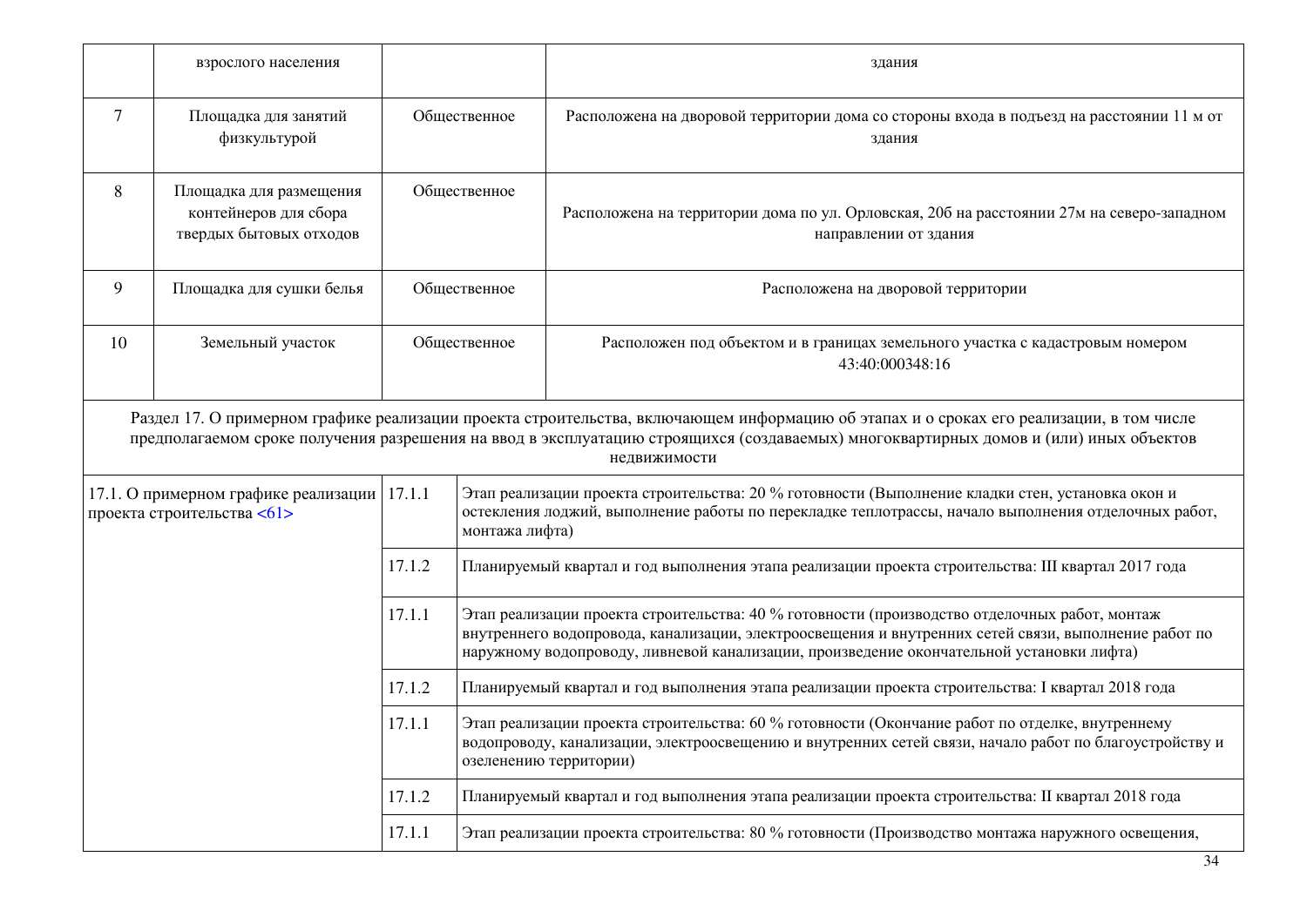|                                                                                                                            |        | окончание работ по благоустройству и озеленению территории)                                                                                                                                                                                                             |  |  |  |
|----------------------------------------------------------------------------------------------------------------------------|--------|-------------------------------------------------------------------------------------------------------------------------------------------------------------------------------------------------------------------------------------------------------------------------|--|--|--|
|                                                                                                                            | 17.1.2 | Планируемый квартал и год выполнения этапа реализации проекта строительства: III квартал 2018 года                                                                                                                                                                      |  |  |  |
|                                                                                                                            | 17.1.1 | Этап реализации проекта строительства: Получение разрешения на ввод в эксплуатацию объекта<br>недвижимости                                                                                                                                                              |  |  |  |
|                                                                                                                            | 17.1.2 | Планируемый квартал и год выполнения этапа реализации проекта строительства: IV квартал 2018 года                                                                                                                                                                       |  |  |  |
|                                                                                                                            |        | Раздел 18. О планируемой стоимости строительства (создания) многоквартирного дома и (или) иного объекта недвижимости                                                                                                                                                    |  |  |  |
| 18.1. О планируемой стоимости<br>строительства                                                                             | 18.1.1 | Планируемая стоимость строительства (руб.): 110 000 000 руб.                                                                                                                                                                                                            |  |  |  |
|                                                                                                                            |        | Раздел 19. О способе обеспечения исполнения обязательств застройщика по договору и (или) о банке, в котором участниками долевого строительства<br>должны быть открыты счета эскроу                                                                                      |  |  |  |
| 19.1. О способе обеспечения<br>исполнения обязательств застройщика<br>по договорам участия в долевом<br>строительстве <62> | 19.1.1 | Планируемый способ обеспечения обязательств застройщика по договорам участия в долевом<br>строительстве: Страхование                                                                                                                                                    |  |  |  |
|                                                                                                                            | 19.1.2 | Кадастровый номер земельного участка, находящегося в залоге у участников долевого строительства в<br>силу закона: 43:40:000348:16                                                                                                                                       |  |  |  |
| 19.2. О банке, в котором участниками<br>долевого строительства должны быть<br>открыты счета эскроу <65>                    | 19.2.1 | Организационно-правовая форма кредитной организации, в которой участниками долевого строительства<br>должны быть открыты счета эскроу:-                                                                                                                                 |  |  |  |
|                                                                                                                            | 19.2.2 | Полное наименование кредитной организации, в которой участниками долевого строительства должны<br>быть открыты счета эскроу, без указания организационно-правовой формы:-                                                                                               |  |  |  |
|                                                                                                                            | 19.2.3 | Индивидуальный номер налогоплательщика кредитной организации, в которой участниками долевого<br>строительства должны быть открыты счета эскроу:-                                                                                                                        |  |  |  |
|                                                                                                                            |        | Раздел 20. Об иных соглашениях и о сделках, на основании которых привлекаются денежные средства для строительства (создания) многоквартирного дома<br>и (или) иного объекта недвижимости, за исключением привлечения денежных средств участников долевого строительства |  |  |  |
| 20.1. Об иных соглашениях и о                                                                                              | 20.1.1 | Вид соглашения или сделки:-                                                                                                                                                                                                                                             |  |  |  |
| сделках, на основании которых<br>привлекаются денежные средства для                                                        | 20.1.2 | Организационно-правовая форма организации, у которой привлекаются денежные средства:-                                                                                                                                                                                   |  |  |  |
| строительства (создания)<br>многоквартирного дома и (или) иного                                                            | 20.1.3 | Полное наименование организации, у которой привлекаются денежные средства, без указания<br>организационно-правовой формы:-                                                                                                                                              |  |  |  |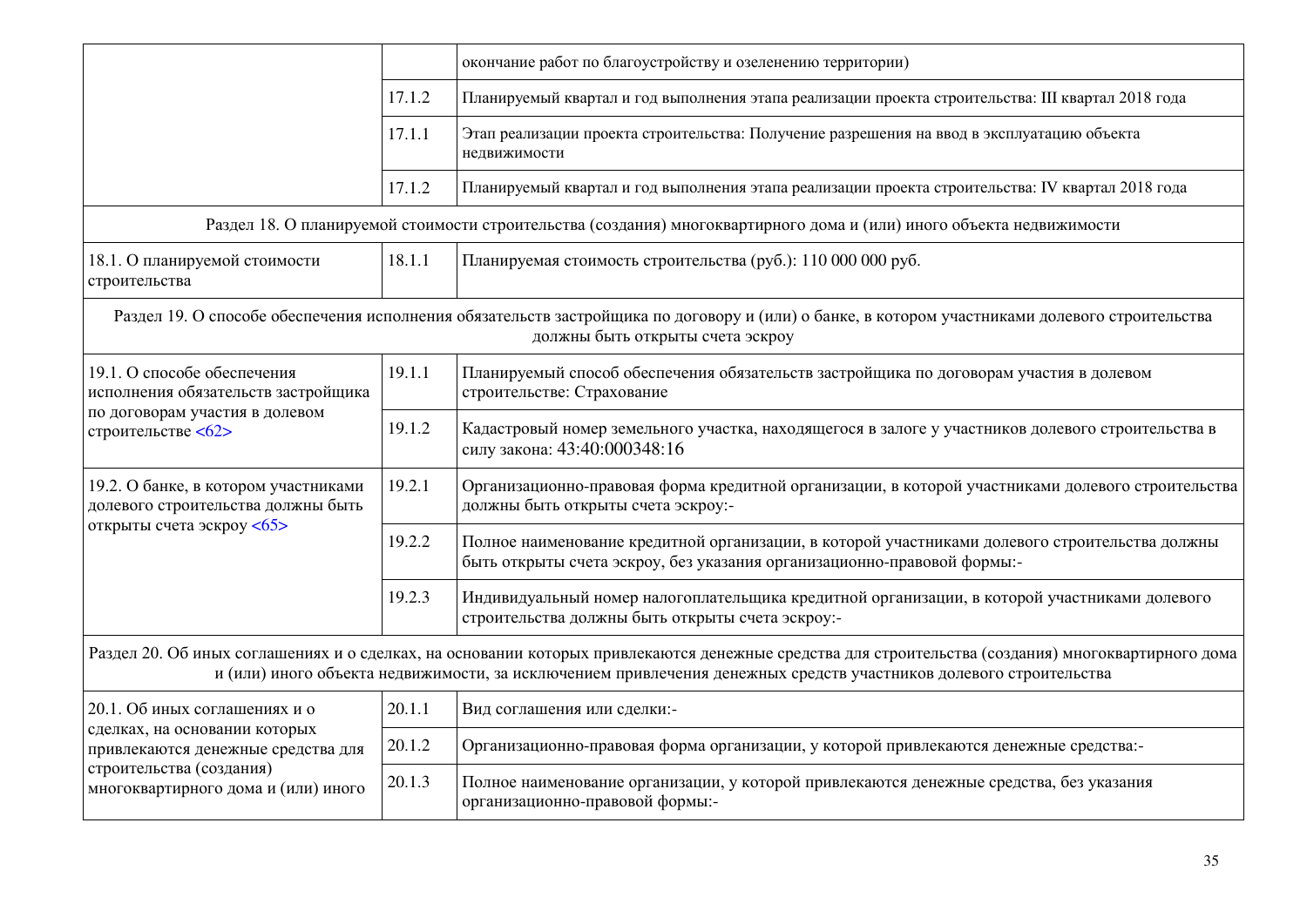| объекта недвижимости                                                                                                                                                                                                                                                                                                                                       | 20.1.4 | Индивидуальный номер налогоплательщика организации, у которой привлекаются денежные средства:-                                                                                                                                                                                                                                                                                                   |  |
|------------------------------------------------------------------------------------------------------------------------------------------------------------------------------------------------------------------------------------------------------------------------------------------------------------------------------------------------------------|--------|--------------------------------------------------------------------------------------------------------------------------------------------------------------------------------------------------------------------------------------------------------------------------------------------------------------------------------------------------------------------------------------------------|--|
|                                                                                                                                                                                                                                                                                                                                                            | 20.1.5 | Сумма привлеченных средств (рублей) :-                                                                                                                                                                                                                                                                                                                                                           |  |
|                                                                                                                                                                                                                                                                                                                                                            | 20.1.6 | Определенный соглашением или сделкой срок возврата привлеченных средств:-                                                                                                                                                                                                                                                                                                                        |  |
|                                                                                                                                                                                                                                                                                                                                                            | 20.1.7 | Кадастровый номер земельного участка, являющегося предметом залога в обеспечение исполнения<br>обязательства по возврату привлеченных средств:-                                                                                                                                                                                                                                                  |  |
|                                                                                                                                                                                                                                                                                                                                                            |        | Раздел 21. О размере полностью оплаченного уставного капитала застройщика или сумме размеров полностью оплаченных уставного капитала застройщика<br>и уставных (складочных) капиталов, уставных фондов связанных с застройщиком юридических лиц с указанием наименования, фирменного наименования,<br>места нахождения и адреса, адреса электронной почты, номера телефона таких юридических лиц |  |
| 21.1. О размере полностью<br>оплаченного уставного капитала                                                                                                                                                                                                                                                                                                | 21.1.1 | Наличие связанных с застройщиком юридических лиц для обеспечения исполнения минимальных<br>требований к размеру уставного (складочного) капитала застройщика:-                                                                                                                                                                                                                                   |  |
| застройщика или сумме размеров<br>полностью оплаченных уставного<br>капитала застройщика и уставных<br>(складочных) капиталов, уставных<br>фондов связанных с застройщиком<br>юридических лиц с указанием<br>наименования, фирменного<br>наименования, места нахождения и<br>адреса, адреса электронной почты,<br>номера телефона таких юридических<br>ЛИЦ | 21.1.2 | Размер уставного капитала застройщика или сумма размеров уставного капитала застройщика и<br>уставных (складочных) капиталов, уставных фондов связанных с застройщиком юридических лиц:-                                                                                                                                                                                                         |  |
| 21.2. О фирменном наименовании                                                                                                                                                                                                                                                                                                                             | 21.2.1 | Организационно-правовая форма:-                                                                                                                                                                                                                                                                                                                                                                  |  |
| связанных с застройщиком<br>юридических лиц <70>                                                                                                                                                                                                                                                                                                           | 21.2.2 | Фирменное наименование без указания организационно-правовой формы:-                                                                                                                                                                                                                                                                                                                              |  |
|                                                                                                                                                                                                                                                                                                                                                            | 21.2.3 | Индивидуальный номер налогоплательщика:-                                                                                                                                                                                                                                                                                                                                                         |  |
| 21.3. О месте нахождения и адресе                                                                                                                                                                                                                                                                                                                          | 21.3.1 | Индекс:-                                                                                                                                                                                                                                                                                                                                                                                         |  |
| связанных с застройщиком<br>юридических лиц <70>                                                                                                                                                                                                                                                                                                           | 21.3.2 | Субъект Российской Федерации:-                                                                                                                                                                                                                                                                                                                                                                   |  |
|                                                                                                                                                                                                                                                                                                                                                            | 21.3.3 | Район субъекта Российской Федерации:-                                                                                                                                                                                                                                                                                                                                                            |  |
|                                                                                                                                                                                                                                                                                                                                                            | 21.3.4 | Вид населенного пункта:-                                                                                                                                                                                                                                                                                                                                                                         |  |
|                                                                                                                                                                                                                                                                                                                                                            | 21.3.5 | Наименование населенного пункта:-                                                                                                                                                                                                                                                                                                                                                                |  |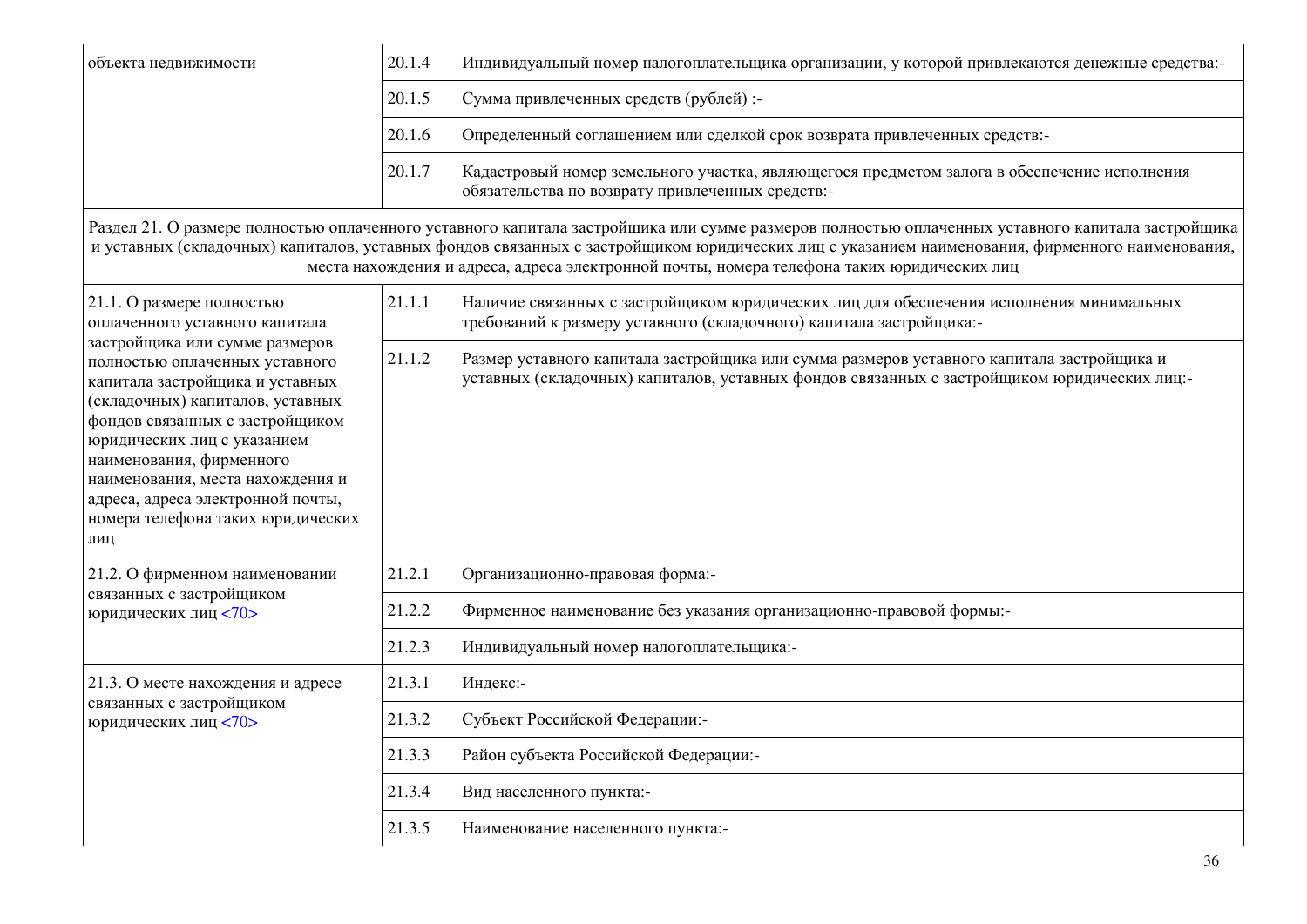|                                                                                                                                                                                                                                                                                                                                                                                                                                                      | 21.3.6 | Элемент улично-дорожной сети:-                                                                                                                                                                                                                                                                                                                                                                                                                                                                                                                                                                                                                                                                                                     |  |  |
|------------------------------------------------------------------------------------------------------------------------------------------------------------------------------------------------------------------------------------------------------------------------------------------------------------------------------------------------------------------------------------------------------------------------------------------------------|--------|------------------------------------------------------------------------------------------------------------------------------------------------------------------------------------------------------------------------------------------------------------------------------------------------------------------------------------------------------------------------------------------------------------------------------------------------------------------------------------------------------------------------------------------------------------------------------------------------------------------------------------------------------------------------------------------------------------------------------------|--|--|
|                                                                                                                                                                                                                                                                                                                                                                                                                                                      | 21.3.7 | Наименование элемента улично-дорожной сети:-                                                                                                                                                                                                                                                                                                                                                                                                                                                                                                                                                                                                                                                                                       |  |  |
|                                                                                                                                                                                                                                                                                                                                                                                                                                                      | 21.3.8 | Тип здания (сооружения) :-                                                                                                                                                                                                                                                                                                                                                                                                                                                                                                                                                                                                                                                                                                         |  |  |
|                                                                                                                                                                                                                                                                                                                                                                                                                                                      | 21.3.9 | Тип помещений:-                                                                                                                                                                                                                                                                                                                                                                                                                                                                                                                                                                                                                                                                                                                    |  |  |
| 21.4. Об адресе электронной почты,                                                                                                                                                                                                                                                                                                                                                                                                                   | 21.4.1 | Номер телефона:-                                                                                                                                                                                                                                                                                                                                                                                                                                                                                                                                                                                                                                                                                                                   |  |  |
| номерах телефонов связанных с<br>застройщиком юридических лиц <70>                                                                                                                                                                                                                                                                                                                                                                                   | 21.4.2 | Адрес электронной почты:-                                                                                                                                                                                                                                                                                                                                                                                                                                                                                                                                                                                                                                                                                                          |  |  |
|                                                                                                                                                                                                                                                                                                                                                                                                                                                      | 21.4.3 | Адрес официального сайта в информационно-телекоммуникационной сети "Интернет":-                                                                                                                                                                                                                                                                                                                                                                                                                                                                                                                                                                                                                                                    |  |  |
|                                                                                                                                                                                                                                                                                                                                                                                                                                                      |        | Раздел 22. Об установленном частью 2.1 статьи 3 Федерального закона N 214-ФЗ от 30 декабря 2004 г. № 214-ФЗ "Об участии в долевом строительстве<br>многоквартирных домов и иных объектов недвижимости и о внесении изменений в некоторые законодательные акты Российской Федерации" размере<br>максимальной площади всех объектов долевого строительства застройщика, соответствующем размеру уставного капитала застройщика, или о размере<br>максимальной площади всех объектов долевого строительства застройщика и связанных с застройщиком юридических лиц, соответствующем сумме<br>размеров уставного капитала застройщика и уставных (складочных) капиталов, уставных фондов связанных с застройщиком юридических лиц <71> |  |  |
| 22.1. О размере максимальной                                                                                                                                                                                                                                                                                                                                                                                                                         | 22.1.1 | Размер максимально допустимой площади объектов долевого строительства застройщика:-                                                                                                                                                                                                                                                                                                                                                                                                                                                                                                                                                                                                                                                |  |  |
| площади всех объектов долевого<br>строительства застройщика,<br>соответствующем размеру уставного<br>капитала застройщика, или о размере<br>максимальной площади всех объектов<br>долевого строительства застройщика и<br>связанных с застройщиком<br>юридических лиц, соответствующем<br>сумме размеров уставного капитала<br>застройщика и уставных (складочных)<br>капиталов, уставных фондов<br>связанных с застройщиком<br>юридических лиц <72> | 22.1.2 | Размер максимально допустимой площади объектов долевого строительства застройщика и связанных с<br>застройщиком юридических лиц:-                                                                                                                                                                                                                                                                                                                                                                                                                                                                                                                                                                                                  |  |  |
|                                                                                                                                                                                                                                                                                                                                                                                                                                                      |        | Раздел 23. О сумме общей площади всех жилых помещений, площади всех нежилых помещений в составе всех многоквартирных домов и (или) иных<br>объектов нелвижимости, строительство (создание) которых осуществляется застройшиком в соответствии со всеми его проектными декларациями и                                                                                                                                                                                                                                                                                                                                                                                                                                               |  |  |

объектов недвижимости, строительство (создание) которых осуществляется застройщиком в соответствии со всеми его проектными декларациями и которые не введены в эксплуатацию, а в случае, если застройщиком заключен договор поручительства в соответствии со статьей 15.3 Федерального закона от 30 декабря 2004 г. N 214-ФЗ "Об участии в долевом строительстве многоквартирных домов и иных объектов недвижимости и о внесении изменений в некоторые законодательные акты Российской Федерации", о сумме общей площади всех жилых помещений, площади всех нежилых помещений в составе всех многоквартирных домов и (или) иных объектов недвижимости, строительство (создание) которых осуществляется застройщиком в соответствии со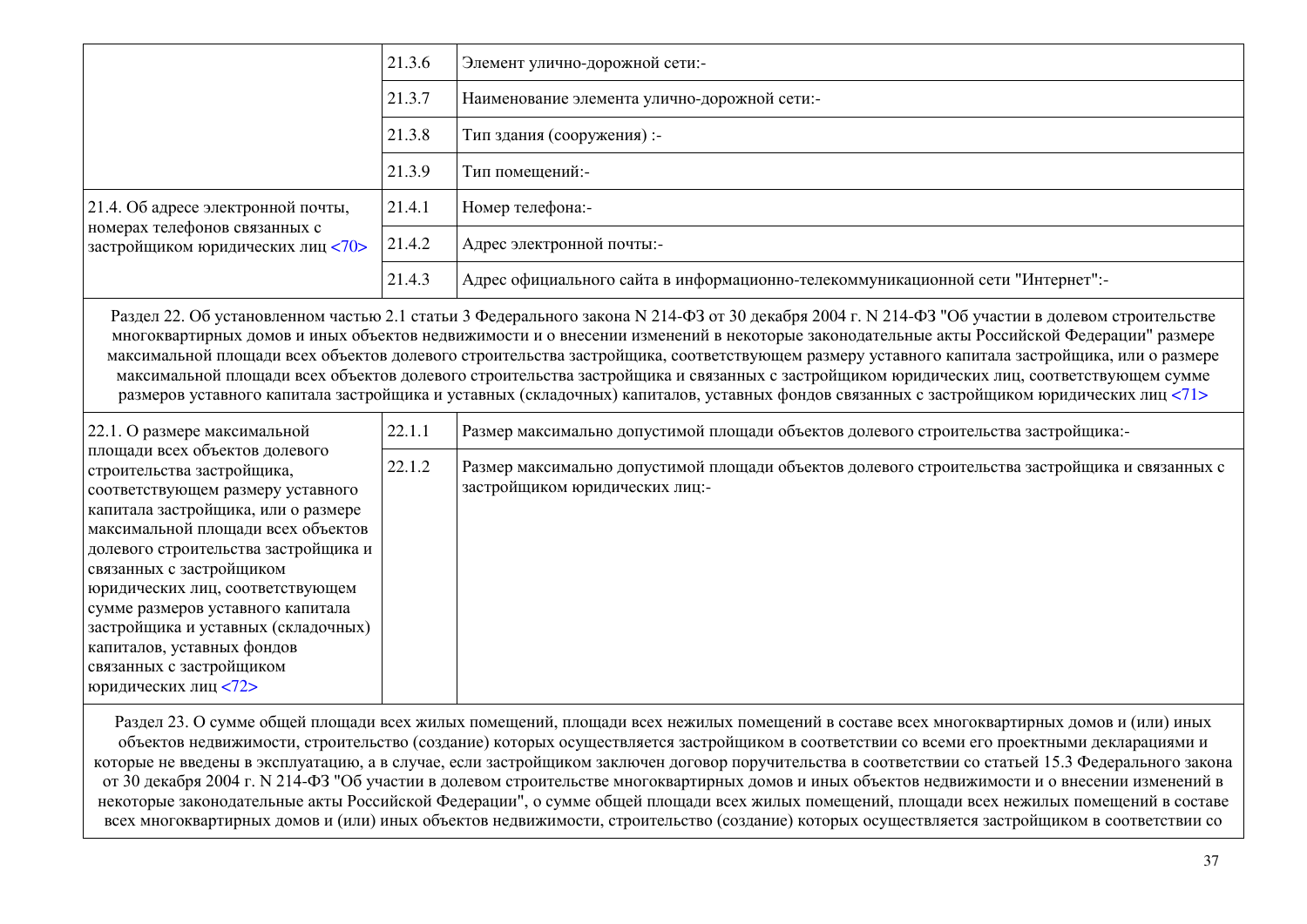всеми его проектными декларациями и которые не введены в эксплуатацию, и общей площади всех жилых помещений, площади всех нежилых помещений в составе всех многоквартирных домов и (или) иных объектов недвижимости, строительство (создание) которых осуществляется связанными с застройщиком юридическими лицами в соответствии со всеми их проектными декларациями и которые не введены в эксплуатацию [<75>](../../приказ%20минстроя%20ПРОЕКТНАЯ%20ДЕКЛАРАЦИЯ.doc#P757)

| 23.1. О сумме общей площади всех<br>жилых помещений, площади всех<br>нежилых помещений в составе всех<br>многоквартирных домов и (или) иных                                                                                                                                                                                                                                                                                                                                                                                                                                                                                                                                                                                                                                                                                                                             | 23.1.1 | Сумма общей площади всех жилых помещений, площади всех нежилых помещений в составе всех<br>многоквартирных домов и (или) иных объектов недвижимости, строительство (создание) которых<br>осуществляется застройщиком в соответствии со всеми его проектными декларациями и которые не<br>введены в эксплуатацию, м <sup>2</sup> :-                                                                                                                                                                                                                                                                                                                                              |
|-------------------------------------------------------------------------------------------------------------------------------------------------------------------------------------------------------------------------------------------------------------------------------------------------------------------------------------------------------------------------------------------------------------------------------------------------------------------------------------------------------------------------------------------------------------------------------------------------------------------------------------------------------------------------------------------------------------------------------------------------------------------------------------------------------------------------------------------------------------------------|--------|---------------------------------------------------------------------------------------------------------------------------------------------------------------------------------------------------------------------------------------------------------------------------------------------------------------------------------------------------------------------------------------------------------------------------------------------------------------------------------------------------------------------------------------------------------------------------------------------------------------------------------------------------------------------------------|
| объектов недвижимости,<br>строительство (создание) которых<br>осуществляется застройщиком в<br>соответствии со всеми его проектными<br>декларациями и которые не введены в<br>эксплуатацию.<br>О сумме общей площади всех жилых<br>помещений, площади всех нежилых<br>помещений в составе всех<br>многоквартирных домов и (или) иных<br>объектов недвижимости,<br>строительство (создание) которых<br>осуществляется застройщиком в<br>соответствии со всеми его проектными<br>декларациями и которые не введены в<br>эксплуатацию, и общей площади всех<br>жилых помещений, площади всех<br>нежилых помещений в составе всех<br>многоквартирных домов и (или) иных<br>объектов недвижимости,<br>строительство (создание) которых<br>осуществляется связанными с<br>застройщиком юридическими лицами<br>в соответствии со всеми их<br>проектными декларациями и которые | 23.1.2 | Сумма общей площади всех жилых помещений, площади всех нежилых помещений в составе всех<br>многоквартирных домов и (или) иных объектов недвижимости, строительство (создание) которых<br>осуществляется застройщиком в соответствии со всеми его проектными декларациями и которые не<br>введены в эксплуатацию, и общей площади всех жилых помещений, площади всех нежилых помещений<br>в составе всех многоквартирных домов и (или) иных объектов недвижимости, строительство (создание)<br>которых осуществляется связанными с застройщиком юридическими лицами в соответствии со всеми их<br>проектными декларациями и которые не введены в эксплуатацию, м <sup>2</sup> :- |
| не введены в эксплуатацию <76>                                                                                                                                                                                                                                                                                                                                                                                                                                                                                                                                                                                                                                                                                                                                                                                                                                          |        |                                                                                                                                                                                                                                                                                                                                                                                                                                                                                                                                                                                                                                                                                 |

Раздел 24. Информация в отношении объекта социальной инфраструктуры, указанная в части 6 статьи 18.1 Федерального закона от 30 декабря 2004 г. N 214-ФЗ "Об участии в долевом строительстве многоквартирных домов и иных объектов недвижимости и о внесении изменений в некоторые законодательные акты Российской Федерации", в случае, предусмотренном частью 1 статьи 18.1 Федерального закона от 30 декабря 2004 г. N 214-ФЗ "Об участии в долевом строительстве многоквартирных домов и иных объектов недвижимости и о внесении изменений в некоторые законодательные акты Российской Федерации"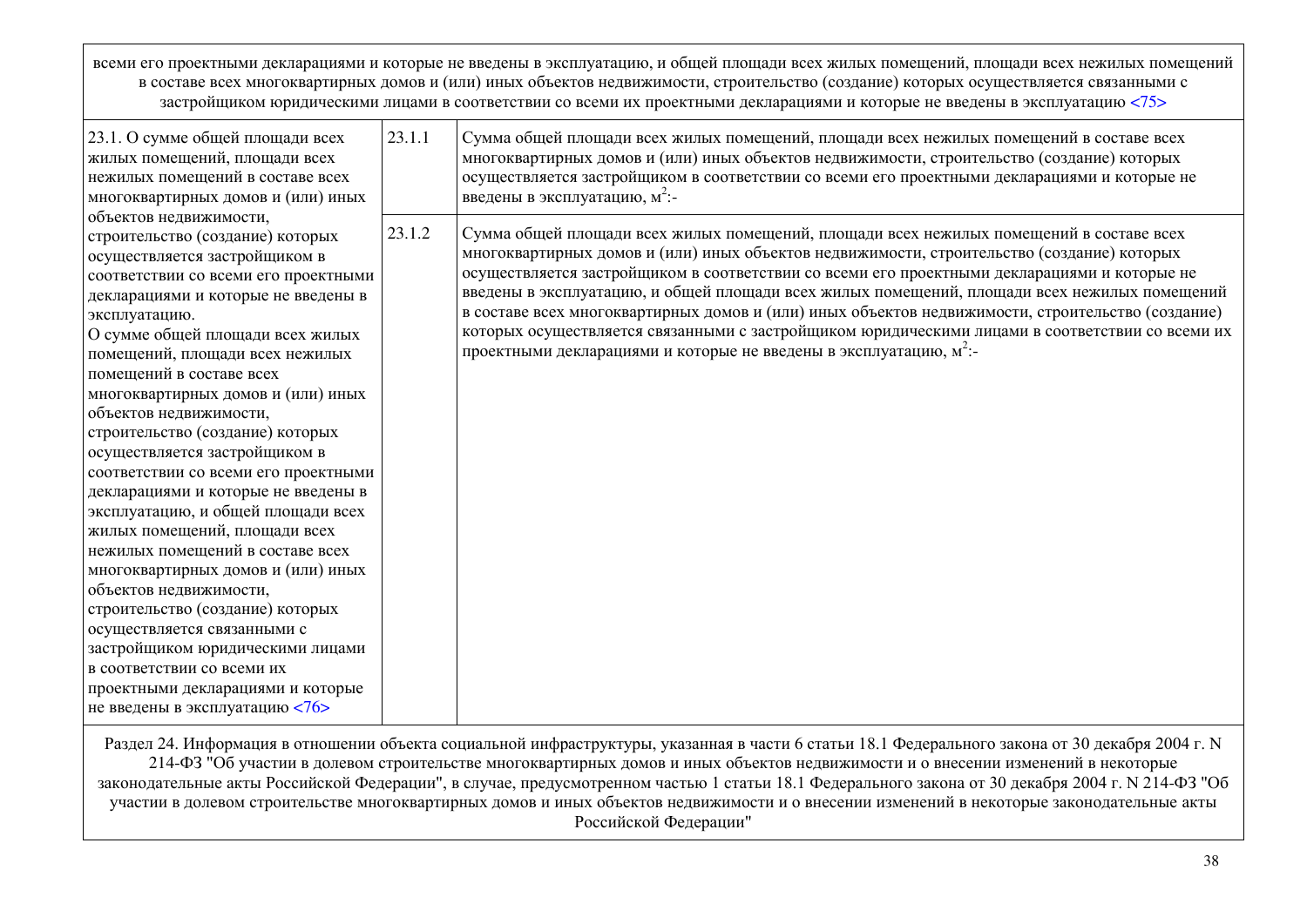| 24.1. О виде, назначении объекта<br>социальной инфраструктуры.<br>Об указанных в частях 3 и 4 статьи<br>18.1 Федерального закона от 30                                                                                                                                                                                                                                                                                                                                                                                                                                                                                                                                                                                                                                                                                                                                                                                                                                                                                        | 24.1.1 | Наличие договора (соглашения), предусматривающего безвозмездную передачу объекта социальной<br>инфраструктуры в государственную или муниципальную собственность: нет               |                                                                                                                                                                                              |                                   |  |  |  |  |
|-------------------------------------------------------------------------------------------------------------------------------------------------------------------------------------------------------------------------------------------------------------------------------------------------------------------------------------------------------------------------------------------------------------------------------------------------------------------------------------------------------------------------------------------------------------------------------------------------------------------------------------------------------------------------------------------------------------------------------------------------------------------------------------------------------------------------------------------------------------------------------------------------------------------------------------------------------------------------------------------------------------------------------|--------|------------------------------------------------------------------------------------------------------------------------------------------------------------------------------------|----------------------------------------------------------------------------------------------------------------------------------------------------------------------------------------------|-----------------------------------|--|--|--|--|
|                                                                                                                                                                                                                                                                                                                                                                                                                                                                                                                                                                                                                                                                                                                                                                                                                                                                                                                                                                                                                               | 24.1.2 | Вид объекта социальной инфраструктуры:-                                                                                                                                            |                                                                                                                                                                                              |                                   |  |  |  |  |
| декабря 2004 г. N 214-ФЗ "Об участии<br>в долевом строительстве                                                                                                                                                                                                                                                                                                                                                                                                                                                                                                                                                                                                                                                                                                                                                                                                                                                                                                                                                               | 24.1.3 | Назначение объекта социальной инфраструктуры:-                                                                                                                                     |                                                                                                                                                                                              |                                   |  |  |  |  |
| многоквартирных домов и иных<br>объектов недвижимости и о внесении<br>изменений в некоторые                                                                                                                                                                                                                                                                                                                                                                                                                                                                                                                                                                                                                                                                                                                                                                                                                                                                                                                                   | 24.1.4 |                                                                                                                                                                                    | Вид договора (соглашения), предусматривающего безвозмездную передачу объекта социальной<br>инфраструктуры в государственную или муниципальную собственность:-                                |                                   |  |  |  |  |
| законодательные акты Российской<br>Федерации" договоре о развитии<br>застроенной территории, договоре о                                                                                                                                                                                                                                                                                                                                                                                                                                                                                                                                                                                                                                                                                                                                                                                                                                                                                                                       | 24.1.5 | Дата договора (соглашения), предусматривающего безвозмездную передачу объекта социальной<br>инфраструктуры в государственную или муниципальную собственность:-                     |                                                                                                                                                                                              |                                   |  |  |  |  |
| комплексном освоении территории, в<br>том числе в целях строительства жилья<br>экономического класса, договоре о<br>комплексном развитии территории по<br>инициативе правообладателей,<br>договоре о комплексном развитии<br>территории по инициативе органа<br>местного самоуправления, иных<br>заключенных застройщиком с органом<br>государственной власти или органом<br>местного самоуправления договоре<br>или соглашении, предусматривающих<br>передачу объекта социальной<br>инфраструктуры в государственную<br>или муниципальную собственность<br>$277$ .<br>О целях затрат застройщика из числа<br>целей, указанных в пунктах 8 - 10 и 12<br>части 1 статьи 18 Федерального закона<br>от 30 декабря 2004 г. № 214-ФЗ, "Об<br>участии в долевом строительстве<br>многоквартирных домов и иных<br>объектов недвижимости и о внесении<br>изменений в некоторые<br>законодательные акты Российской<br>Федерации" о планируемых размерах<br>таких затрат, в том числе с указанием<br>целей и планируемых размеров таких | 24.1.6 |                                                                                                                                                                                    | Номер договора, предусматривающего безвозмездную передачу объекта социальной инфраструктуры в<br>государственную или муниципальную собственность:-                                           |                                   |  |  |  |  |
|                                                                                                                                                                                                                                                                                                                                                                                                                                                                                                                                                                                                                                                                                                                                                                                                                                                                                                                                                                                                                               | 24.1.7 | Наименование органа, с которым заключен договор, предусматривающий безвозмездную передачу<br>объекта социальной инфраструктуры в государственную или муниципальную собственность:- |                                                                                                                                                                                              |                                   |  |  |  |  |
|                                                                                                                                                                                                                                                                                                                                                                                                                                                                                                                                                                                                                                                                                                                                                                                                                                                                                                                                                                                                                               | 24.1.8 | $N\,\pi/\pi$                                                                                                                                                                       | Цель (цели) затрат застройщика, планируемых<br>к возмещению за счет денежных средств,<br>уплачиваемых участниками долевого<br>строительства по договору участия в долевом<br>строительстве:- | Планируемые затраты застройщика:- |  |  |  |  |
|                                                                                                                                                                                                                                                                                                                                                                                                                                                                                                                                                                                                                                                                                                                                                                                                                                                                                                                                                                                                                               |        | 1                                                                                                                                                                                  | $\overline{2}$                                                                                                                                                                               | 3                                 |  |  |  |  |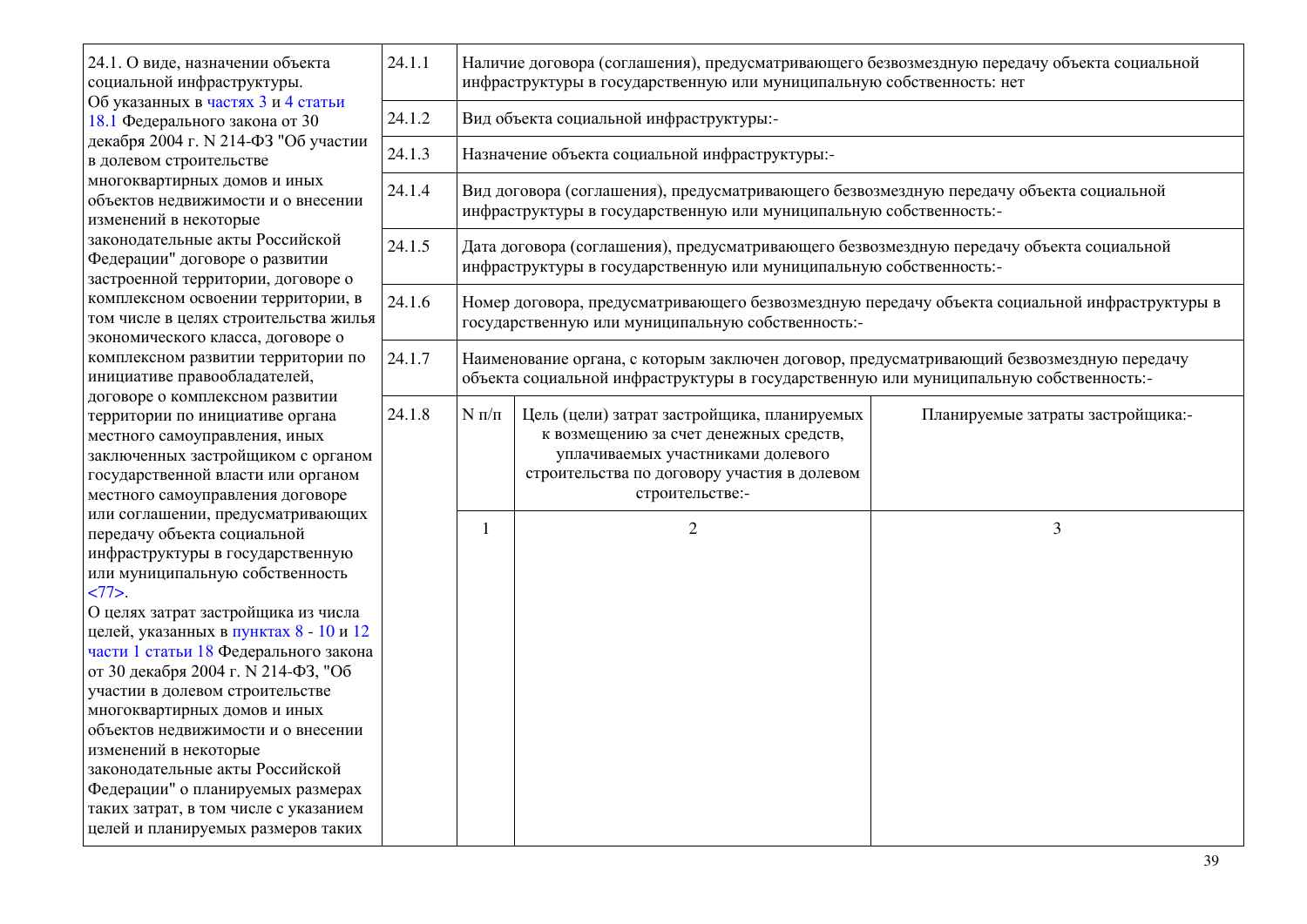| затрат, подлежащих возмещению за<br>счет денежных средств, уплачиваемых<br>всеми участниками долевого |        |                             |  |  |  |
|-------------------------------------------------------------------------------------------------------|--------|-----------------------------|--|--|--|
| строительства по договору <78>                                                                        |        |                             |  |  |  |
| Раздел 25. Иная, не противоречащая законодательству, информация о проекте                             |        |                             |  |  |  |
| 25.1. Иная информация о проекте                                                                       | 25.1.1 | Иная информация о проекте:- |  |  |  |

| Сведения о фактах внесения изменений в проектную документацию            |            |                                                                                 |                                                                                                                                         |  |  |
|--------------------------------------------------------------------------|------------|---------------------------------------------------------------------------------|-----------------------------------------------------------------------------------------------------------------------------------------|--|--|
| Раздел. 26 Сведения о фактах внесения изменений в проектную документацию |            |                                                                                 |                                                                                                                                         |  |  |
| $N \pi/\pi$                                                              | дата       | Наименование раздела проектной<br>документации                                  | Описание изменений                                                                                                                      |  |  |
| 1                                                                        | 30.06.2017 | Рабочая документация Альбом 2<br>«Архитектурные решения» Шифр:009-<br>2016-AC1  | Изменение состава 6 жилого этажа (6 этаж состоит из двух<br>частей: нижняя часть, антресольная часть)                                   |  |  |
| $\overline{2}$                                                           | 01.08.2017 | Рабочая документация Альбом 2<br>«Архитектурные решения» Шифр:009-<br>$2016-AP$ | Объединение квартир №15,16 в одну квартиру №16                                                                                          |  |  |
| $\overline{3}$                                                           | 01.08.2016 | Пояснительная записка. Шифр 009-2015-<br>$\Pi$ 3                                | Изменение количества квартир                                                                                                            |  |  |
| $\overline{4}$                                                           | 23.08.2017 | Рабочая документация Альбом 2<br>«Архитектурные решения» Шифр:009-<br>$2016-AP$ | Изменение количества квартир на этажах № 2-5 путем их<br>объединения, также соответствующе изменение площадей<br>квартир.               |  |  |
| 5                                                                        | 23.08.2017 | Пояснительная записка. Шифр 009-2015-<br>$\Pi$ 3                                | Изменение количества квартир                                                                                                            |  |  |
| 6                                                                        | 06.10.2017 | Рабочая документация Альбом 2<br>«Архитектурные решения» Шифр:009-<br>2016-AP   | Изменение количества квартир на этажах № 1-6, антресольный<br>путем их объединения, также соответствующе изменение<br>площадей квартир. |  |  |
| $\tau$                                                                   | 06.10.2017 | Пояснительная записка. Шифр 009-2015-<br>$\Pi$ <sub>3</sub>                     | Изменение количества квартир                                                                                                            |  |  |